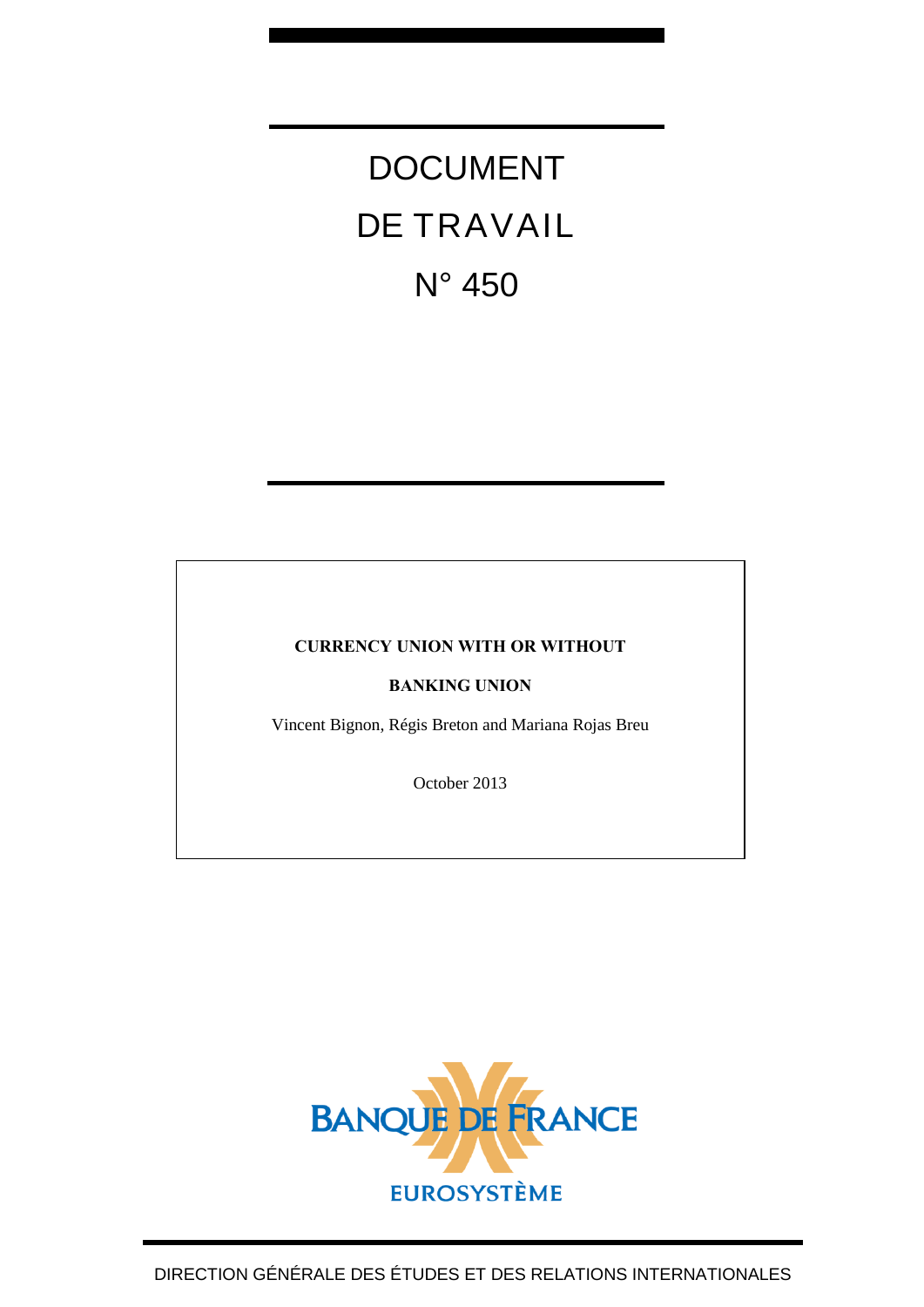# DIRECTION GÉNÉRALE DES ÉTUDES ET DES RELATIONS INTERNATIONALES

# **CURRENCY UNION WITH OR WITHOUT**

# **BANKING UNION**

Vincent Bignon, Régis Breton and Mariana Rojas Breu

October 2013

Les Documents de travail reflètent les idées personnelles de leurs auteurs et n'expriment pas nécessairement la position de la Banque de France. Ce document est disponible sur le site internet de la Banque de France « [www.banque-france.fr](http://www.banque-france.fr/) ».

Working Papers reflect the opinions of the authors and do not necessarily express the views of the Banque de France. This document is available on the Banque de France Website "[www.banque-france.fr](http://www.banque-france.fr/)".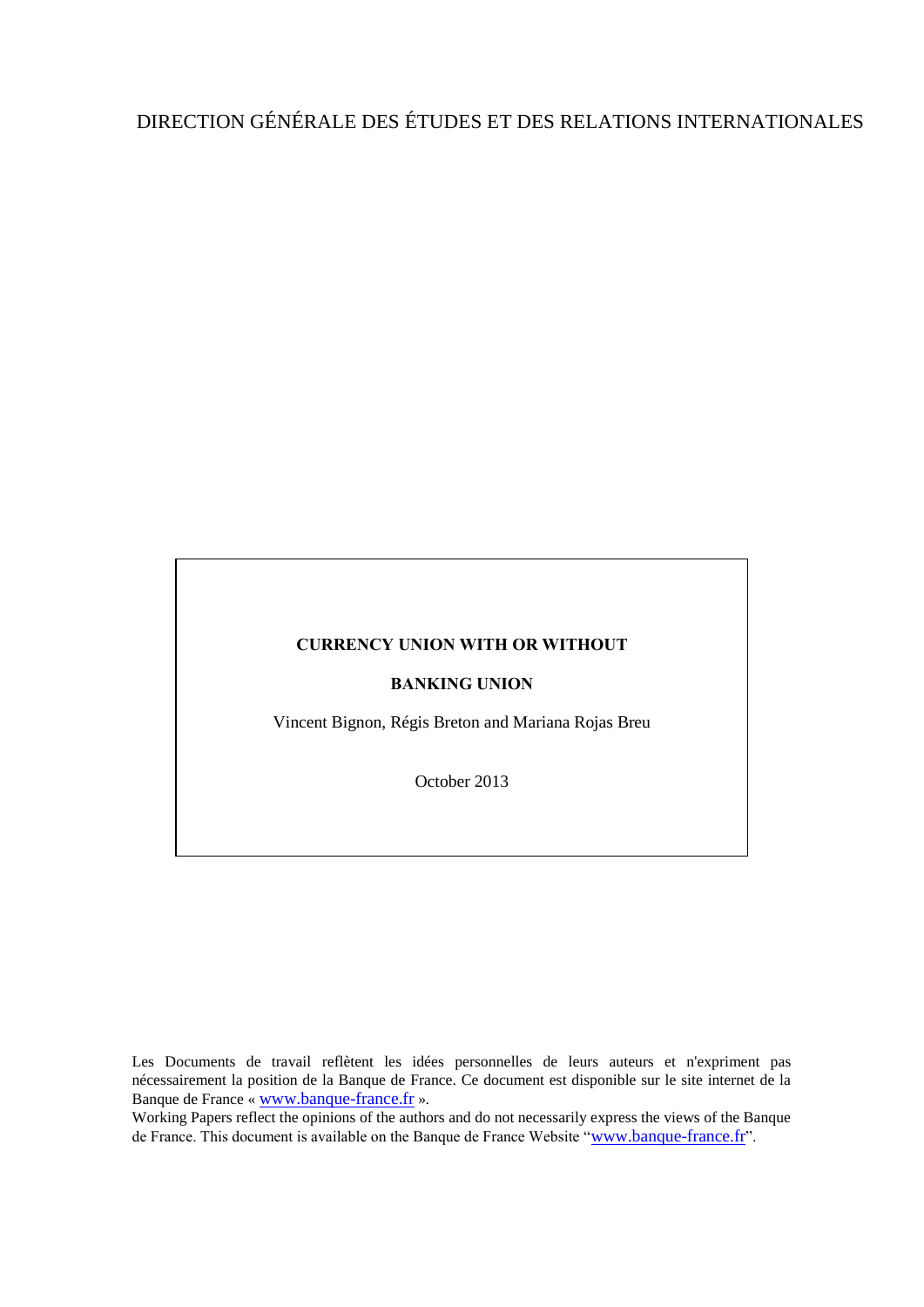# Currency Union with and without Banking Union<sup>∗</sup>

Vincent Bignon† Banque de France

 $Régis Breton<sup>‡</sup>$ Banque de France and CNRS

Mariana Rojas Breu§ Université Paris Dauphine

<sup>∗</sup>We thank Viral Acharya, Philippe Andrade, Luis Araujo, Aleksander Berentsen, Jean Cartelier, Laurent Clerc, Michael Bordo, Hubert Kempf, Antoine Martin, Julien Matheron, Raoul Minetti, Albrecht Ritschl, Guillaume Rocheteau, Eugene White and seminar participants at SKEMA Business School, Basel Universität, Banque de France, Banco Central de la República Argentina, and participants at the 2013 AFSE conference and 2013 SAET conference for helpful comments. We also thank Jocelyne Tanguy who volunteered her help on the figures. The views expressed herein are those of the authors and should not be interpreted as reflecting those of the Banque of France or the Eurosystem.

<sup>&</sup>lt;sup>†</sup>Banque de France and EconomiX at Université Paris Nanterre; Address for correspondence: vincent.bignon@banque-france.fr. DGEI - Demfi - Pomone 41-1422; 31 rue Croix des Petits Champs; 75001 Paris France.

<sup>‡</sup> regis.breton@banque-france.fr; DGO - DSF; 31 rue Croix des Petits Champs; 75001 Paris France.

<sup>§</sup>mariana.rojas-breu@dauphine.fr. LEDa-SDFi; Place du Maréchal de Lattre de Tassigny- 75775 Paris Cedex 16 France.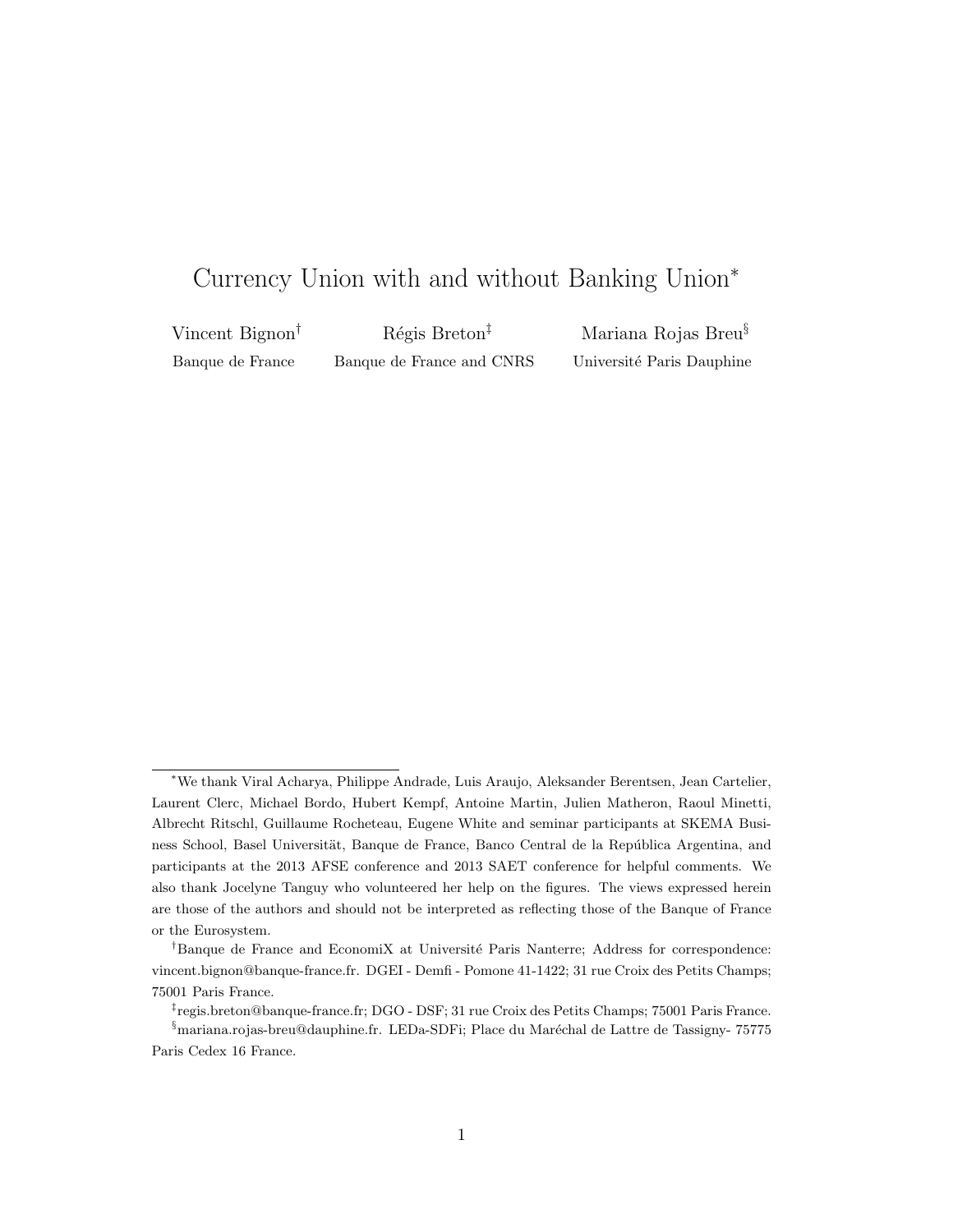#### Abstract

Cet article propose un modèle avec monnaie externe, banques et défaut endogène sur les emprunts afin d'analyser l'impact du degré d'imperfection du marché du crédit sur la désirabilité -pour les populations- des unions monétaires. Nous montrons que lorsque ces imperfections entraînent un coût plus élevé pour les banques d'octroyer un crédit sur l'étranger plutôt que dans leur juridiction, le bien-être peut être réduit en régime d'union monétaire. Nous montrons également que la mise en place d'une union bancaire qui supprimerait ces barrières à l'intégration des marchés du crédit restaure le résultat habituel d'optimalité des unions. Les implications empiriques de ces résultats pour l'organisation de l'union bancaire sont discutées.

Keywords: banques, union monétaire, crédit, défaut, engagement limité. codes J.E.L.: E42, E50, F3, G21

#### Abstract

This paper analyzes a two-country model of currency, banks and endogenous default to study whether impediments to credit market integration across jurisdictions impact the desirability of a currency union. We show that when those impediments induce a higher cost for banks to manage cross-border credit compared to domestic credit, welfare may not be maximal under a regime of currency union. But a banking union that would suppress hurdles to banking integration restores the optimality of that currency arrangement. The empirical and policy implications in terms of banking union are discussed.

Keywords: banks, currency union, credit, default, limited commitment. J.E.L. codes: E42, E50, F3, G21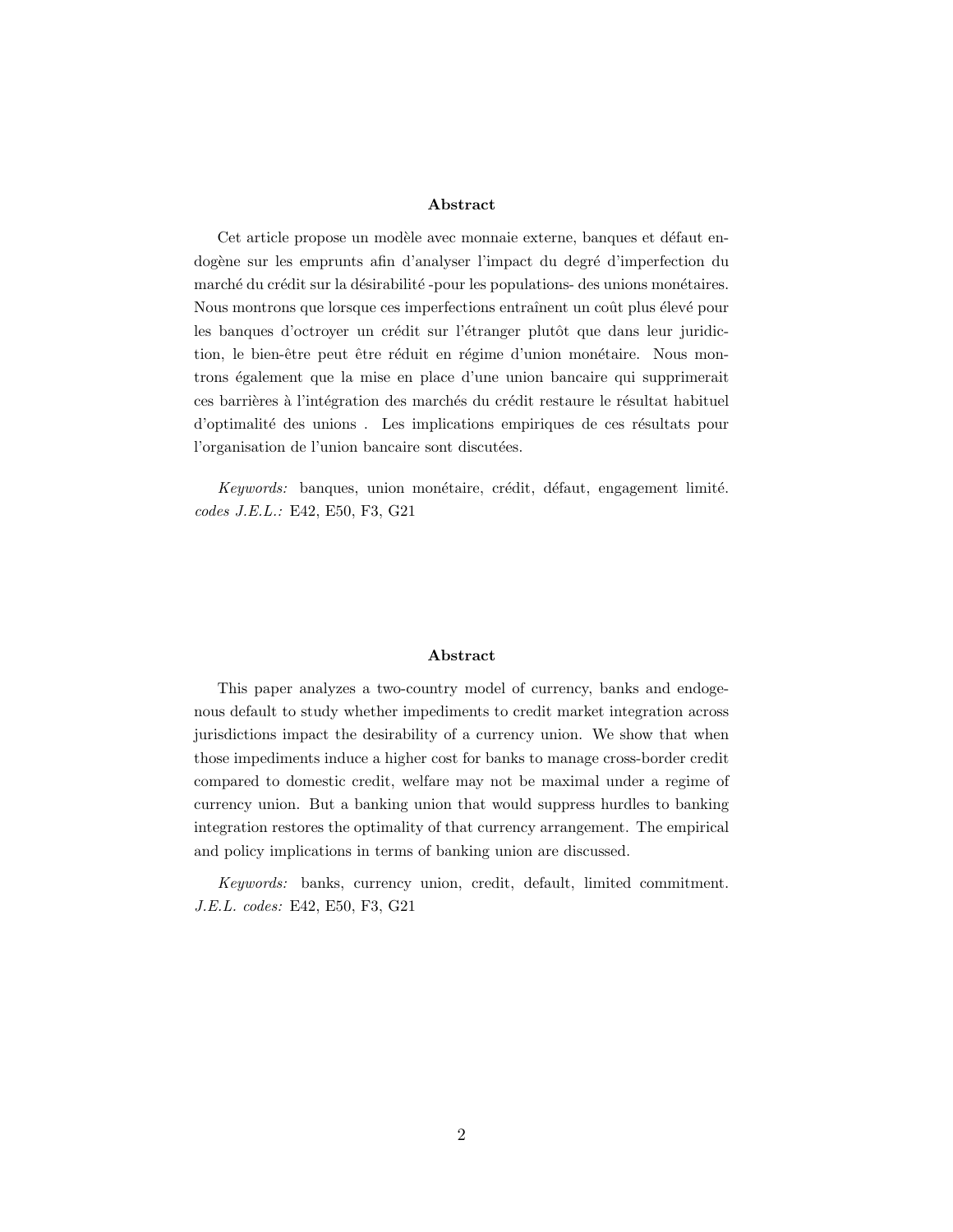# 1. Introduction

The conditions on the feasibility and optimality of a monetary union are key to the ongoing policy debate in the Euro zone, as policymakers and scholars discuss the features of a banking union to complement the European monetary union. Discussions focus mainly on the creation of a single supervisory mechanism and on the need for a federal fiscal backstop for banking resolution.<sup>[1](#page-4-0)</sup>

In this paper we stress another dimension and point to the complementarity between the common *currency* —high powered money— and the degree of integration across the various bank intermediated credit markets of the zone. We notice that public authorities can easily unify currency conditions but have no direct command over the degree of credit market integration, since loan conditions depend heavily on the behavior of private banks. With the current Eurozone context in mind, we focus our analysis on the cost for banks of one region of the zone to grant credit to residents of another region of the zone. We show that if this cost is high enough, the welfare gains of a common currency and monetary policy may be wiped out.

The logic of this result runs as follows. Consider a situation in which imperfect credit market integration across regions of the zone entails high management costs for loans granted to non-residents, compared to management costs for loans granted to residents. In this environment, the increase in transactions associated with a common currency may worsen default incentives on bank loans. This effect is driven entirely by the distortions in consumption and funding pattern created by limited credit market integration. More specifically, banks charge a higher interest rate for crossborder  $vis-\hat{a}-vis$  domestic purchases. For borrowers, this creates a wedge between the cost of foreign versus domestic consumption, which induces the consumption pattern of agents with no default record to be biased towards domestic goods compared to what would be simply dictated by their preferences. Instead, an agent that would default—something that does not arise on the equilibrium path—would lose access to credit and follow a consumption pattern more aligned with his preferences. Imposing conversion costs between currencies can thus make default less attractive, as this cost can affect more severely defaulters than non-defaulters, whereby relaxing borrowing constraints. By contrast, when cross-border credit does not entail additional costs, there is no home bias induced by differential access to bank credit, and a conversion

<span id="page-4-0"></span><sup>&</sup>lt;sup>1</sup>See for instance [Beck](#page-38-0)  $(2012)$ , [Nieto and White](#page-41-0)  $(2013)$ .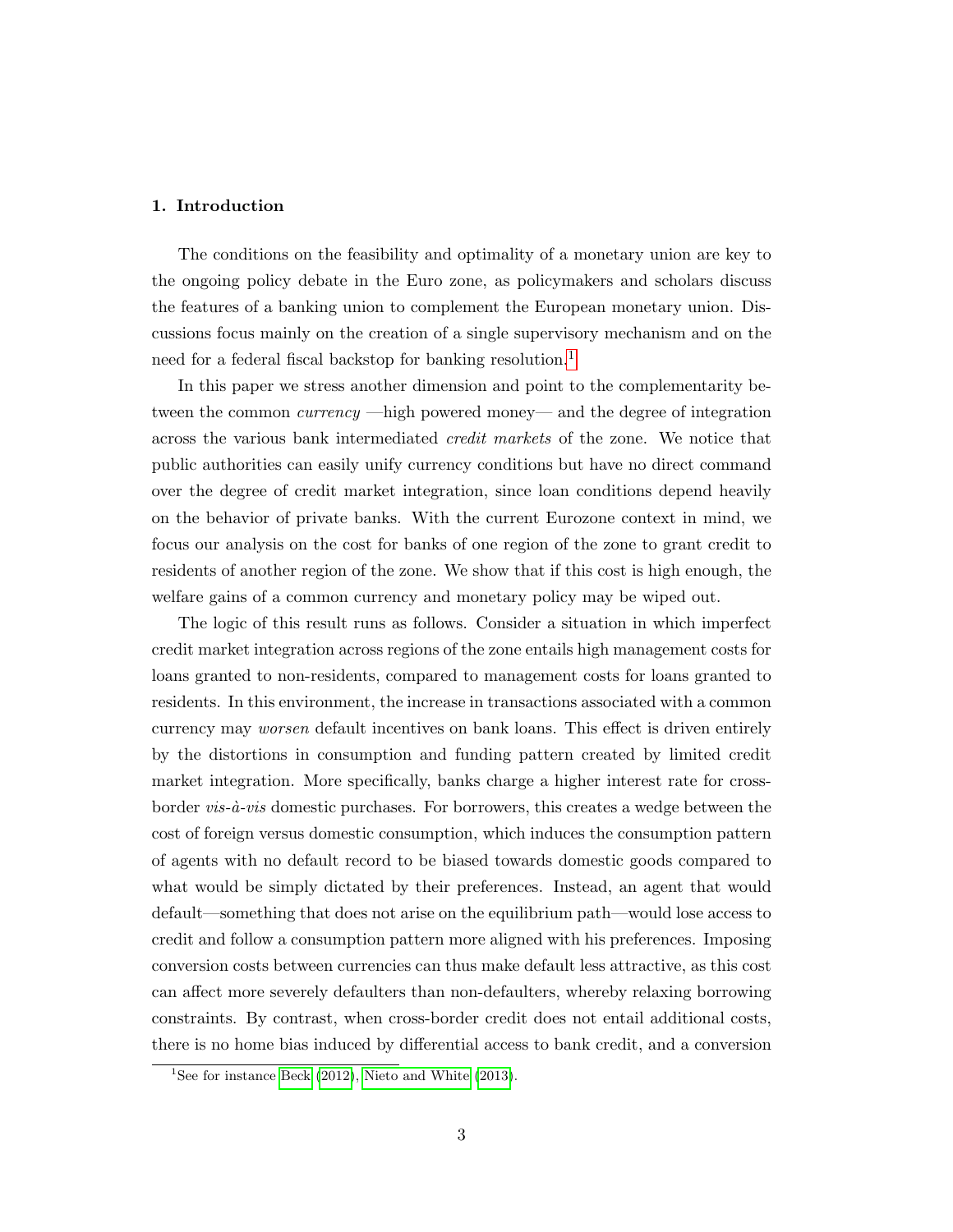cost cannot mitigate default incentives. Thus under perfect credit integration welfare is always higher with a common currency.

Before going further, it is important to be clear about what we mean by imperfect, or limited credit market integration. We define imperfect credit market integration as a situation in which non-residents of a country face more stringent credit conditions (e.g. higher costs) when financing purchases in the foreign country compared to borrowing for domestic consumption. This type of imperfection may come from technological or regulatory hurdles that banks face when granting credit to nonresidents. More importantly in the context of the current debate, those hurdles may originate in a lower ability to seize collateral or revenue across jurisdictions when no automatic procedure for judicial cooperation among jurisdiction is allowed.<sup>[2](#page-5-0)</sup> They may reflect a higher cost for banks to access the credit history of non-residents compared to residents.[3](#page-5-1) Impediments to cross-border credit could be exacerbated, or even created by local supervisors or resolution authorities to the extent that they exert 'moral suasion' on banks to favor domestic credit and collateral.<sup>[4](#page-5-2)</sup> Consequently, one can have perfect integration with respect to the currency dimension —and hence no cost for agents to pay with currency— but imperfect integration of credit markets —and hence a higher cost for cross-border purchases— a configuration that fits the current situation in the Euro zone (see Section 2).

<span id="page-5-0"></span><sup>&</sup>lt;sup>2</sup>Insufficient harmonization of bankruptcy procedures can result in foreign lenders being more exposed to a borrower default than domestic lenders, if the legal procedure relies on implicit and non codified aspects, or if local judges differentiate among lenders on a domestic/foreign basis.

<span id="page-5-1"></span><sup>&</sup>lt;sup>3</sup> Jentzsch and San José Rientra [\(2003\)](#page-40-0) reports more complex procedures for Euro-based banks from one country to access cross-border information on customers based in another Euro-area country than for U.S. banks to access cross-state information on a U.S. customer. [Jentzsch](#page-40-1) [\(2007\)](#page-40-1) further argues that although the situation improved with the adoption of several European directives, "the Commission should ensure enforcement of the existing legislation and should conduct research as to whether there are discriminatory rules in laws at the national level. There are indications that such rules exist in several countries.["Kalemli-Ozcan, Papaioannou, and Peydr](#page-40-2) [\(2010\)](#page-40-2) report the uneven pace followed by the various member states to incorporate the provisions of the European directive into the national legislations.

<span id="page-5-2"></span><sup>4</sup>Consistent with this view, [Aglietta and Scialom](#page-38-1) [\(2003\)](#page-38-1) emphasize the risks created by the disparate views of national prudential entities in a currency union and discuss the induced institutional dilemma. [Manna](#page-40-3) [\(2011\)](#page-40-3) shows that country-specific bank resolution procedures is an obstacle to credit market integration. Bertay, Demirguç-Kunt, and Huizinga [\(2011\)](#page-38-2) provide evidence suggesting that country-specific financial safety nets can act as a barrier to cross-border banking. [Gros](#page-39-0) [\(2012\)](#page-39-0) argues that local supervision encourages the fragmentation of the banking markets in the currency zone.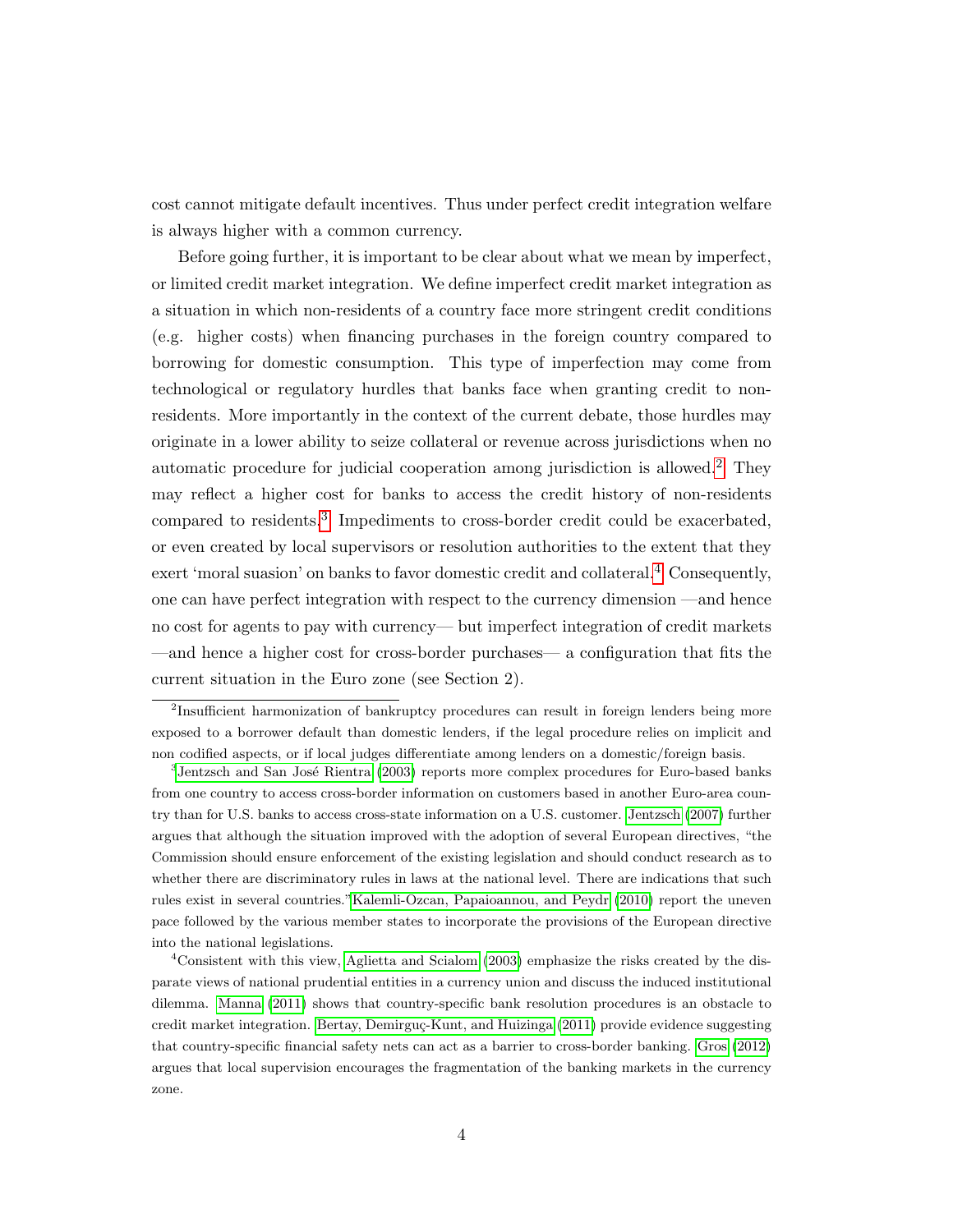The result is shown in a symmetric two-country model of fiat money and banks in which the frictions that each help to overcome are explicitly modeled. Currency (fiat money) and bank credit are used in equilibrium by residents of a given country to purchase domestic or foreign goods. In each period, however, agents are subject to individual consumption and production shocks that cannot be efficiently insured by their cash holdings. As in [Berentsen, Camera, and Waller](#page-38-3) [\(2007\)](#page-38-3), banks provide insurance against those shocks: Agents with no current need for cash (producers) can deposit their currency holdings at their bank rather than keeping them as idle balances, while those with a current need for cash (consumers) can obtain credit from banks to finance additional consumption. By lending out cash received in deposits, banks effectively redistribute the money stock according to agents' current transaction needs. Banks can help finance home or foreign good consumption, albeit at different conditions for residents and non-residents. The various imperfections of credit market integration outlined above share the similarity of generating a cost differential for banks to provide credit for cross-border (foreign) consumption. Because agents cannot commit to repay their debt, banks resort to borrowing constraints and to the exclusion of defaulters from future access to their services to enforce debt repayment. As is standard, the debt enforcement constraint is either irrelevant or binding on equilibrium allocations, depending on the underlying parameters.

To evaluate the gains from a currency union in this environment, we compare two monetary arrangements: a common currency case, and a 'one country-one currency' case with positive conversion costs between the two currencies. The difference between the two cases lies in those conversion costs, and we ask whether the case with strictly positive conversion costs is dominated in terms of welfare by a currency union—which is equivalent to costless conversion. We first show that when the borrowing constraint is not active in equilibrium, a currency union unambiguously dominates the two currency scenario. We then show that this ranking can be reversed in a credit constrained equilibrium, but only if credit integration is limited.

This analysis provides a normative argument for why bank credit integration across regions of a currency zone may be required to (fully) reap the benefit of a currency union, or why a banking union—which should in principle foster credit integration—may be an important complement to a currency union.<sup>[5](#page-6-0)</sup> The implica-

<span id="page-6-0"></span> $5$ The U.S. experience during the 19th century exemplifies the distinction between a currency union and a full-fledged monetary union. The dollar currency was created after independence but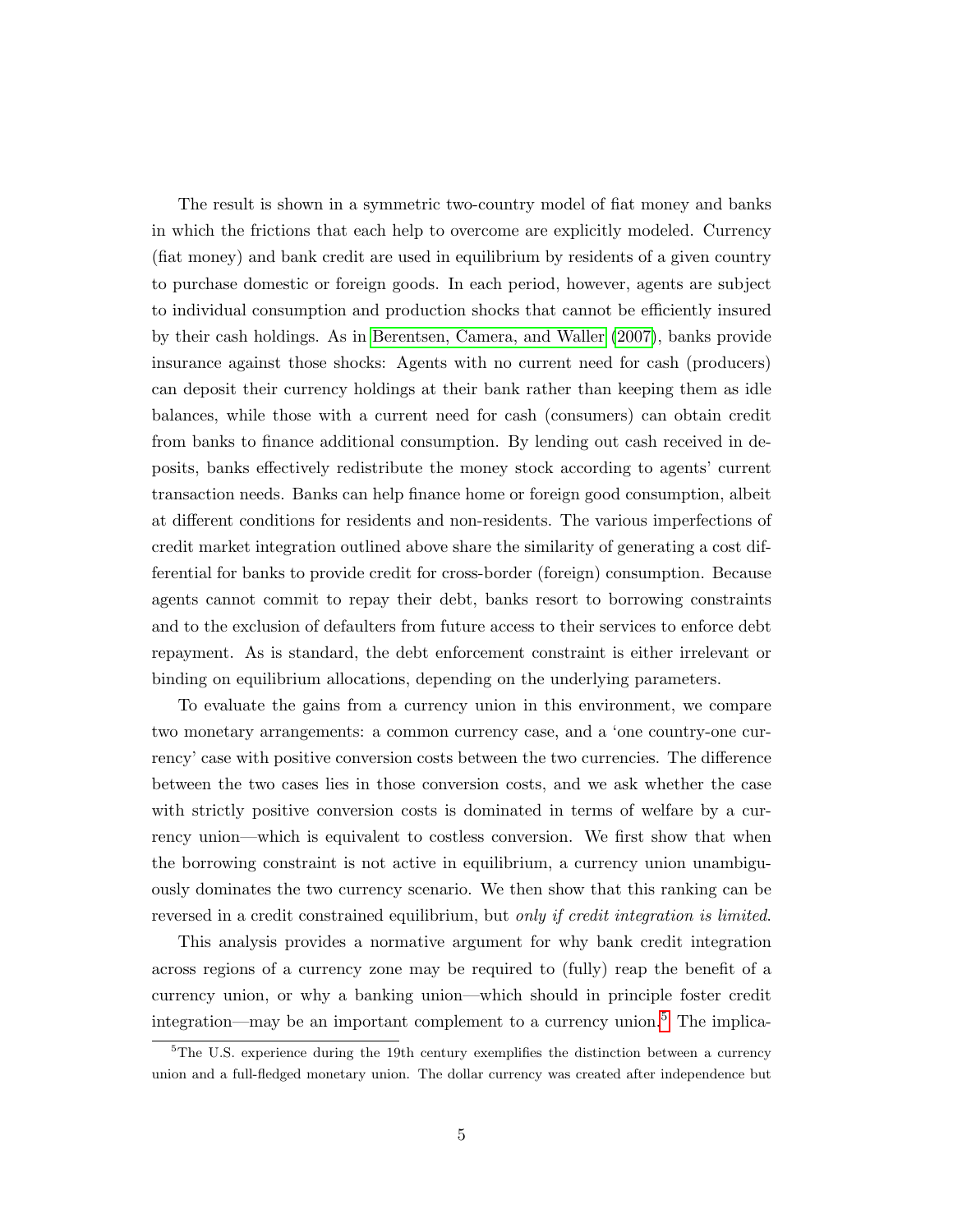tions in terms of design of a banking union are twofold. First, regulators and supervisors should avoid actions that create differences in the costs of managing credit among jurisdictions. Second national legislators must complete the unification of the gathering of information borrowers' creditworthiness; in addition, they should ensure an equal treatment of cross-border claims in national bankruptcy procedures.

The rest of the paper is organized as follows. Section [2](#page-7-0) presents some facts on the level of credit market integration in the Euro zone. The environment is laid out in Section [3.](#page-9-0) The conditions and definition of (symmetric) equilibria are presented in Section [4.](#page-12-0) Section [5](#page-19-0) presents the main results pertaining to the welfare effects of multiples monies and transaction costs. Section [6](#page-22-0) discuss the relation of our paper with the literature. Section [7](#page-23-0) concludes. Proofs are relegated to the appendix.

#### <span id="page-7-0"></span>2. The Euro area: one currency, many credit markets

The currency of the Eurozone countries was unified when they created a unique institution —the European Central Bank (ECB)— to unify the rules governing the issuance of the currency, i.e. cash (banknotes/coins) and balances held on accounts at the ECB. The Maastricht treaty granted residents of those countries equal access to banknotes, independently of the country in which the Euro currency is withdrawn/issued. Hence the introduction of the Euro eliminates exchange rate risk, and it implies that the cost of a banknotes withdrawal is the same in any part of the zone and that credit institutions have an equal access to the Eurosystem operations.

This currency unification coexists with credit markets that are far from being perfectly integrated, despite initiatives aimed at creating a single European market for financial services.<sup>[6](#page-7-1)</sup> In particular, retail banking markets remain largely unintegrated [\(Kleimeier and Sander, 2007\)](#page-40-4). While it is hard to measure the extent to which

<span id="page-7-1"></span><sup>6</sup>For details on ongoing and past European Commission initiatives related to this objective, and in particular the Financial Services Action Plan (FSAP) directives, see [http://ec.europa.eu/](http://ec.europa.eu/internal_market/finances/policy/index_en.htm) [internal\\_market/finances/policy/index\\_en.htm](http://ec.europa.eu/internal_market/finances/policy/index_en.htm) and ch. 2 in [ECB](#page-39-2) [\(2012\)](#page-39-2)

periodic localized banking crisis generated discussions on the redesign of the conditions of currency issuances [\(Rockoff, 2003,](#page-41-1) [Rousseau, 2013\)](#page-41-2). Although those conditions stabilized somewhat with the National Banking Acts [\(Weiman and James, 2007\)](#page-41-3), [White](#page-42-0) [\(1982\)](#page-42-0) argues that differences in regulatory frameworks caused unfulfilled demand for more banking services that "stimulated the public to press for currency and banking reform". It was not before the beginning of the 20th century that the national banking market integrated in terms of payment instruments [\(James and](#page-40-5) [Weiman, 2010\)](#page-40-5) or national financial integration [\(Davis, 1965,](#page-39-1) [Sylla, 1969,](#page-41-4) [James, 1976,](#page-40-6) [Choi and](#page-38-4) [Dupont, 2007\)](#page-38-4). Since then it is commonplace to pay in New York with checks drawn on Chicago.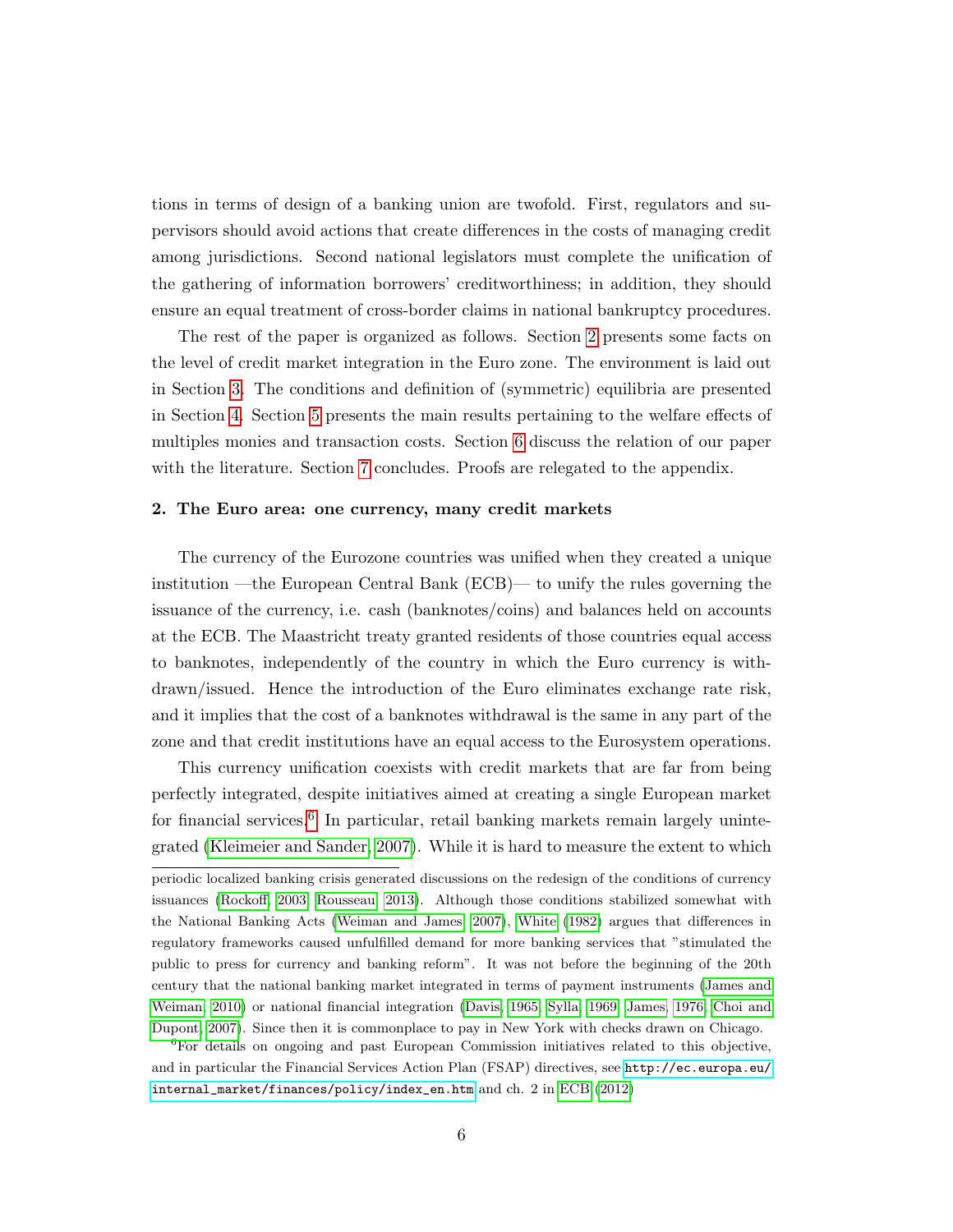residents of one jurisdiction experience differential access to credit in another jurisdiction or face restrictions in the pledgeability of cross-border collateral, anecdotal evidence abounds. We therefore review the metrics that have been used to provide indirect evidence of financial and credit markets integration in the Euro zone.

Financial market integration in the Euro area increased significantly during the 2000s as a consequence of the introduction of the Euro currency [\(Hartmann, Mad](#page-39-3)[daloni, and Manganelli, 2003\)](#page-39-3). Those improvements have been unevenly distributed across segments of the financial and banking markets during the last decade. A higher level of integration has been achieved mostly on the equity and bonds markets with a reduction in the home bias in equity and bond holdings [\(Schoenmaker and Bosch,](#page-41-5) [2008\)](#page-41-5). [Manna](#page-40-3) [\(2011\)](#page-40-3) documents a deeper integration in money markets and wholesale banking with banks becoming increasingly interconnected before the subprime crisis, notably through interbank lending. Yet credit markets remain mostly local, with few foreign banks active in multiple jurisdictions, even from other countries of the Eurozone [\(Sørensen and Gutirrez, 2006,](#page-41-6) [Claessens and van Horen, 2012\)](#page-38-5).[7](#page-8-0) As a matter of fact in many European countries —notably in core countries— foreign penetration is well below the level that prevails in the U.S..[8](#page-8-1)

Given available evidence, this limited integration of retail banking markets appears to be a robust feature in the Eurozone. The 2007 ECB report on Financial Integration in Europe writes that "while interbank and capital market-related activities show signs of increasing integration, retail banking markets continue to be less integrated, which is also reflected in the fragmented underlying financial infrastructure" [ECB](#page-39-4) [\(2007,](#page-39-4) p.6). This assessment is maintained in subsequent releases of this report: "Financial integration was remarkably fast in money and financial

<span id="page-8-0"></span><sup>&</sup>lt;sup>7</sup>[Kalemli-Ozcan et al.](#page-40-2) [\(2010\)](#page-40-2) exploit differences in the timing of the transposition of European Union financial directives into the state legislation to show that "cross-border banking activities increased significantly among European countries that quickly adopted the financial services directives of the FSAP", suggesting the endogeneity in the adoption of the legal framework to the preference for cross border integration.

<span id="page-8-1"></span><sup>8</sup>As of 2009, the percentage of foreign bank assets among total bank assets was 6 for France, 12 for Germany, 6 for Italy, and 2 for Spain, compared to 18 for the U.S. The respective figures for the percentage of foreign banks was 6, 14, 10, and 7, compared to 32 for the U.S. [\(Claessens and van](#page-38-5) [Horen](#page-38-5) [\(2012\)](#page-38-5), tables 1-2). This fact is consistent with the view that retail banking in the U.S. is much more integrated than in the Eurozone. [Gropp and Kashyap](#page-39-5) [\(2009\)](#page-39-5) present additional evidence in support of this difference in integration levels, using a measure for retail banking integration based on convergence in banks' profitability.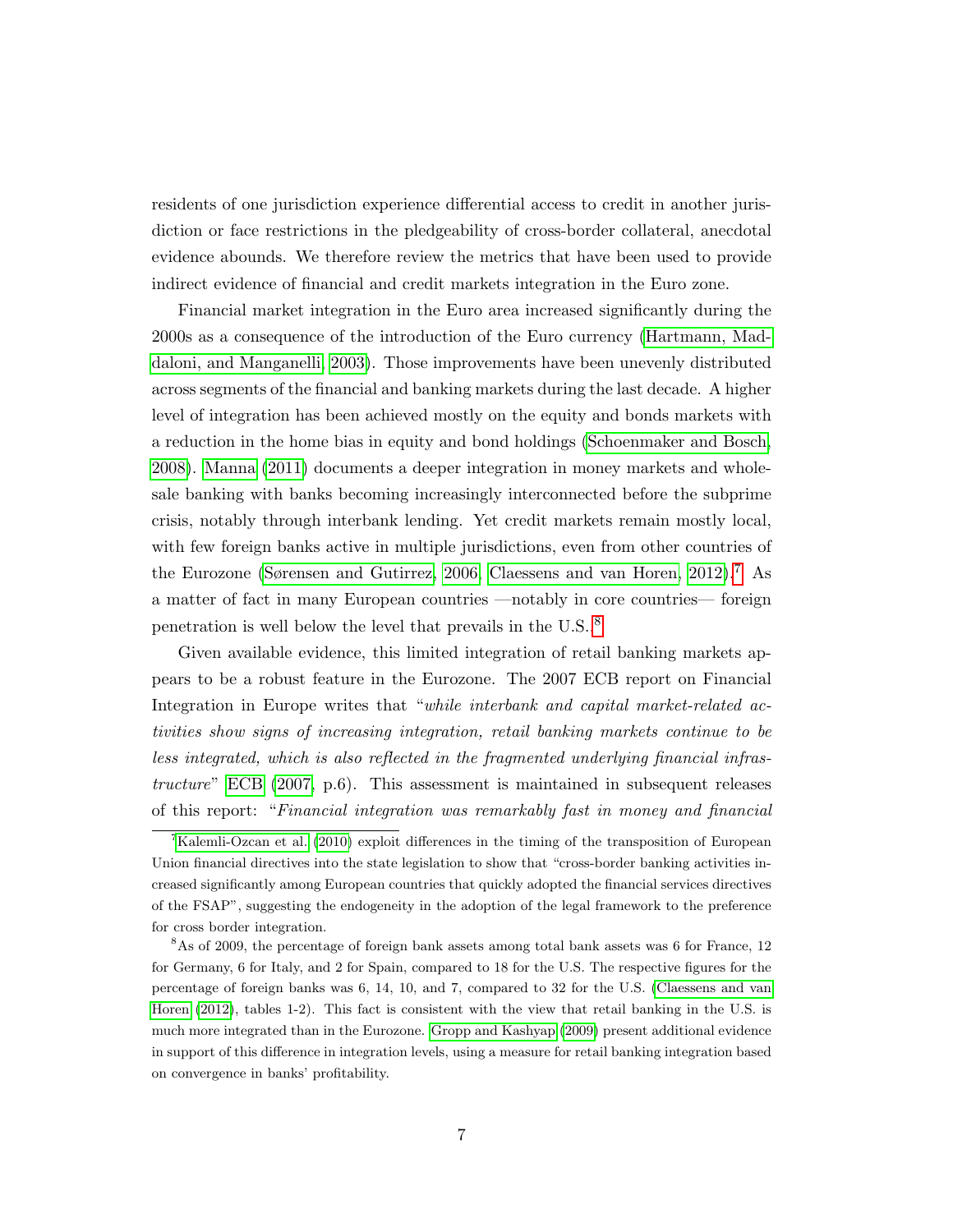markets; but it was slower and, in fact, never completed in other segments, as described extensively in previous issues of this report.  $[\ldots]$ . This judgment has not changed in subsequent years. Cross-border banking through branches or subsidiaries has remained limited, in stark contrast to other forms of banking integration, like interbank deposits or securities holdings, partly as a result of informational asymmetries stemming from supervisory fragmentation" [\(ECB, 2012,](#page-39-2) p.90-91).

The Eurozone crisis partly wiped out the gains in the market segments where financial and banking integration was most advanced, notably because of the impairments of the functioning of interbank markets. The de-leveraging of banks balance sheets has been mostly asymmetric, with increase in home bias in several dimensions. [Jochem and Volz](#page-40-7) [\(2011\)](#page-40-7) find that in each country of the Eurozone "banks have substantially reduced their investment abroad". [Acharya and Steffen](#page-38-6) [\(2013\)](#page-38-6) use data released by the European Banking Authority to document a marked increased in banks' asset holding home bias. [Manna](#page-40-3) [\(2011\)](#page-40-3) uses BIS data on the flow of funds between banking systems of both Eurozone and non-Eurozone countries and computes a quarterly index of interbank market integration. The Eurozone number is computed as the average over 10 countries of a measure of home-bias in domestic bank funding vis- $\lambda$ -vis other countries that belong or not to the Eurozone. As shown on graph 1 reproduced from [Manna](#page-40-3) [\(2011\)](#page-40-3), the Eurozone evolution of home bias in bank funding is U-shaped with a maximum integration in 2007. But in countries of the control group —US, UK, Sweden, Denmark, Switzerland— interbank relationships were not durably impacted by the crisis. This illustrates how the funding of each banking system of the Euro area was re-nationalize during the crisis, which may be related to the variety of resolution mechanisms for distressed banks.

Overall, the evidence points to less than perfect credit integration across countries of the Euro zone, consistent with our emphasis on the distinction between integration in the currency and credit dimensions.

#### <span id="page-9-0"></span>3. Environment

Our model is based on [Rocheteau and Wright](#page-41-7) [\(2005\)](#page-41-7) and [Berentsen et al.](#page-38-3) [\(2007\)](#page-38-3). Time is discrete and continues forever. There are two identical countries, the home country and the foreign country, each populated by a continuum of infinitely-lived agents of unit mass. There are two perfectly divisible and non-storable goods: a home good, denoted as  $q_h$ , and a foreign good, denoted as  $q_f$ . Agents discount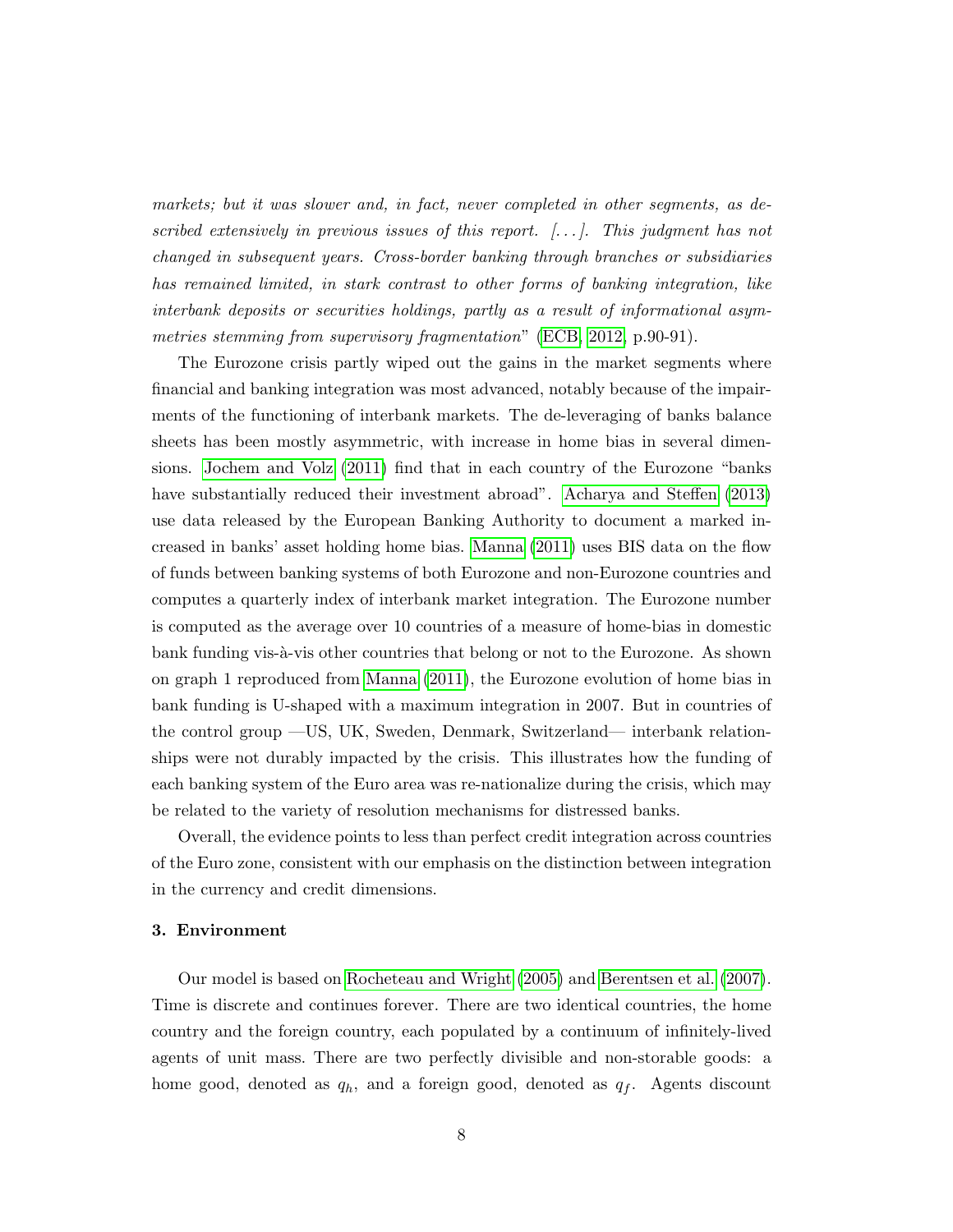

Figure 1: Home bias in banking system, Euro area countries versus control countries (U.S., U.K., Sweden, Denmark, Switzerland). Source: [Manna](#page-40-3) [\(2011,](#page-40-3) p. 11)

across periods with factor  $\beta$ . As in [Rocheteau and Wright](#page-41-7) [\(2005\)](#page-41-7) a period is divided into two subperiods. In each period, two competitive markets open sequentially in each country. The sequence of trades within a period is depicted in figure [2.](#page-13-0) Before the first market opens, agents receive an idiosyncratic shock that determines whether they are producers/sellers for the current period and get no utility from consumption (with probability  $(1 - b)$ ), or consumers/buyers in which case they want to consume but cannot produce (with probability  $b$ ). In the second market, all agents can produce and consume a good denoted as  $x$ , and utility from consumption (or disutility of working) is linear in the quantity of good.

Buyers' preferences in the first subperiod are

<span id="page-10-0"></span>
$$
\max\left[u\left(q_{f}\right)+\tilde{\eta}q_{f},u\left(q_{h}\right)\right]
$$
\n<sup>(1)</sup>

where  $\tilde{\eta}$  is a preference shock which can take values  $\eta = 0, \eta_1$  or  $\eta_2$  with probabilities  $\pi_0, \pi_1$  and  $\pi_2$ , and  $0 < \eta_1 < \eta_2$ . The function u satisfies the usual Inada conditions. Preferences in [\(1\)](#page-10-0) are such that in equilibrium buyers will consume the home good in periods in which their idiosyncratic shock  $\eta$  is low and consume the foreign good in periods in which  $\eta$  is high. In addition, we assume that  $\beta < [1 + b(\pi_1\eta_1 + \pi_2\eta_2)]^{-1}$ . For sellers, producing a quantity  $q_i$  (with  $i = (h, f)$ ) in the first subperiod represents a disutility equal to  $c(q_i) = q_i$ .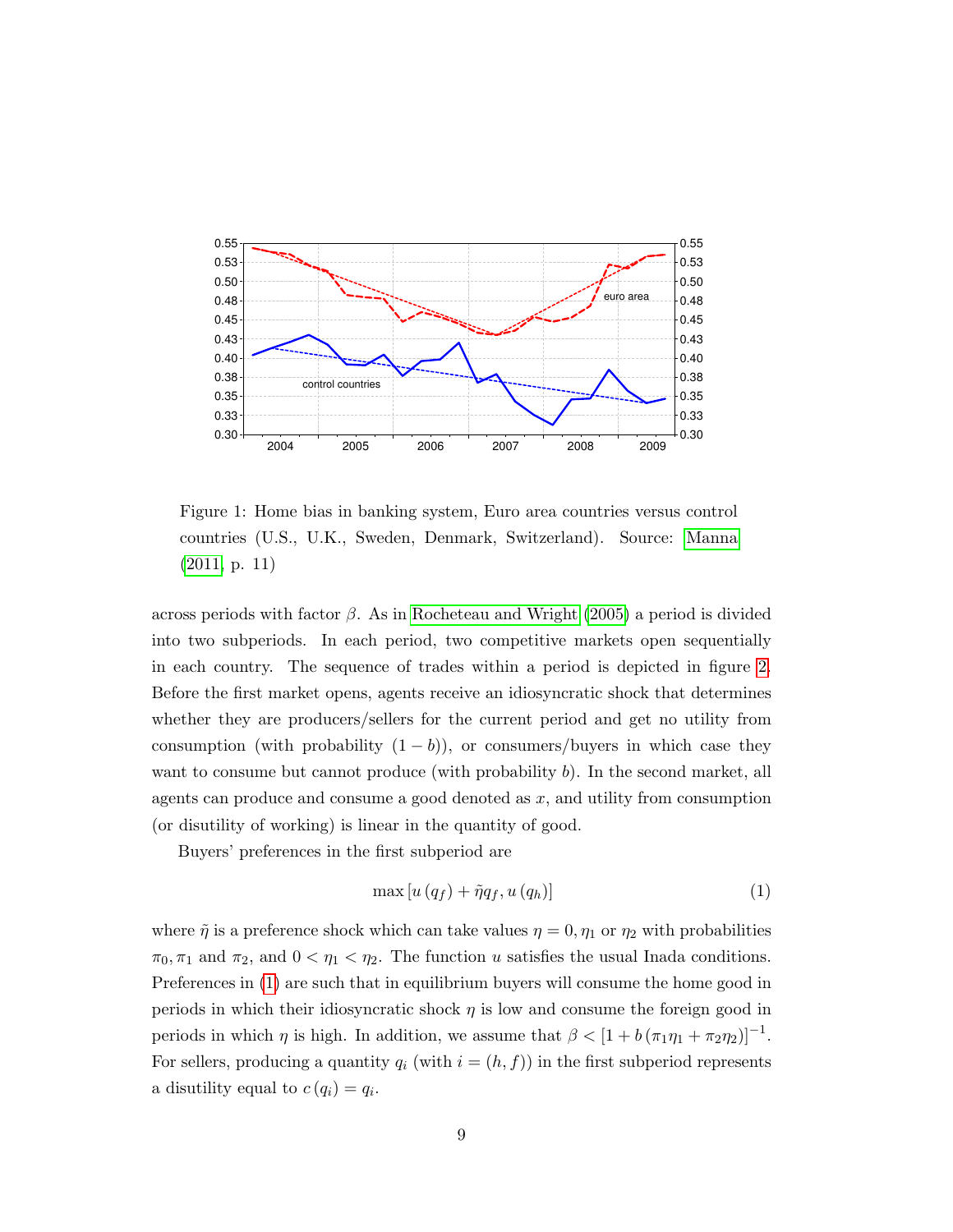There are two storable, perfectly divisible and intrinsically useless currencies, the home currency and the foreign currency. For simplicity, the quantity of each currency at the beginning of period  $t$  is denoted as  $M$ . The money supply in each country grows at the gross rate  $\gamma = M_{+1}/M$  where the subscript  $+1$  indicates the following period. Agents receive monetary lump-sum transfers from the central bank equal to  $T = (\gamma - 1) M_{-1}$  during the second market in period t. Consistently with the current Eurozone situation, we assume that the central bank has no power to tax agents so  $\gamma \geq 1.9$  $\gamma \geq 1.9$  Currencies can be exchanged before the first market opens. Exchanging currencies represents a disutility cost  $\varepsilon$  proportional to the real amount of money exchanged. Given that the money growth rate is assumed to be the same for the two countries, the case in which the cost  $\varepsilon$  is zero is equivalent to a currency union.[10](#page-11-1)

In order to motivate a role for a medium of exchange, traders are assumed to be anonymous so that sellers require compensation at the same time as they produce. This assumption rules out bilateral credit but not banking credit. Agents can deposit money in banks and borrow to them to finance their purchase. Banking activities take place before the first market opens and after agents have traveled to the foreign country or stayed in their home country. Banks are competitive. Deposits are taken by banks and paid back during the second subperiod with the corresponding interest. A loan is a bilateral contract between an agent and a individual bank. The loan and the interest payment are paid back — if the borrower has an interest to do so during the period of opening of the second market.

Banks have no enforcement power but can store information on agents. More precisely they possess a technology to keep track of financial histories of agents: i.e., they can recognize agents who have defaulted in the past. However, the cost for a bank of identifying a home agent is lower than the cost that the bank incurs to identify a non-resident. For simplicity, we assume that banks incur zero cost in order

<span id="page-11-0"></span><sup>&</sup>lt;sup>9</sup>This restriction implies that the Friedman rule is not a feasible policy, so that it is optimal for agents to insure against idiosyncratic shocks using both (costly) cash holdings and banks. This assumption could be relaxed, for instance by assuming that government can use lump-sum taxes but that agents can evade taxation by not participating in the market - see [Hu, Kennan, and Wallace](#page-40-8) [\(2009\)](#page-40-8) and [Andolfatto](#page-38-7) [\(2010\)](#page-38-7).

<span id="page-11-1"></span><sup>10</sup>We focus on the case in which agents only hold the currency of their country of residence. This is for simplicity and could be justified by assuming that agents face an extra cost (e.g. an accounting cost) when holding a mixed portfolio. The mechanism of the paper does not hinge on this assumption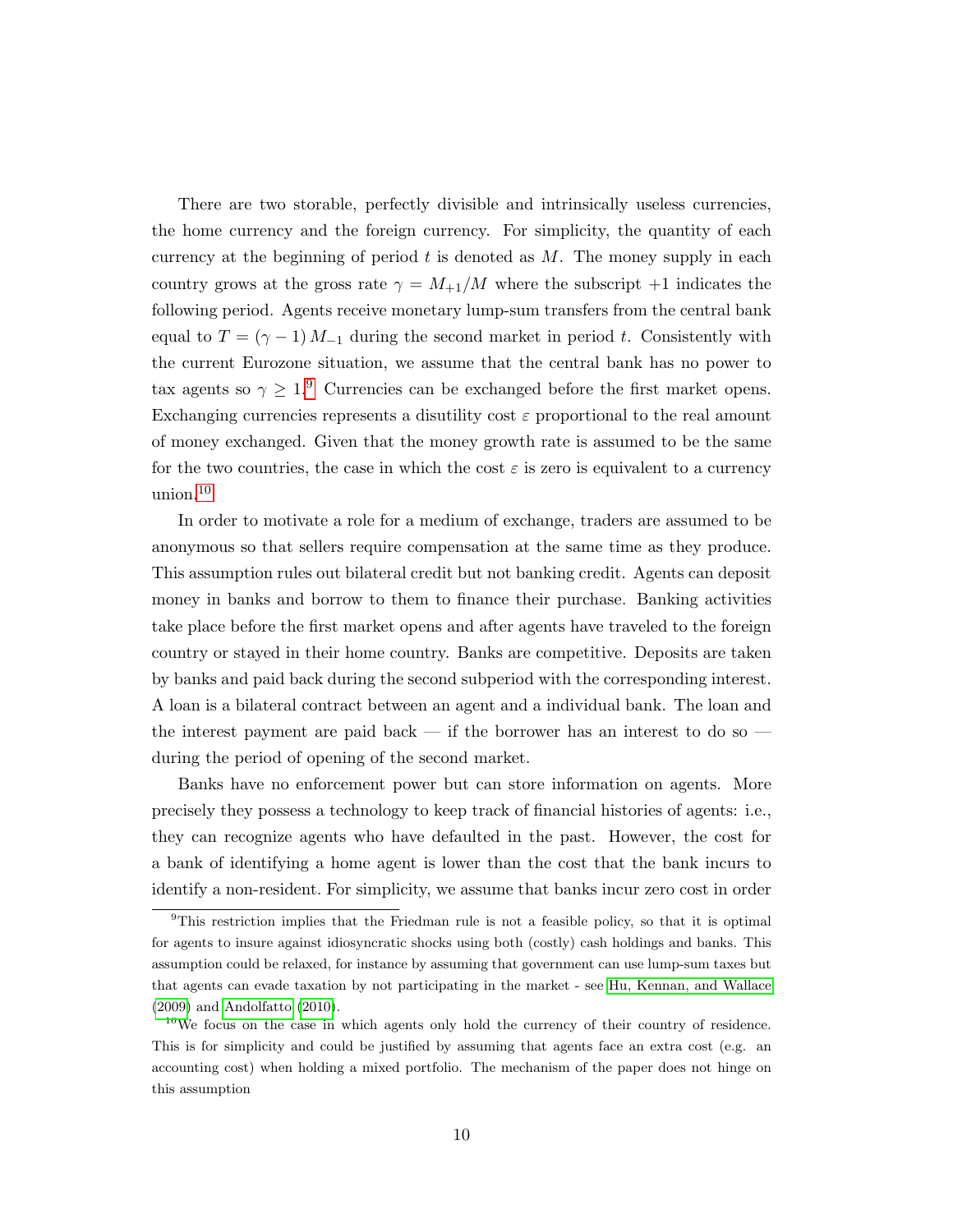to recognize residents and they may incur a positive cost in order to recognize a nonresident as described below. Since defaulters are recognized by banks, they can be punished by being excluded from the banking system for the rest of their lifetime; i.e., after defaulting, agents are prevented from borrowing and depositing. The threat of exclusion allows bank credit to be supported in equilibrium. We assume that defaulters are further excluded from monetary transfers.

In addition, agents who stay in the home country can only contact a bank located in the home country (they cannot contact a bank located in the foreign country). Similarly, agents who travel can only contact a bank located in the foreign country. A bank located in the home (foreign) country incurs a cost c per real unit of money lent in order to identify a foreign (home) agent. Since banks are competitive and make zero profit in equilibrium, this cost is transferred to borrowers. For simplicity, c is modeled as a disutility cost incurred by agents at the same time as they take out a loan. When  $c = 0$ , borrowing from a home bank is equivalent to borrowing from a foreign bank, and so banking integration is perfect. If  $c > 0$ , borrowing from a foreign bank is more costly and so there is limited banking integration.<sup>[11](#page-12-1)</sup>

## <span id="page-12-0"></span>4. Symmetric equilibrium

We focus on stationary equilibria in which end-of-period real money balances are constant, so that

<span id="page-12-2"></span>
$$
\gamma = M/M_{-1} = \phi_{-1}/\phi \tag{2}
$$

where  $\phi$  is the price of money in real terms during the second market. Let  $V(m)$ denote the value function of an agent who holds an amount  $m$  of money at the beginning of a period.  $W(m, \ell)$  is the expected value from entering the second market with m units of money balances and an amount  $\ell$  of loans (a negative amount  $\ell$  denotes deposits). Since countries are perfectly symmetric, in what follows we only present the optimal choices by agents of the home country.

<span id="page-12-1"></span> $11$ Alternatively, the cost c could be rationalized by a different set of assumptions. Assume that banks can only identify residents (the cost to identify a non-resident is infinite) and that agents can contact a bank located at their country regardless of their location. Then the cost  $c$  will be the cost that a home agent who travels incurs in order to contact a home bank from abroad. A third possibility is to assume that banks are able to keep track of the location at which agents purchase goods, which happens if agents pay their purchases using a debit card, as in [He, Huang, and Wright](#page-39-6) [\(2008\)](#page-39-6). This would allow banks to transfer a cost c to customers whenever they consume abroad.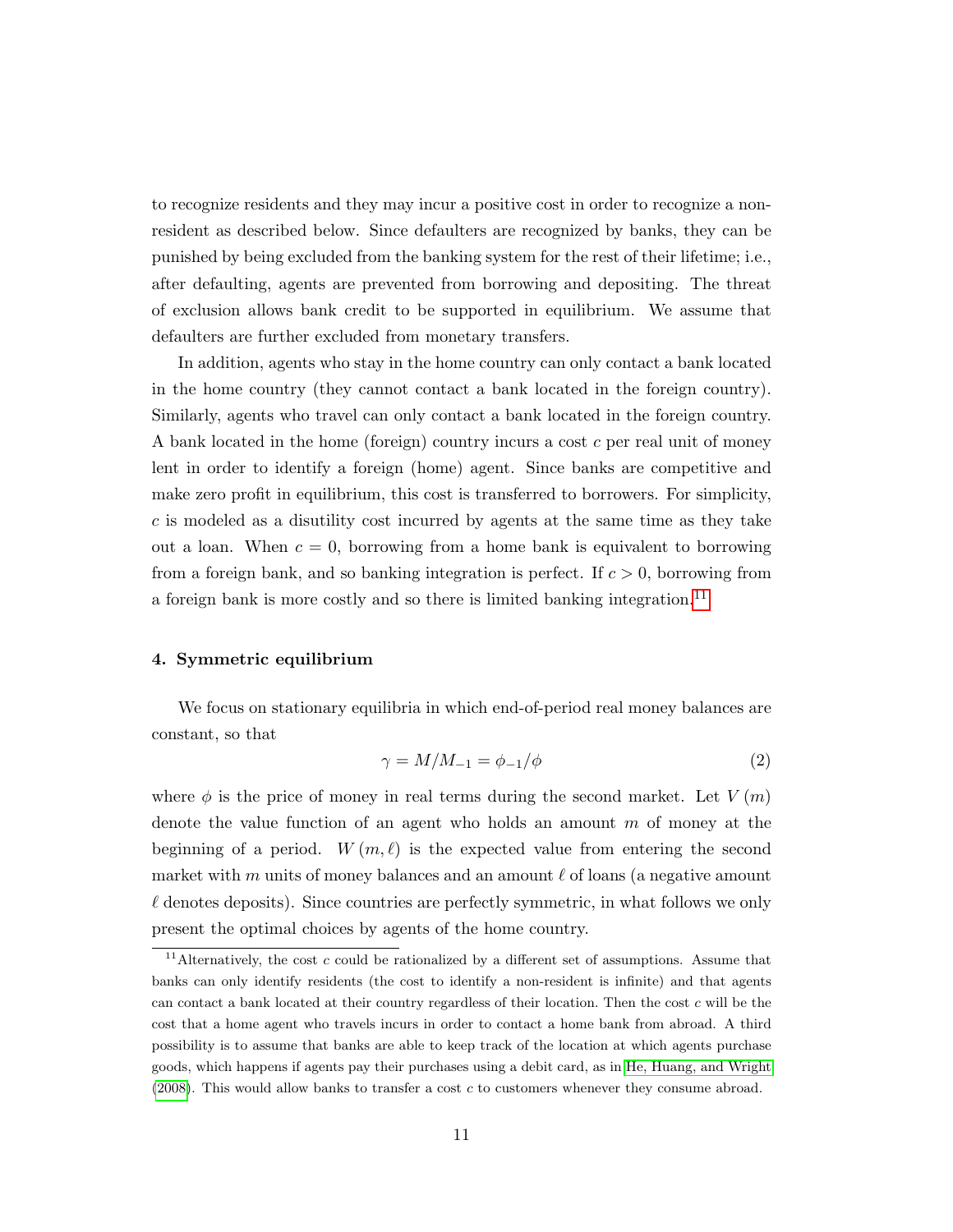

<span id="page-13-0"></span>Figure 2: Sequence within a period

# 4.1. The second market

The program for an agent in the second market is

$$
\max_{x,m+1} W(m,\ell) = x + \beta V(m+1)
$$
  
s.t.  $x + \phi m_{+1} - \phi m + \phi \ell (1 + i) - \phi T = 0$ 

where  $\phi$  is the price of money in terms of goods in the second market and  $T =$  $(\gamma - 1) M_{-1}$  are lump-sum transfers from the central bank.

Inserting the budget constraint in the objective function, the above program simplifies to

$$
\max_{m_{+1}}\left[-\phi m_{+1}+\phi m-\phi \ell\left(1+i\right)+\phi T+\beta V\left(m_{+1}\right)\right]
$$

The first-order condition on  $m_{\rm{+1}}$  is

<span id="page-13-2"></span>
$$
\beta V'(m_{+1}) = \phi \tag{3}
$$

The envelope conditions are

<span id="page-13-1"></span>
$$
W_m = \phi
$$
  

$$
W_{\ell} = -\phi (1 + i)
$$
 (4)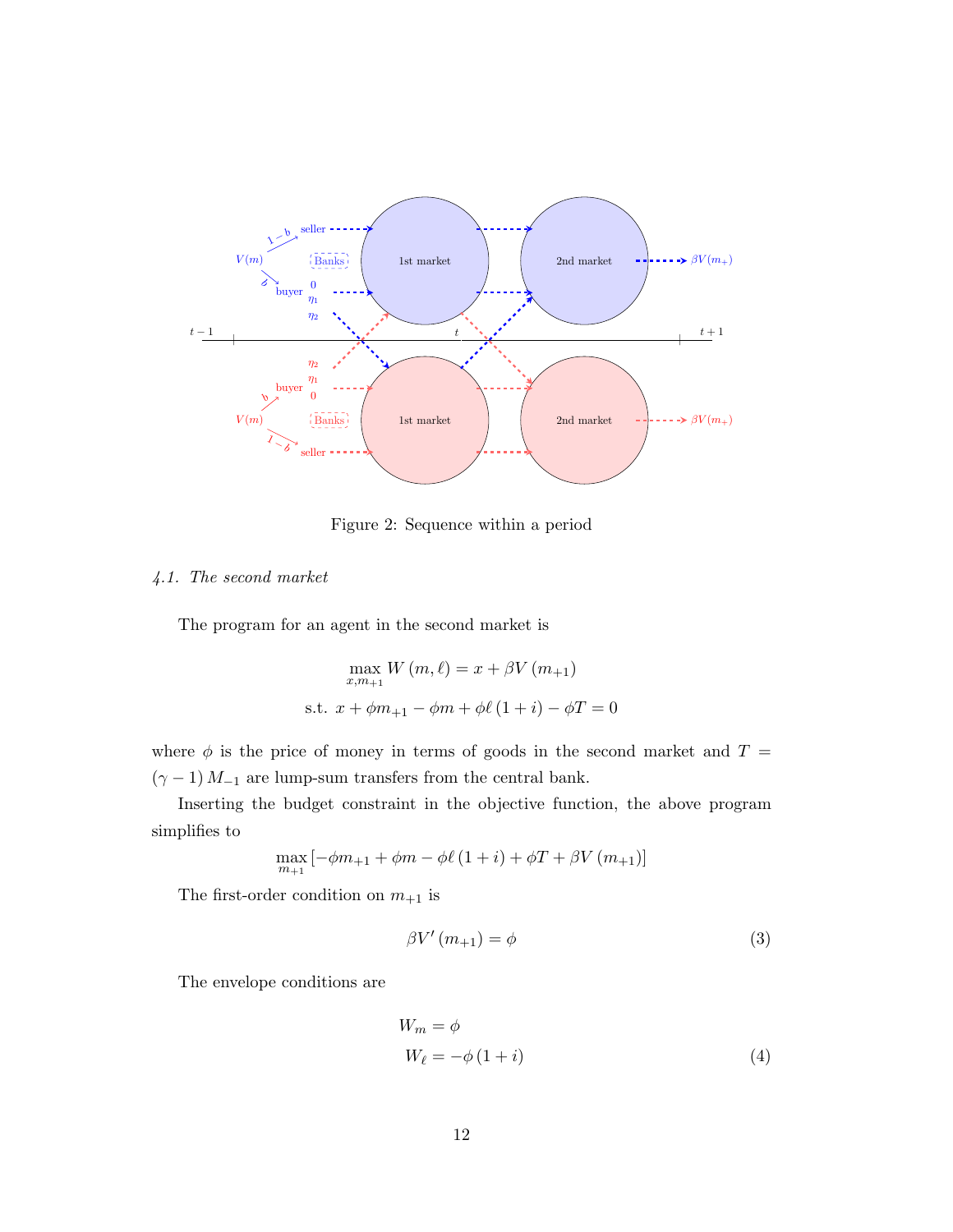#### 4.2. The first market

#### Sellers

The program for a seller in the first market is

$$
\max_{q_s,\ell_s} \left[ -q_s + W\left(m_{-1} + \ell_s + pq_s, \ell_s\right) \right]
$$
  
s.t.  $-\ell_s \leq m_{-1}$ 

where  $-\ell_s$  are deposits by the seller, p is the price of first-market goods and  $q_s$  is the quantity sold by the seller. The first-order condition on  $q_s$  is

$$
W_m p = 1
$$

Using [\(4\)](#page-13-1), it becomes

<span id="page-14-0"></span>
$$
\phi p = 1 \tag{5}
$$

The first-order condition on  $\ell_s$  can be written as

<span id="page-14-1"></span>
$$
\phi i = \mu_s \tag{6}
$$

where  $\mu_s$  is the multiplier associated with the deposit constraint.

#### Buyers

Buyers set a threshold  $\eta^*$ : If  $\eta \leq \eta^*$ , they consume the home good; if  $\eta > \eta^*$ , they consume the foreign good. Denote as  $q_h$  and  $q_f^{\eta}$  $\eta$ <sup>n</sup> the consumption quantity of home goods and the consumption quantity of foreign goods, respectively. Denote as  $\ell_h$  the loan taken by a buyer who consumes the home good. Similarly, let  $\ell_f^{\eta}$  $_{f}^{\eta}$  the loan taken by a buyer with preference shock  $\eta = 0, \eta_1, \eta_2$  who consumes the foreign good (notice that, given preferences,  $q_h$  and hence  $\ell_h$  do not depend on  $\eta$ ). Since banks can distinguish domestic transactions from foreign transactions, they can potentially set different borrowing limits. Let  $\ell_f$  indicate the borrowing limit for the agent who travels and  $\bar{\ell}_h$  indicate the borrowing limit for an agent who consumes in the home country.

The program for a buyer with  $\eta > \eta^*$  is

$$
\max_{q_f^{\eta}, \ell_f^{\eta}} u\left(q_f^{\eta}\right) + \left(\eta - \varepsilon\right) q_f^{\eta} - c \ell_f^{\eta}/p + W\left(m_{-1} + \ell_f^{\eta} - p q_f^{\eta}, \ell_f^{\eta}\right)
$$
  
s.t.  $q_f^{\eta} \le \left(m_{-1} + \ell_f^{\eta}\right)/p, \qquad \ell_f^{\eta} \le \bar{\ell}_f$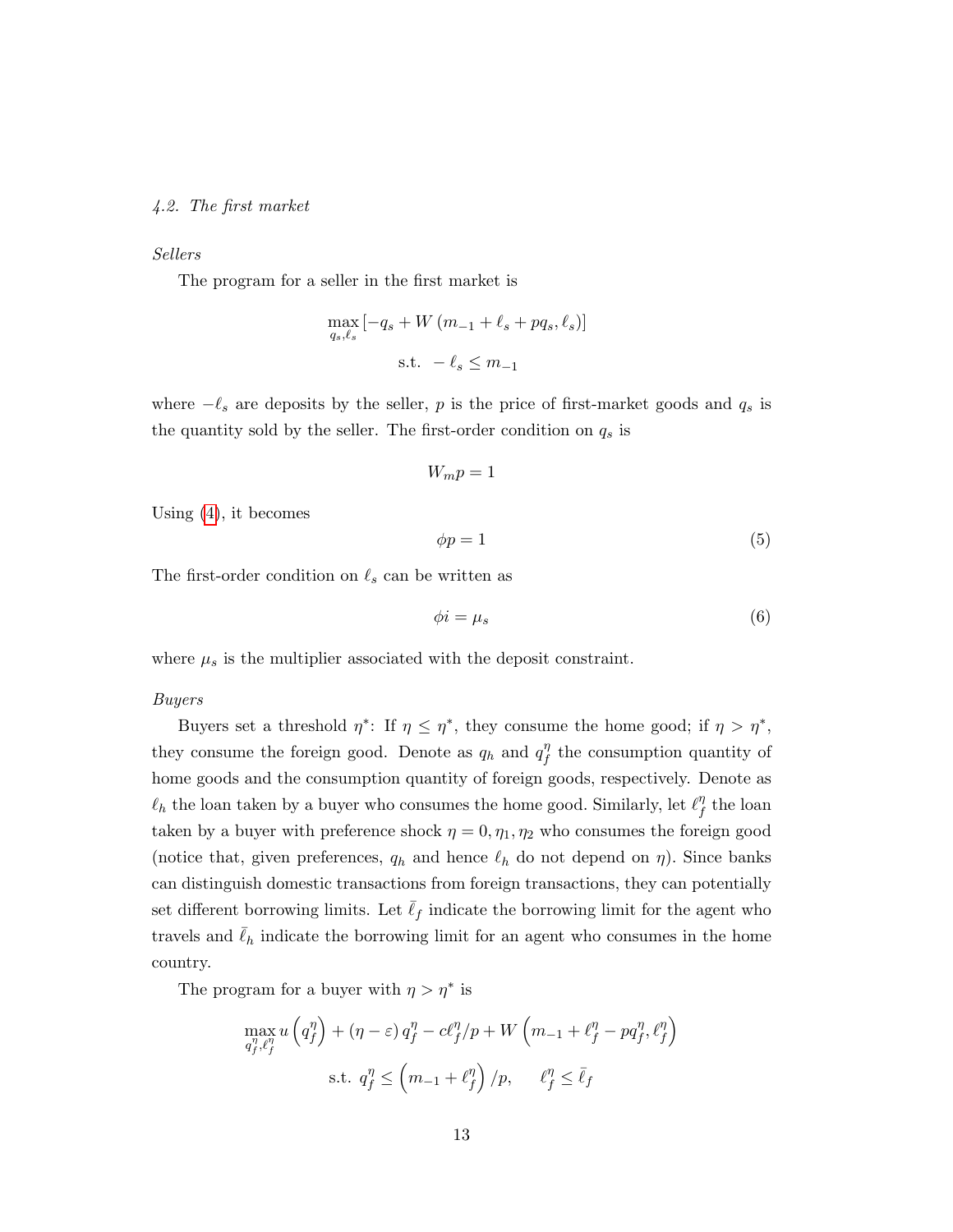This buyer maximizes the utility from consuming  $q_f^{\eta}$  $f'$ , net from the conversion cost on his good purchases  $\varepsilon q_f^{\eta}$  $\int_{f}^{\eta}$  and the banking cost c proportional to the real amount of loans taken for consumption of foreign goods. The first constraint is the cash constraint by which the buyer cannot spend more than his initial money holdings plus his borrowing. The second constraint is the borrowing constraint set by banks (to be determined below).

Using [\(4\)](#page-13-1) and [\(5\)](#page-14-0), the first-order condition on  $q_f^{\eta}$  $j^{\prime\prime}$  is

$$
u'\left(q_f^{\eta}\right) + \eta = 1 + \varepsilon + \mu_f^{\eta}/\phi \tag{7}
$$

where  $\mu_f^{\eta}$  $\eta$  is the multiplier associated with the cash constraint for a buyer with  $\eta > \eta^*$ . The first-order condition on  $\ell_f^{\eta}$  $\int_{f}^{\eta}$  can be written as

<span id="page-15-2"></span>
$$
u'\left(q_f^{\eta}\right) + \eta - \varepsilon - c = 1 + i + \lambda_f^{\eta}/\phi \tag{8}
$$

where  $\lambda_f^{\eta}$  $\int_{f}^{\eta}$  is the multiplier associated with the borrowing constraint by the buyer with  $\eta > \eta^*$ .

The program for a buyer with  $\eta \leq \eta^*$  is

$$
\max_{q_h, \ell_h} u(q_h) + W(m_{-1} + \ell_h - pq_h, \ell_h)
$$
  
s.t.  $q_h \le (m_{-1} + \ell_h) / p$ ,  $\ell_h \le \bar{\ell}_h$ 

The first-order condition on  $q_h$  is

<span id="page-15-1"></span>
$$
u'(q_h) = 1 + \mu_h/\phi \tag{9}
$$

where  $\mu_h$  is the multiplier associated with the cash constraint by the buyer with  $\eta \leq \eta^*$ .

The first-order condition on  $\ell_h$  for this buyer can be written as

<span id="page-15-3"></span>
$$
u'(q_h) = 1 + i + \lambda_h/\phi \tag{10}
$$

where  $\lambda_h$  is the multiplier associated with the borrowing constraint by the buyer with  $\eta \leq \eta^*$ .

# 4.3. Market clearing

Market clearing in the loan market yields

<span id="page-15-0"></span>
$$
(1-b)\ell_s + b\sum_{\eta \leq \eta^*} \pi_\eta \ell_h + b\sum_{\eta > \eta^*} \pi_\eta \ell_f^\eta = 0 \tag{11}
$$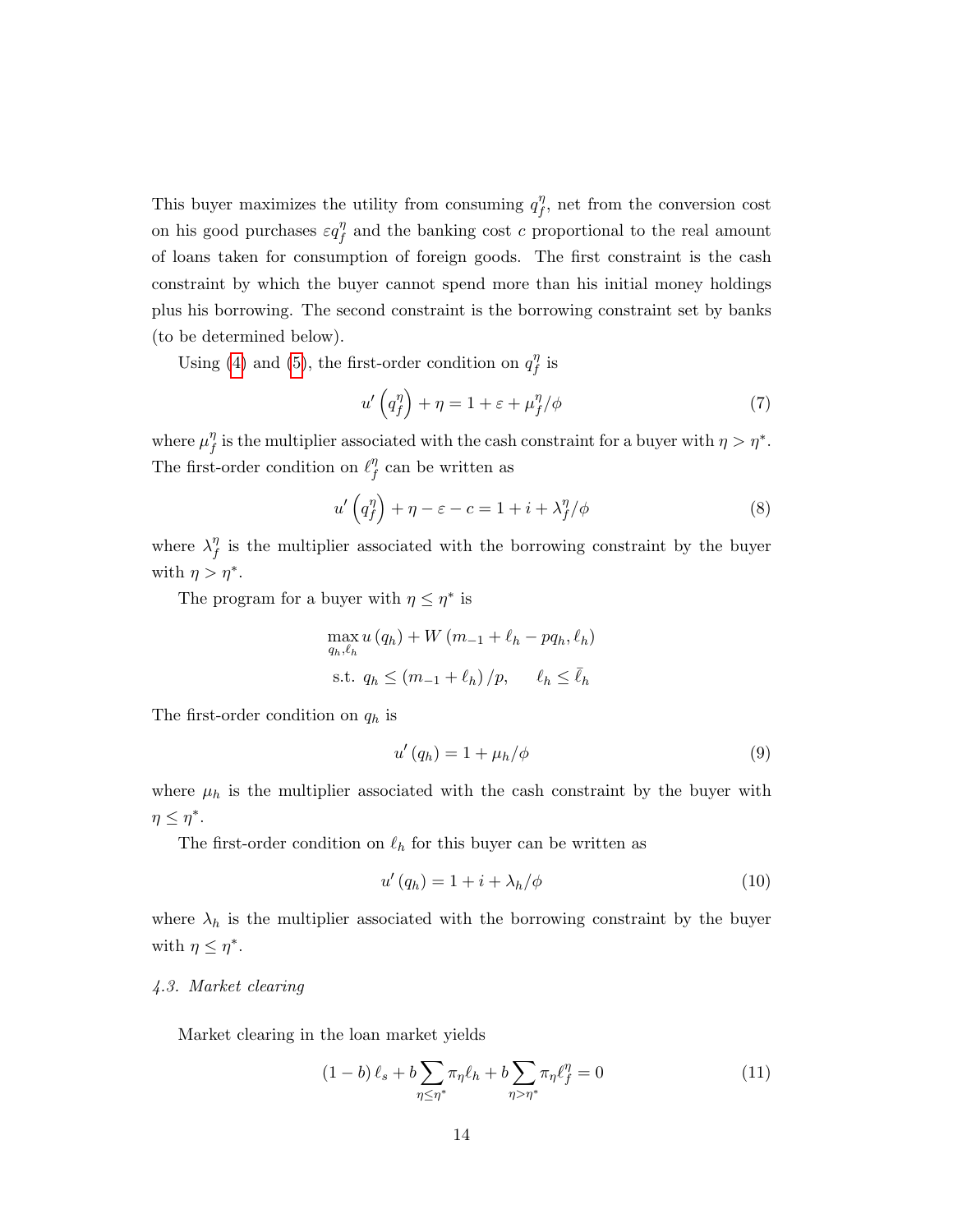In addition, for sellers it is optimal to deposit their entire money holdings for  $\gamma \geq 1$ , so  $m_{-1} = -\ell_s$ . Using [\(11\)](#page-15-0), this equality becomes

<span id="page-16-0"></span>
$$
m_{-1} = \frac{b}{1 - b} \sum_{\eta \le \eta^*} \pi_{\eta} \ell_h + \frac{b}{1 - b} \sum_{\eta > \eta^*} \pi_{\eta} \ell_f^{\eta} \tag{12}
$$

Since countries are symmetric, market clearing in the first market for goods yields

<span id="page-16-1"></span>
$$
b\sum_{\eta \le \eta^*} \pi_{\eta} q_h + b\sum_{\eta > \eta^*} \pi_{\eta} q_f^{\eta} = (1 - b) q_s \tag{13}
$$

# 4.4. Marginal value of money

The expected utility for an agent who starts a period with  $m$  units of money is:

$$
V(m) = b \sum_{\eta \leq \eta^*} \pi_{\eta} [u (q_h) + W (m + \ell_h - q_h, \ell_h)]
$$
  
+  $b \sum_{\eta > \eta^*} \pi_{\eta} [u (q_f^{\eta}) + (\eta - \varepsilon) q_f^{\eta} - \phi \ell_f^{\eta} c + W (m + \ell_f^{\eta} - q_f^{\eta}, \ell_f^{\eta})]$   
+  $(1 - b) [-q^s + W (m + \ell_s + q_s, \ell_s)]$ 

Given assumptions on preferences, buyers are cash-constrained for all realizations of  $\eta$  if  $\gamma \geq 1$ . Thus,

<span id="page-16-2"></span>
$$
\phi(m_{-1} + \ell_h) = q_h
$$
  
\n
$$
\phi\left(m_{-1} + \ell_f^{\eta}\right) = q_f^{\eta}
$$
\n(14)

Using  $(4)$ ,  $(6)$  and  $(9)$ , the marginal value of money is:

$$
\frac{\partial V}{\partial m} = b\phi \sum_{\eta \leq \eta^*} \pi_{\eta} u'(q_h) + b\phi \sum_{\eta > \eta^*} \pi_{\eta} \left[ u'\left(q_f^{\eta}\right) + \eta - \varepsilon \right] + (1 - b)\phi \left(1 + i\right)
$$

Using [\(2\)](#page-12-2) and [\(3\)](#page-13-2), this condition becomes:

<span id="page-16-3"></span>
$$
\gamma/\beta = b \sum_{\eta \leq \eta^*} \pi_{\eta} u' (q_h) + b \sum_{\eta > \eta^*} \pi_{\eta} \left[ u' \left( q_f^{\eta} \right) + \eta - \varepsilon \right] + (1 - b) (1 + i) \tag{15}
$$

The left-hand side of this equation represents the marginal cost of acquiring an additional unit of money while the right-hand side represents its marginal benefit: With probability b the agent consumes the home good (for  $\eta \leq \eta^*$ ) or the foreign good (for  $\eta > \eta^*$ ), and with probability  $(1 - b)$  the agent is a seller and earns interests on his deposits.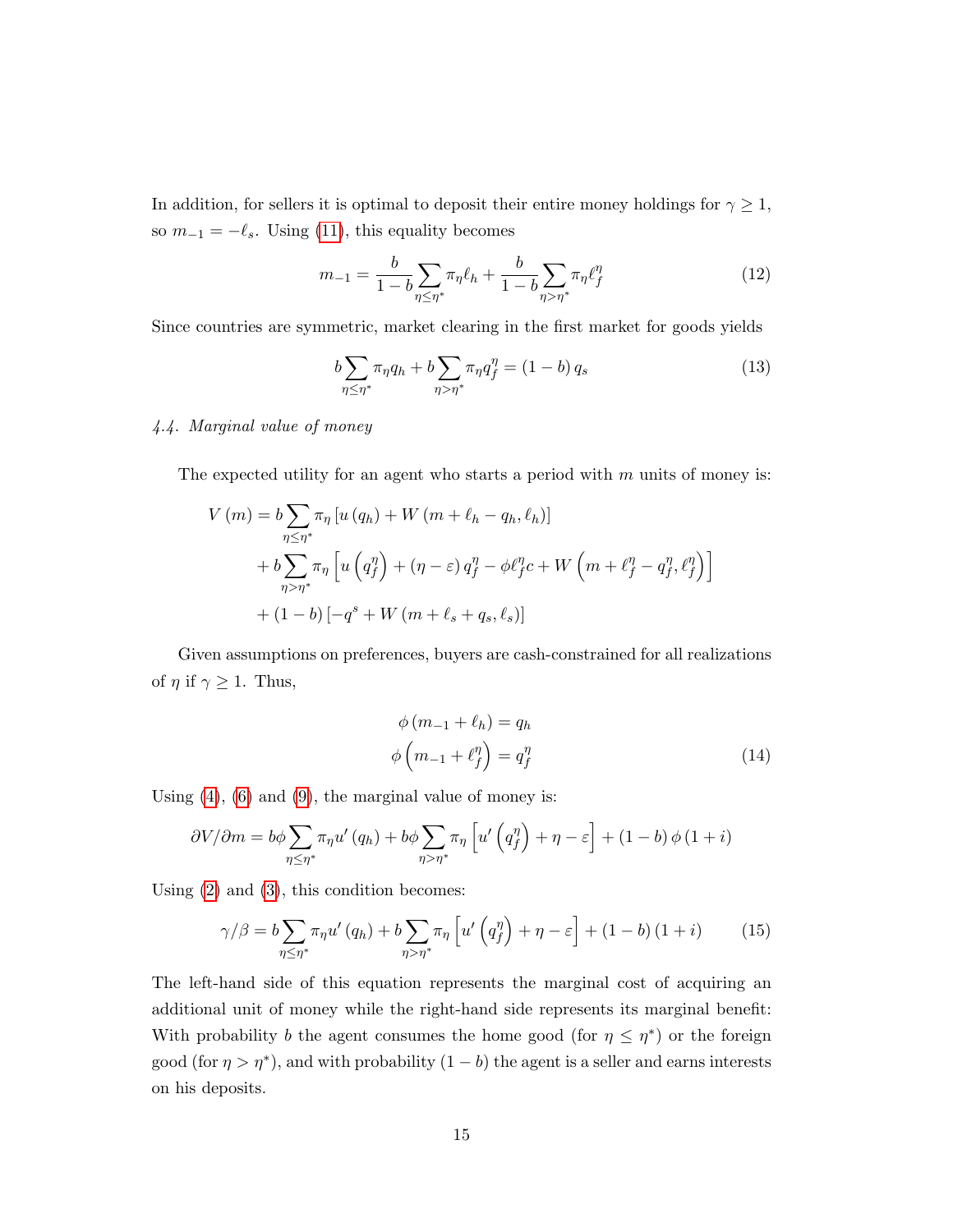#### 4.5. Borrowing constraint

Banks do not have enforcement power. Therefore, banks must set a borrowing constraint which ensures voluntary debt repayment: They choose the amount of loans  $\ell_h$  and  $\ell_f^{\eta}$  $\int_{f}^{\eta}$  such that the pay-off to an agent who repays his debt is at least equal to the pay-off to a defaulter.

Denote as  $\hat{\eta}^*$  the threshold value of the preference shock  $\eta$  for an agent who has defaulted in the past. In periods in which  $\eta \leq \hat{\eta}^*$  the defaulter consumes the home good, whereas in periods in which  $\eta > \hat{\eta}^*$  the defaulter consumes the foreign good. Let  $V(m)$  indicate the expected utility for a defaulter who starts a period with m units of money.  $\hat{V}(m)$  is

$$
\hat{V}(m) = b \sum_{\eta \leq \hat{\eta}^*} \pi_{\eta} \left[ u(\hat{q}_h) + \hat{x}_h \right] + b \sum_{\eta > \hat{\eta}^*} \left[ u(\hat{q}_f^{\eta}) + (\eta - \varepsilon) \hat{q}_f^{\eta} + \hat{x}^{\eta} \right] + (1 - b)(-q^s + \hat{x}_s)
$$

where  $\hat{x}_h$ ,  $\hat{x}^\eta$  and  $\hat{x}_s$  are net consumption in the second market by the defaulter if he is buyer with  $\eta \leq \hat{\eta}^*$ , if he is a buyer with  $\eta > \hat{\eta}^*$ , and if he is a seller, respectively.

Defaulters do not have access to the banking system. In addition, like nondefaulters, defaulters are cash-constrained for all realizations of  $\eta$  for  $\gamma \geq 1$ . Thus, we can set  $\hat{q}_h^{\eta} = \hat{q}^{\eta} = \hat{q}$  for all  $\eta$ . The amount of money balances that a defaulter holds at the end of each period is then determined by the following optimal condition:

<span id="page-17-2"></span><span id="page-17-1"></span>
$$
\gamma/\beta = bu'\left(\hat{q}\right) + b \sum_{\eta > \hat{\eta}^*} \pi_{\eta} \left(\eta - \varepsilon\right) + 1 - b \tag{16}
$$

<span id="page-17-0"></span>**Lemma 1** Borrowing limits set by banks satisfy  $\bar{\ell}_h = \bar{\ell}_f^{\eta}$  $_{f}^{\eta}$  for all  $\eta.$  The borrowing constraint set for agents who consume the home good can be written as

$$
-\phi\left[\ell_{h}\left(1+i\right)+m_{-1}\right]+\frac{\beta b}{1-\beta}\left\{\sum_{\eta\leq\eta^{*}}\pi_{\eta}\left[u\left(q_{h}\right)-q_{h}\right]+\sum_{\eta>\eta^{*}}\pi_{\eta}\left[u\left(q_{f}^{ \eta}\right)+\left(\eta-1-\varepsilon\right)q_{f}^{ \eta}-\phi\ell_{f}^{ \eta}c\right]\right\}
$$
\n
$$
\geq\frac{\beta b}{1-\beta}\left[u\left(\hat{q}\right)-\hat{q}+\sum_{\eta>\hat{\eta}^{*}}\pi_{\eta}\left(\eta-\varepsilon\right)\hat{q}\right]-\frac{\left(\gamma-\beta\right)\hat{q}}{1-\beta}\tag{17}
$$

The left-hand side of the borrowing constraint in Lemma [1](#page-17-0) represents the pay-off to an agent who does not default. In period  $t$ , this agent works to pay his loan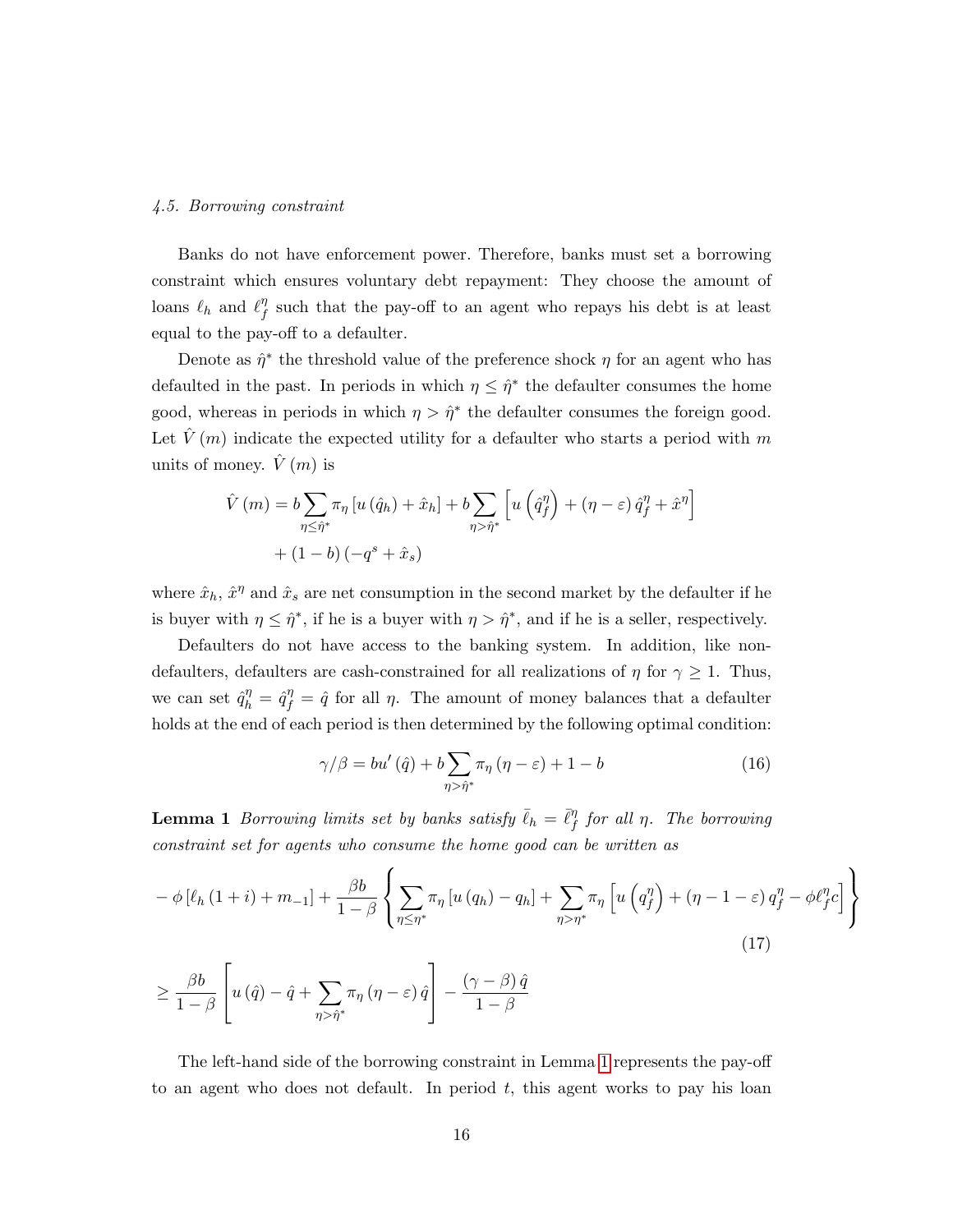with the corresponding interest and to recover his money holdings. From  $t + 1$  on, his expected utility is determined by the net utility of consuming the foreign good (minus conversion costs and the banking cost associated with loans for foreign-goods consumption) each time he turns out to be a buyer with  $\eta > \eta^*$  or the home good each time he turns out to be a buyer with  $\eta \leq \eta^*$ .

The right-hand side of the borrowing constraint represents the pay-off to a defaulter. If an agent defaults, he does not work to repay the loan taken at the beginning of  $t$  nor the interest on it. His expected lifetime utility is given by the net utility of consuming  $\hat{q}$  as a buyer from  $t + 1$  on, minus the cost of adjusting money holdings from t on, equal to  $(\gamma - \beta) \hat{q} / (1 - \beta)$ .

#### 4.6. Travel decision

The non-defaulter sets the threshold  $\eta^*$  such that the utility from staying in the home country (consuming the home good) is equal to the utility from traveling to the foreign country (consuming the foreign good). Thus,  $\eta^*$  is determined by the following condition:

<span id="page-18-2"></span>
$$
u(q_h) - \phi \ell_h (1 + i) = u \left( q_f^{\eta^*} \right) + q_f^{\eta^*} (\eta^* - \varepsilon) - \phi \ell_f^{\eta^*} (1 + i + c) \tag{18}
$$

given that  $m_{-1} + \ell_h - pq_h = m_{-1} + \ell_f^{\eta} - pq_f^{\eta} = 0$  for all  $\eta$ . The defaulter sets the threshold  $\hat{\eta}^*$  as follows

$$
u(\hat{q}) = u(\hat{q}) + (\hat{\eta}^* - \varepsilon)\,\hat{q}
$$

given that  $\hat{m}_{-1} - p\hat{q} = 0$  for all  $\eta$ . Hence,

<span id="page-18-0"></span>
$$
\hat{\eta}^* = \varepsilon \tag{19}
$$

Definition 2 An equilibrium is a vector of consumption quantities, threshold values of the preference shock, interest rate, price of money, money holdings and loans  $\{q_h, q^\eta_f\}$  $\{f^{\eta}, \hat{q}, \eta^*, \hat{\eta}^*, i, \phi, m_{-1}, \ell_h, \ell_f^{\eta}\}$  for  $\eta \in \{0, \eta_1, \eta_2\}$  which satisfy  $m_{-1} = M_{-1}$ , [\(8\)](#page-15-2), and  $(12)$  -  $(19)$ . An equilibrium is unconstrained if the borrowing constraint  $(17)$ is slack for all values of  $\eta$ . An equilibrium is fully constrained if the borrowing constraint [\(17\)](#page-17-1) binds for all values of  $\eta$ .

<span id="page-18-1"></span>**Proposition 3** Assume that  $\beta > 1-b$ . Then there is  $\tilde{\gamma}$  such that if  $\gamma \geq \tilde{\gamma}$ , a unique unconstrained equilibrium exists.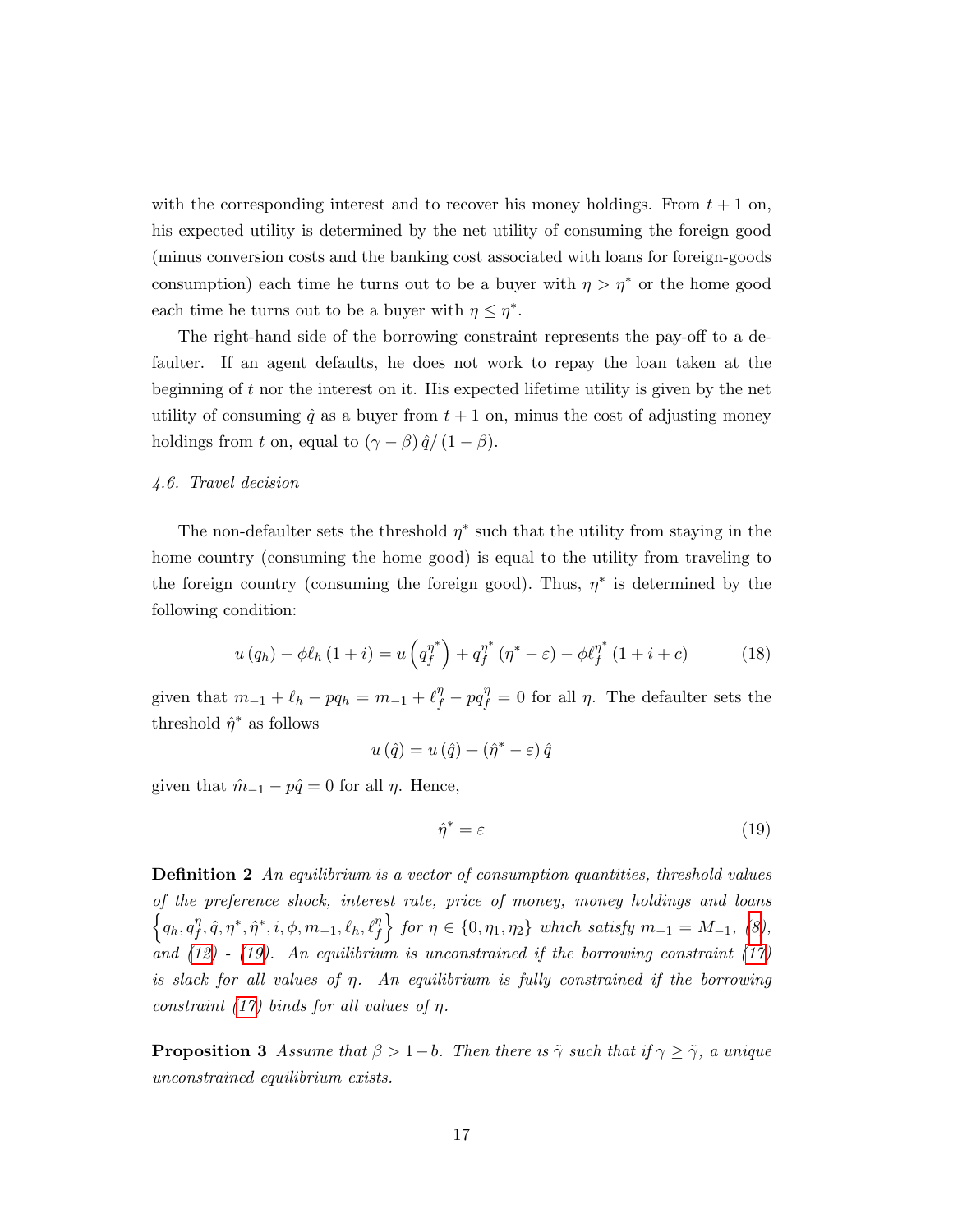According to Proposition [3,](#page-18-1) if the monetary growth rate is sufficiently high, then there is a unique equilibrium and this equilibrium is unconstrained: for all realizations of  $\eta$ , agents are able to borrow as much as they desire for the prevailing interest rate. This proposition states the usual result in monetary models with limited commitment <sup>[12](#page-19-1)</sup>. Since inflation punishes relatively more defaulters than nondefaulters, there is a level of inflation above which agents who choose to reimburse their loans are able to borrow their desired amount given equilibrium interest rates.

<span id="page-19-2"></span>**Proposition 4** There is  $\hat{\gamma}^1$ ,  $\hat{\gamma}^2$  with  $\hat{\gamma}^1 < \hat{\gamma}^2 < \tilde{\gamma}$  such that if  $\gamma \in [\hat{\gamma}^1, \hat{\gamma}^2]$  a fully constrained equilibrium exists.  $\hat{\gamma}^1 = 1$  if  $c = 0$  and  $\hat{\gamma}^1 > 1$  if  $c > 0$ .

Conversely, if inflation is low enough a constrained equilibrium exists as stated in Proposition [4.](#page-19-2) In a constrained equilibrium, at the equilibrium interest rate buyers would like to borrow more than banks allow them to. According to Proposition [4,](#page-19-2) the interval of values of  $\gamma$  for which a constrained equilibrium exists depends on c. If  $c = 0$ , then  $\hat{\gamma}^1 = 1$ . However, if  $c > 0$  no equilibrium with credit exists at  $\gamma = 1$ , so  $\hat{\gamma}^1 > 1$ . The reason is that if  $c > 0$  and  $\gamma = 1$  financing good purchases through the banking system is too costly relatively to doing it by only holding outside money across periods. Since exclusion from the banking system imposes a mild punishment, incentives to default are too high and credit cannot be sustained in equilibrium.

#### <span id="page-19-0"></span>5. The welfare effect of conversion costs

In this section, we analyze the effect of making currency exchange costly. As a benchmark, we first assess the effect of implementing conversion costs between the two currencies when agents are not borrowing constrained.

<span id="page-19-3"></span>**Proposition 5** In an unconstrained equilibrium, imposing positive conversion costs worsens welfare.

Proposition [5](#page-19-3) states that imposing positive conversion costs is unambiguously detrimental to welfare if agents are not borrowing constrained. Thus, this proposition replicates a well-known result in monetary theory: Imposing a transaction cost on currency exchange makes agents less willing to trade. Since a conversion

<span id="page-19-1"></span> $12$ See [Aiyagari and Williamson](#page-38-8) [\(2000\)](#page-38-8), [Corbae and Ritter](#page-39-7) [\(2004\)](#page-39-7), [Berentsen et al.](#page-38-3) [\(2007\)](#page-38-3), [Gomis-](#page-39-8)[Porqueras and Sanchez](#page-39-8) [\(2013\)](#page-39-8).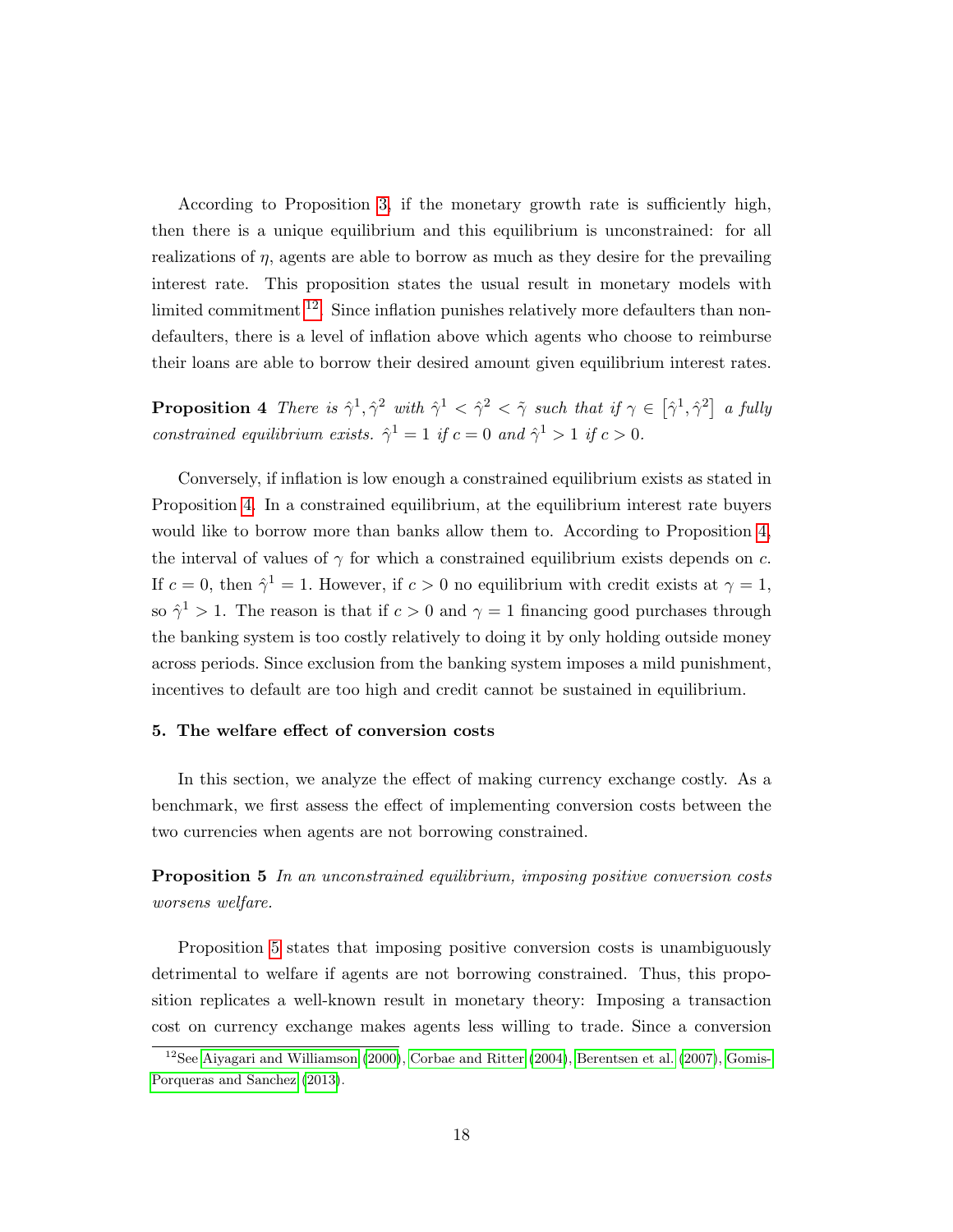cost increases the marginal cost of purchasing goods, buyers choose to increase their marginal utility from consumption and hence consumption decreases.

The following proposition refers to the case in which agents are borrowingconstrained and financial integration among countries is perfect; i.e.,  $c = 0$ .

<span id="page-20-0"></span>**Proposition 6** Let  $c = 0$ . Then in a fully constrained equilibrium imposing positive conversion costs is welfare worsening.

According to Proposition [6,](#page-20-0) imposing positive conversion costs is welfare worsening when financial markets of the two countries are perfectly integrated so that there are no borrowing cost associated with foreign-goods consumption. The intuition for this result is that non-defaulters who are consumers choose to travel if their preference shock  $\eta$  is equal or higher than the conversion cost  $\varepsilon$ ;  $\eta^* = \varepsilon$ . As a result,  $\eta^* = \hat{\eta}^*$ ; i.e., non-defaulters consume the foreign good as often as defaulters. Thus, non-defaulters get punished by conversion costs as much as defaulters do. As when agents are unconstrained, the increase in conversion costs makes agents reduce their consumption and so it is unambigously detrimental to welfare.

<span id="page-20-1"></span>**Proposition 7** Assume  $\pi_1 > (1/\beta - 1)\pi_2$ . If  $c > \eta_1/(1-b)$ , then there is  $\tilde{\gamma}^2$  with  $\hat{\gamma}^1 < \tilde{\gamma}^2 \leq \hat{\gamma}^2$  such that for  $\gamma \in [\hat{\gamma}^1, \tilde{\gamma}^2]$  in a fully constrained equilibrium imposing positive conversion costs improves welfare.

Proposition [7](#page-20-1) states that imposing positive conversion costs is welfare improving if agents are credit-constrained and the banking cost associated with loans for foreign consumption is sufficiently high. If c is high enough, buyers' decision on how often to consume the foreign good relatively to consuming the home good is distorted. If  $c > \eta_1/(1-b)$ , buyers choose to consume the home good instead of the foreign good for  $\eta = \eta_1$  in order to avoid the cost c. By contrast, defaulters do not have access to the banking system, so their decisions are not affected by this cost. Thus, defaulters choose to consume the foreign good whenever it provides them higher utility than the home good; i.e., for  $\eta = \eta_1$  and  $\eta = \eta_2$ . Since defaulters consume the foreign good more often than non-defaulters, an increase in conversion costs punishes them relatively more than non-defaulters. As a result, conversion costs make default less attractive. In equilibrium a higher provision of credit can be sustained thereby allowing higher consumption. However, since conversion costs still increase the marginal cost of purchasing goods from the buyers' point of view, it must be that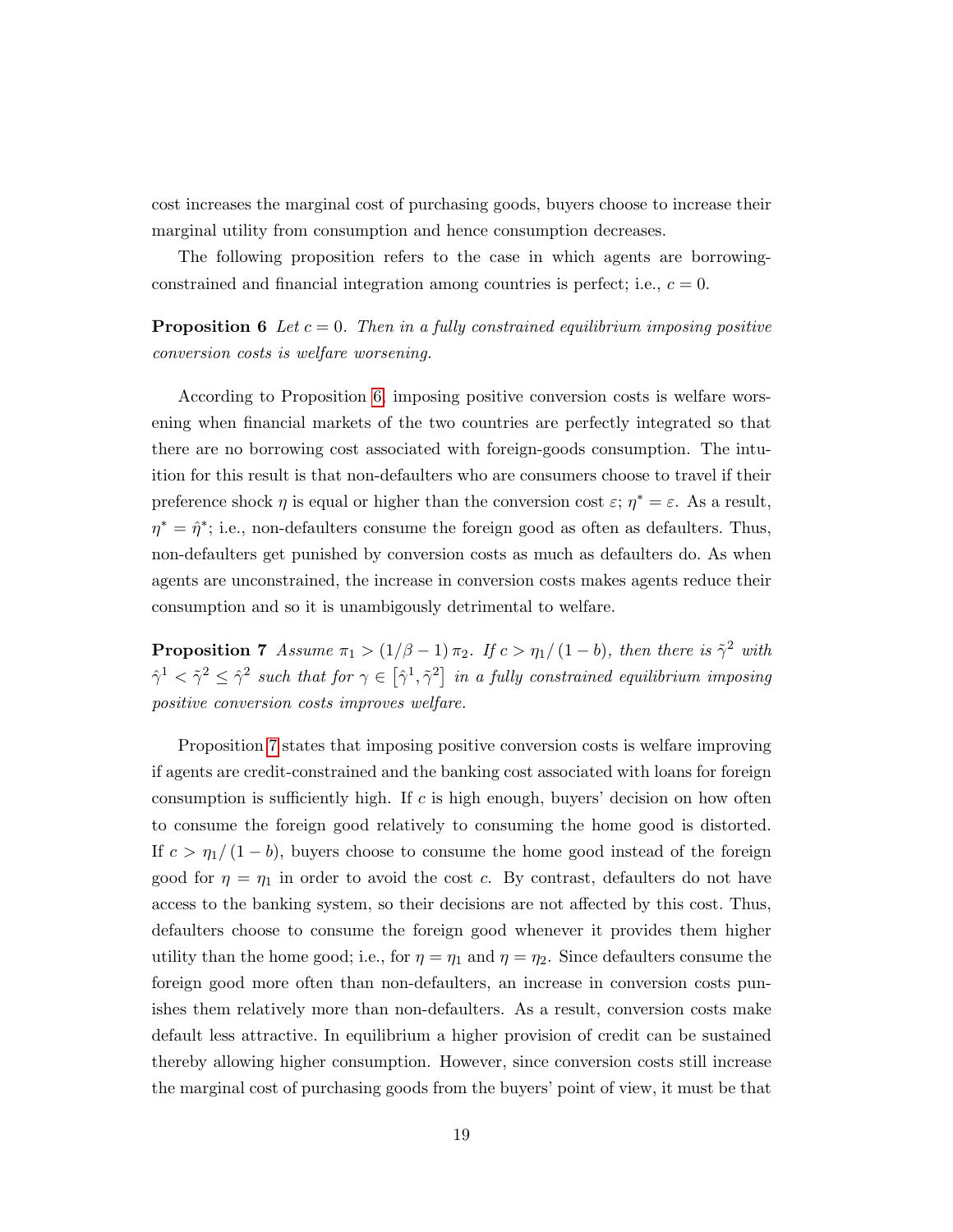$\pi_1 > (1/\beta - 1)\pi_2$  so that this negative effect on trade is more than compensated by the effect of conversion costs on incentives to default. Intuitively, this condition states that the probability that all agents incur the conversion costs,  $\pi_2$ , must be relatively low compared to the probability that only defaulters incur the conversion costs,  $\pi_1$ .<sup>[13](#page-21-0)</sup>

#### <span id="page-21-3"></span>5.1. Conversion costs and optimal inflation

Proposition [7](#page-20-1) shows that under appropriate conditions strictly positive conversion costs —and thus multiple currencies— can relax borrowing constraints and improve welfare compared to the benchmark case of a uniform currency. One important insight of the analysis is that less-than-perfect credit integration is a necessary precondition for this welfare increasing effect.

It should be mentioned that these results are obtained taking as given the exogenous inflation rate  $(\gamma)$ . However, previous studies of economies with credit and limited commitment have shown that inflation can be used to curb default incentives [\(Aiyagari and Williamson, 2000,](#page-38-8) [Corbae and Ritter, 2004\)](#page-39-7). The mechanism is that a positive inflation rate can hurt more defaulters that non-defaulters since the former are forced to rely on cash transactions to carry their future consumption plans while the latter are partially insulated from inflation through credit arrangements.<sup>[14](#page-21-1)</sup> Given this, it is natural to ask whether strictly positive conversion costs are likely to be part of an optimal policy when society can use both instruments ( $\epsilon$  and  $\gamma$ ) to mitigate the impact of the debt repayment constraint.

The simulation reported in figure [3](#page-22-1) shows that there exist configurations for which positive conversion costs allow higher welfare than what can be attained by a policy of optimal inflation with no conversion costs.<sup>[15](#page-21-2)</sup> The dotted line corresponds to welfare as a function of the inflation rate when there are no conversion costs.

<span id="page-21-0"></span><sup>&</sup>lt;sup>13</sup>If  $c > \frac{\eta_2}{1 - b}$  non-defaulters choose to consume the home good for all realizations of  $\eta$  and so this condition is no longer required.

<span id="page-21-1"></span> $14$ In other words, in this type of environment default is a cash-intensive activity. A positive inflation rate thus acts as a tax that helps to discourage default. In the setup we consider, default is a conversion-intensive activity.

<span id="page-21-2"></span><sup>&</sup>lt;sup>15</sup>The figure is drawn with the specification  $u(q) = (q^{\alpha})/\alpha$  and parameters  $\beta = 0.7, b = 0.3, c =$  $0.25, \eta_1 = 0.05, \eta_2 = 0.2, \pi_1 = 0.2, \pi_2 = 0.01$ . It has been checked —using Mathematica— that the conditions required for the existence of the fully constrained equilibrium are satisfied for the range of inflation rates that is reported on the horizontal axis.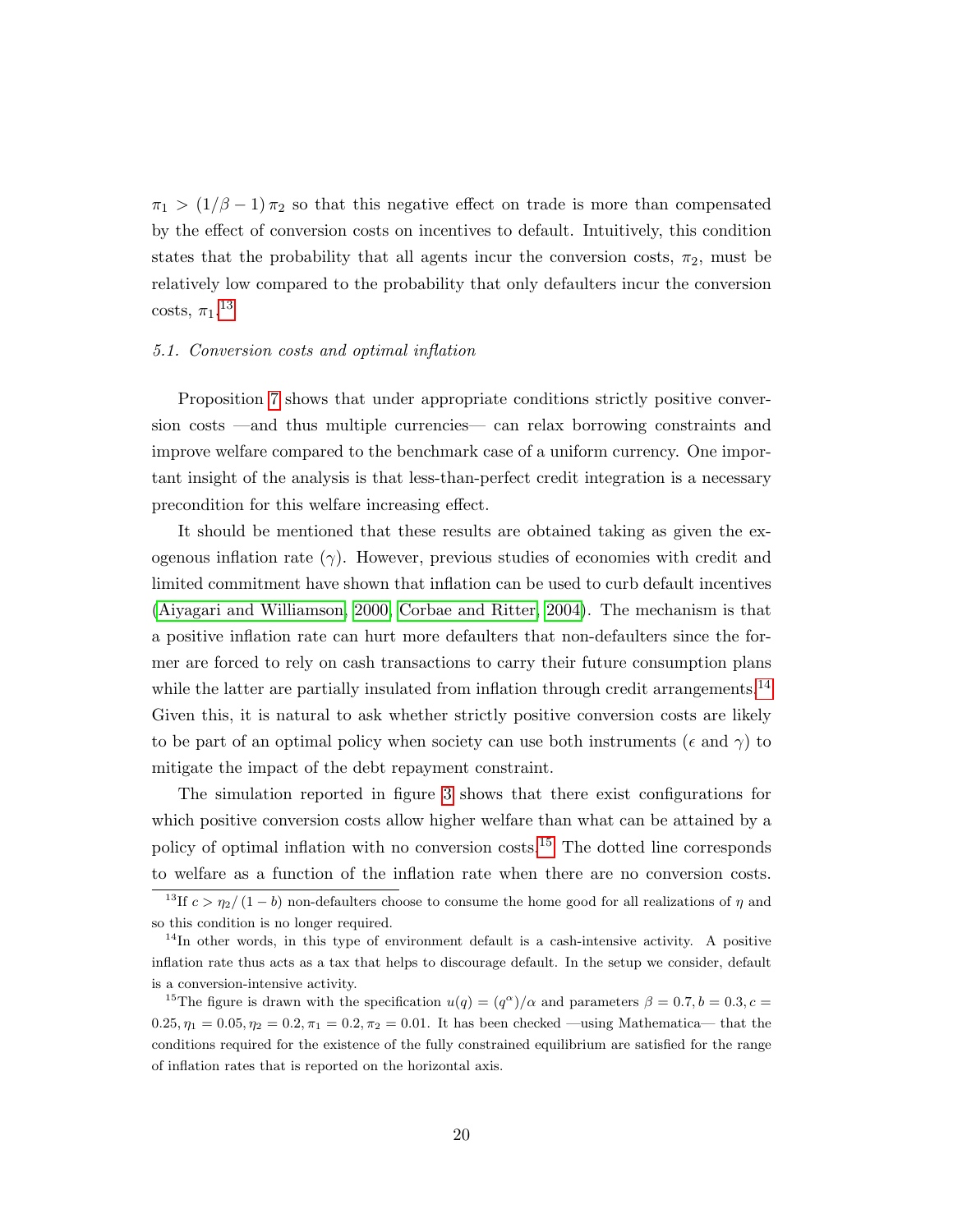

<span id="page-22-1"></span>Figure 3: Welfare as a function of inflation with and without conversion costs. (dotted line:  $\epsilon = 0$ ; solid line;  $\epsilon = 0.01$ )

Welfare is maximized at an optimal inflation rate  $\gamma^* > 1$ . The solid line corresponds to welfare attained with small, but strictly positive conversion costs. Hence in this example, conversion costs and multiple currencies are optimal, even when choosing inflation optimally.[16](#page-22-2)

#### <span id="page-22-0"></span>6. Relation to the literature

Our symmetric framework serves to underscore our contribution to the literature on currency and monetary unions. In particular, we abstract from any source of heterogeneity or asymmetric shocks, so that the type of tradeoffs emphasized in the literature on optimal currency areas do not arise in our setup [\(Mundell, 1961,](#page-41-8) [De Grauwe, 2007\)](#page-39-9). Our work also differs from studies analyzing public authorities commitment issues, since we consider monetary authorities that are fully committed to a given exogenous inflation rate, and importantly implement the same policy in both countries.<sup>[17](#page-22-3)</sup> For instance, it as been argued that countries that lack internal discipline can commit to monetary stability by joining a currency union with a

<span id="page-22-2"></span><sup>&</sup>lt;sup>16</sup>Of course, even though it is not straightforward from figure [3,](#page-22-1) the optimal inflation rate also depends on conversion costs.

<span id="page-22-3"></span><sup>&</sup>lt;sup>17</sup>However, our results do not hinge on exogenous inflation, and the effect of conversion costs that we identify does not disappear when inflation is chosen optimally (see section [5.1\)](#page-21-3).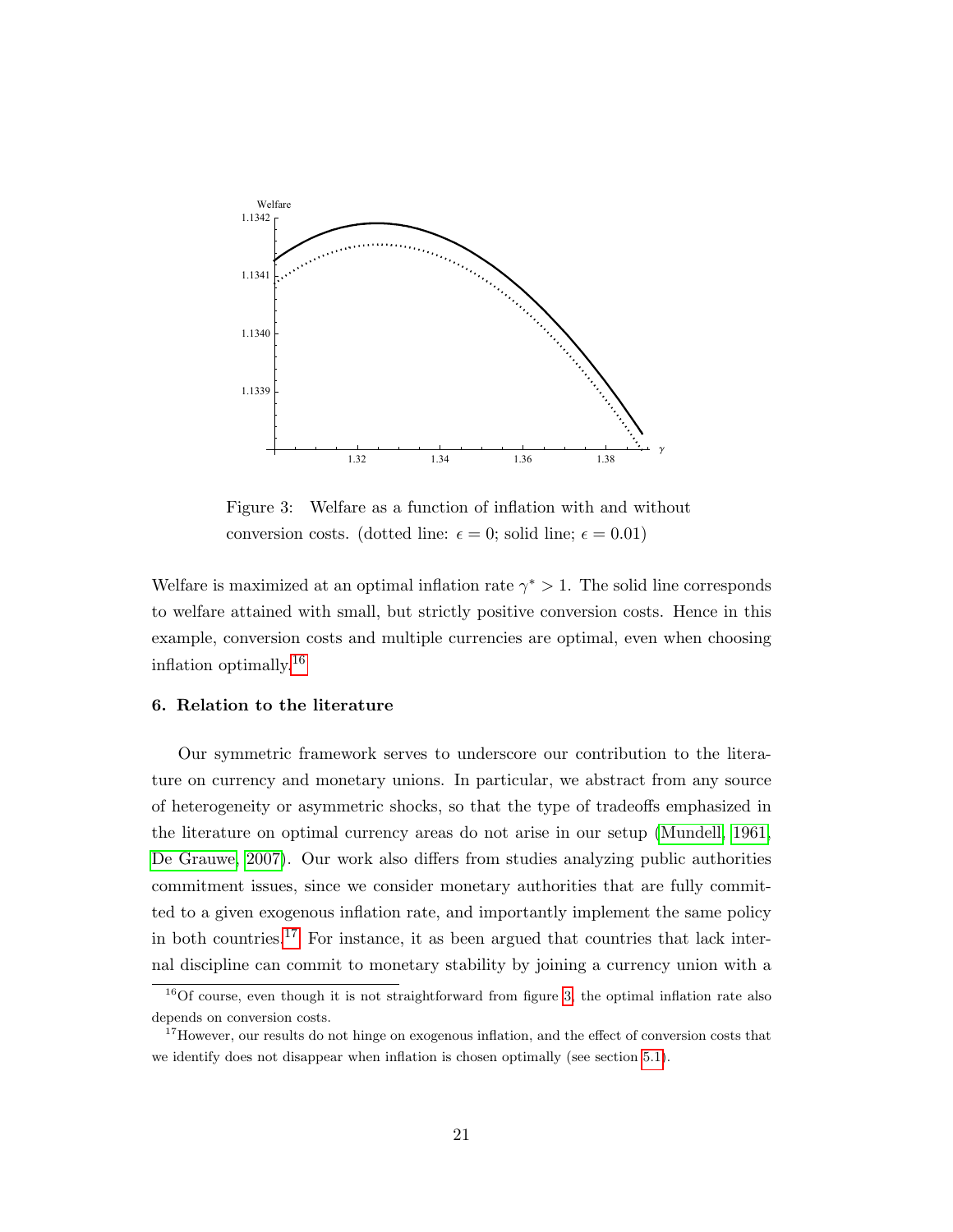low-inflation anchor country [\(Alesina and Barro, 2002\)](#page-38-9).<sup>[18](#page-23-1)</sup> On the other hand, some studies have shown that countries may fail to realize the mutual gains to a currency union since by deviating they can use inflation to tax the holding of the foreign holders of domestic currency (Cooper and Kempf,  $2003$ ).<sup>[19](#page-23-2)</sup> Another theme emphasized in the vast majority of studies on monetary unions relates to the interaction between monetary and fiscal policies, and how sustainability considerations dictate the type of objectives or constraints that must be imposed on decentralized fiscal authorities. This surge of empirical and theoretical work was aimed at clarifying the terms of the debate on the Maastricht treaty and then on the fiscal and growth pact enacted by the EU. In particular, some argued that sustainability creates a free-rider problem as governments may be tempted to run fiscal deficits financed with others' members resources. Others argued that when default on public debt is not an option, a currency union may be unsustainable because it forbids over-indebted governments to devalue their own currency.[20](#page-23-3)

Our work is also related to a few papers analyzing the potential benefits of multiple monies when there is a commitment issue on the side of private agents rather than public authorities. Building on [Ravikumar and Wallace](#page-41-9) [\(2001\)](#page-41-9), [Kiyotaki and](#page-40-9) [Moore](#page-40-9) [\(2003\)](#page-40-9) build a model to show that multiple currencies may be preferred to a common currency when it allows agents to enjoy the benefits of a greater degree of specialization in the production of goods. [Kocherlakota and Krueger](#page-40-10) [\(1999\)](#page-40-10) provide a setup where multiple monies can be optimal because they allow agents to credibly signal private information concerning the type of goods (home vs. foreign) they prefer. We emphasize a distinct tradeoff, making the point that with imperfect credit integration a common currency can increase the outside option associated with default, and exacerbate agents' incentive to default on their bank loans.

<span id="page-23-1"></span><span id="page-23-0"></span> $18$ See [Clerc, Dellas, and Loisel](#page-38-10) [\(2011\)](#page-38-10) for a synthesis combining stabilization and credibility considerations.

<span id="page-23-2"></span><sup>&</sup>lt;sup>19</sup>In a related vein, [Liu and Shi](#page-40-11) [\(2010\)](#page-40-11) build a search model of money with local congestion on the goods' markets to show that a currency area may not be implemented because with independent monetary policy a country can manipulate its exchange rate to change terms of trades in its favor.

<span id="page-23-3"></span><sup>&</sup>lt;sup>20</sup>See inter alia [Buiter, Roubini, Repullo, and Frankel](#page-38-11) [\(1993\)](#page-38-11), [Von Hagen and Eichengreen](#page-41-10) [\(1996\)](#page-41-10), [Cooper and Kempf](#page-39-11) [\(2004\)](#page-39-11), [Chari and Kehoe](#page-38-12) [\(2007\)](#page-38-12), [Cooper, Kempf, and Peled](#page-39-12) [\(2008\)](#page-39-12), [Sargent](#page-41-11) [\(2012\)](#page-41-11)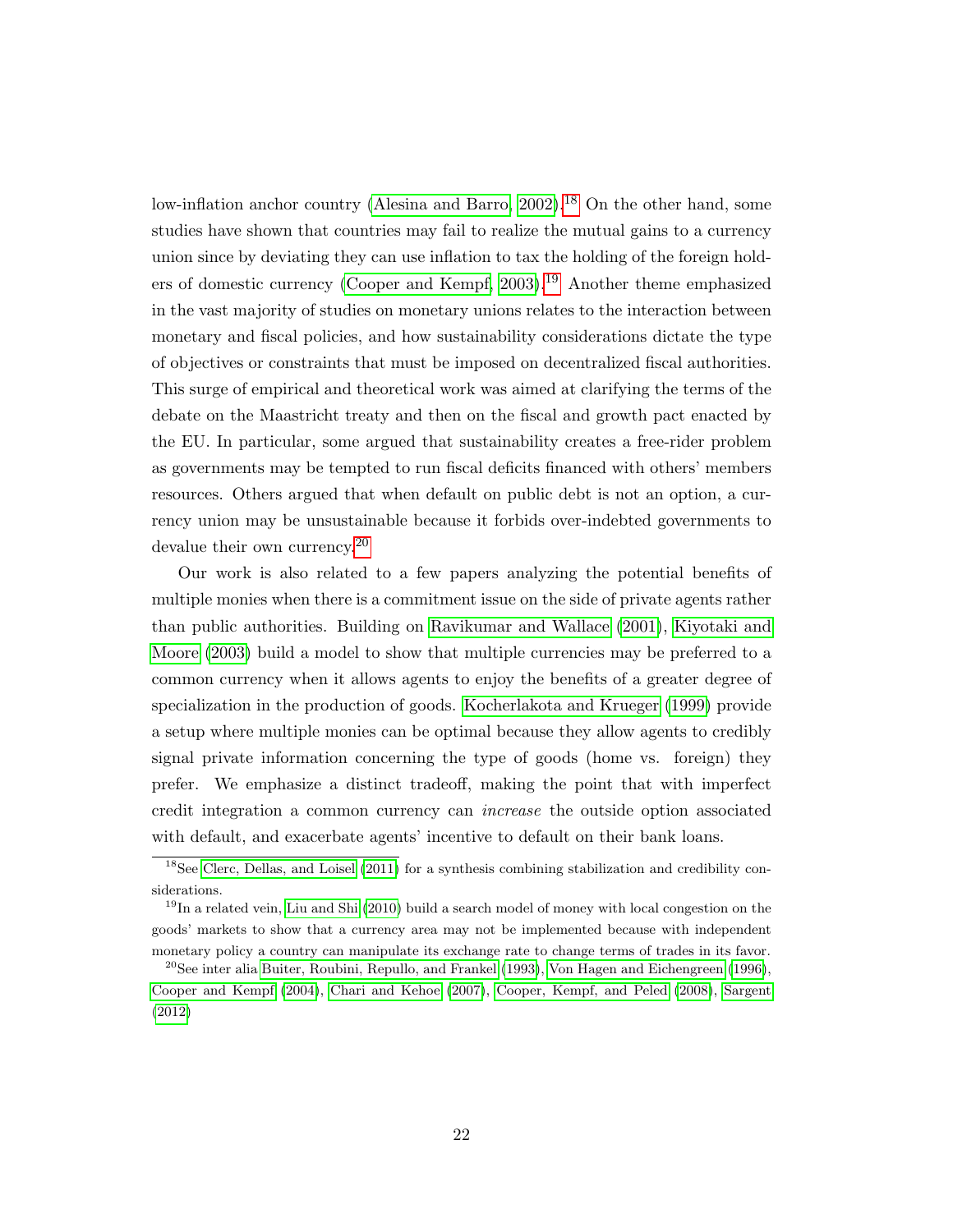# 7. Conclusion

We have presented a two-country model with money and banks to analyze the conditions for the sustainability of a currency union. We stress the role played by limited credit market integration, that we capture by a difference between domestic and foreign loan management costs. In the model this wedge in management cost triggers a 'bank-induced' home-bias that distorts local consumption towards domestic products and settle the stage for our main result. Because defaulters are excluded from the consumption of banking services, their consumption is more balanced between regions of the zone. This explains why residents of one region may contemplate breaking the currency union by implementing conversion costs. In a situation of banking fragmentation an increase in conversion costs decreases the incentive to default by reducing the value of opportunities of foreign consumption. A banking union that unifies credit conditions across jurisdictions of the zone annihilates this effect.

Two main conclusions are noteworthy. Imperfect banking integration can feedback on the organization of the currency union and even threaten its integrity. This result is new in the theoretical literature analyzing the optimality ,or lack thereof, of currency unions. It may go a long way to explain the lesson taught by students of 19th century U.S. history that localized banking crisis threatened the organization of currency issuance [\(Rockoff, 2003,](#page-41-1) [Rousseau, 2013\)](#page-41-2). [White](#page-42-0) [\(1982\)](#page-42-0) argues that during the 1890s differential regulatory treatment between types of banks by public authorities rationed the supply of banking services and stimulated lobbying in favor of a currency and banking reform. The existence of this feedback loop is also coherent with 19th century European evidence on the existence of a correlation between currency integration and banking market integration [\(Cohen, 1998,](#page-39-13) [Helleiner, 2003\)](#page-39-14).

Another appealing feature of the analysis is that it suggests a novel connection between the degree of credit integration, the extent of local home-bias and the desirability (or, sustainability) of a currency union. This has two broad implications. First —when applicable— moving towards deeper credit integration by reducing the underlying impediments to cross-border credit may be a necessary condition to fully reap the economic gains from a currency union. In that context the main goal to assign to a banking union consists in unifying the credit conditions among regions, in suppressing any regulatory- or politically-induced barriers to integration of lo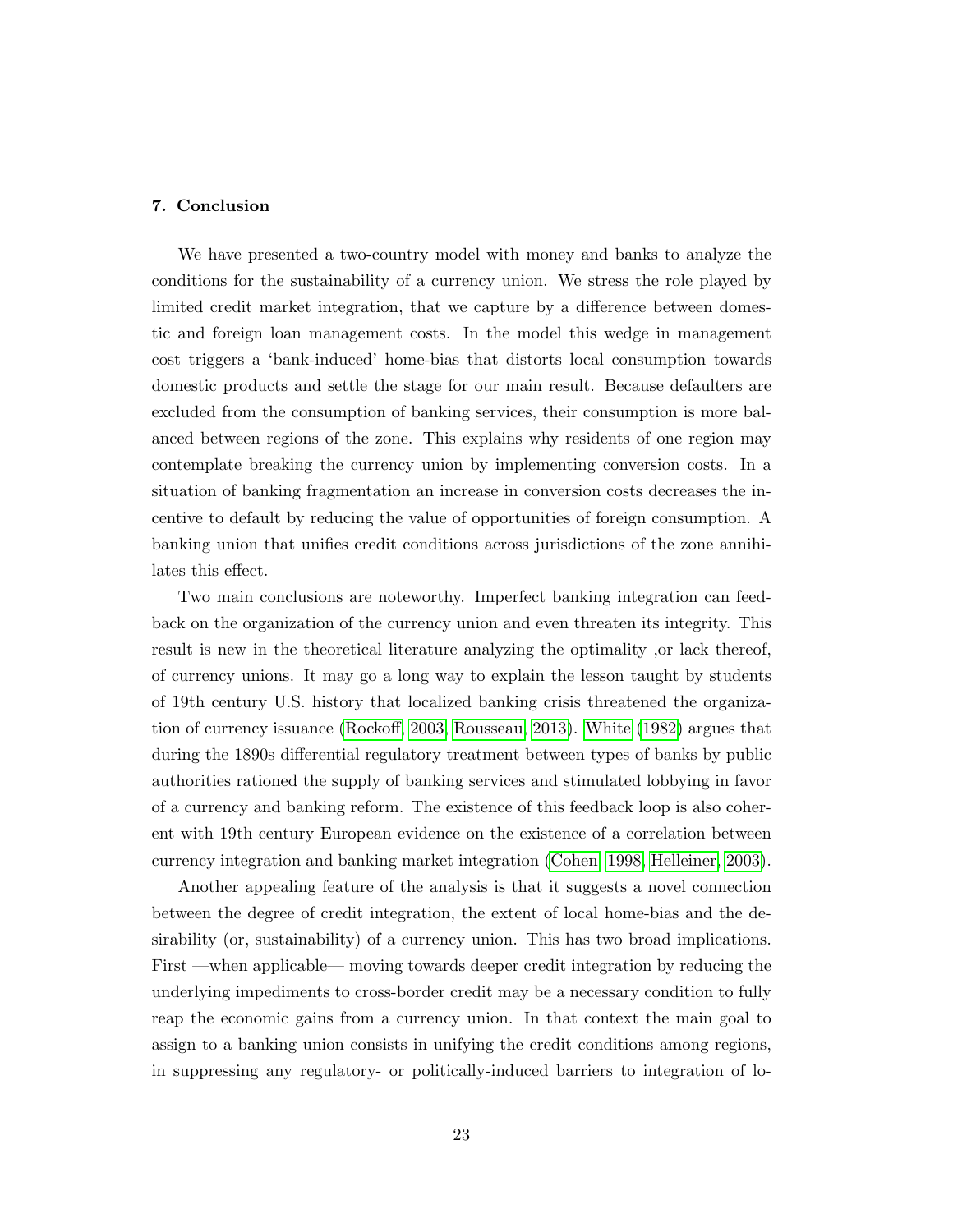cal credit markets. Second, if credit integration remains insufficient, integration of the currency itself rather than fostering credit deepening may turn into a source of increased credit rationing on some borrowers, as banks behavior adapt to their borrowers' incentives to default. This potential issue may be more acute in times of crisis. Indeed, if impediments to cross-border credit increase in times of crisis, credit constraints may react more strongly in a currency union.

#### Appendix

Proof of Lemma [1](#page-17-0). When the settlement stages arrives, the pay-off to a buyer with preference given by  $\eta\leq\eta^*$  who repays his debt is:

$$
x_{h} + \frac{\beta b}{1 - \beta} \left\{ \sum_{\eta \leq \eta^{*}} \pi_{\eta} \left[ u(q_{h}) + x_{h} \right] + \sum_{\eta > \eta^{*}} \pi_{\eta} \left[ u(q_{f}^{\eta}) + (\eta - \varepsilon) q_{f}^{\eta} - \phi \ell_{f}^{\eta} c + x^{\eta} \right] \right\}
$$

$$
- \frac{\beta (1 - b)}{1 - \beta} (q_{s} - x_{s})
$$

where  $x_h$ ,  $x^\eta$  and  $x_s$  are net consumption by the buyer with  $\eta \leq \eta^*$ , the buyer with  $\eta>\eta^*,$  and the seller, respectively. The pay-off to a defaulter with  $\eta\leq\hat{\eta}^*$  is

$$
\bar{x}_h + \frac{\beta b}{1 - \beta} \left\{ u(\hat{q}) + \sum_{\eta \leq \hat{\eta}^*} \pi_\eta \hat{x}_h + \sum_{\eta > \hat{\eta}^*} \pi_\eta \left[ (\eta - \varepsilon) \, \hat{q}_f^\eta + \hat{x}^\eta \right] \right\} - \frac{\beta \, (1 - b)}{1 - \beta} \, (q_s - \hat{x}_s)
$$

where  $\bar{x}_h$  is net consumption by the defaulter with  $\eta \leq \hat{\eta}^*$  in the period in which he defaults and  $\hat{x}_h$ ,  $\hat{x}^\eta$  and  $\hat{x}_s$  are net consumption by the defaulter in subsequent periods in case he is a buyer with preference shock  $\eta \leq \hat{\eta}^*$ , a buyer with preference shock  $\eta > \hat{\eta}^*$ , or a seller. In a symmetric equilibrium,  $m_{-1} = M_{-1}$ . Thus, net consumption quantities  $x_h$ ,  $x^\eta$  and  $x_s$  are

$$
x_h = -\phi \ell_h (1 + i) - \phi m_{+1} + \phi T = -\phi \ell_h (1 + i) - \phi m_{-1}
$$
  
\n
$$
x^\eta = -\phi \ell^\eta (1 + i) - \phi m_{+1} + \phi T = -\phi \ell_f^\eta (1 + i) - \phi m_{-1}
$$
  
\n
$$
x_s = -\phi \ell_s (1 + i) + \phi p q_s - \phi m_{+1} + \phi T = -\phi \ell_s i + q_s
$$
\n(20)

Using  $(11)$ ,  $(12)$ ,  $(13)$  and  $(14)$ , we verify the market clearing condition in the second market

<span id="page-25-0"></span>
$$
b\sum_{\eta \leq \eta^*} \pi_{\eta} x_h + b\sum_{\eta > \eta^*} \pi_{\eta} x^{\eta} + (1 - b) x_s = 0
$$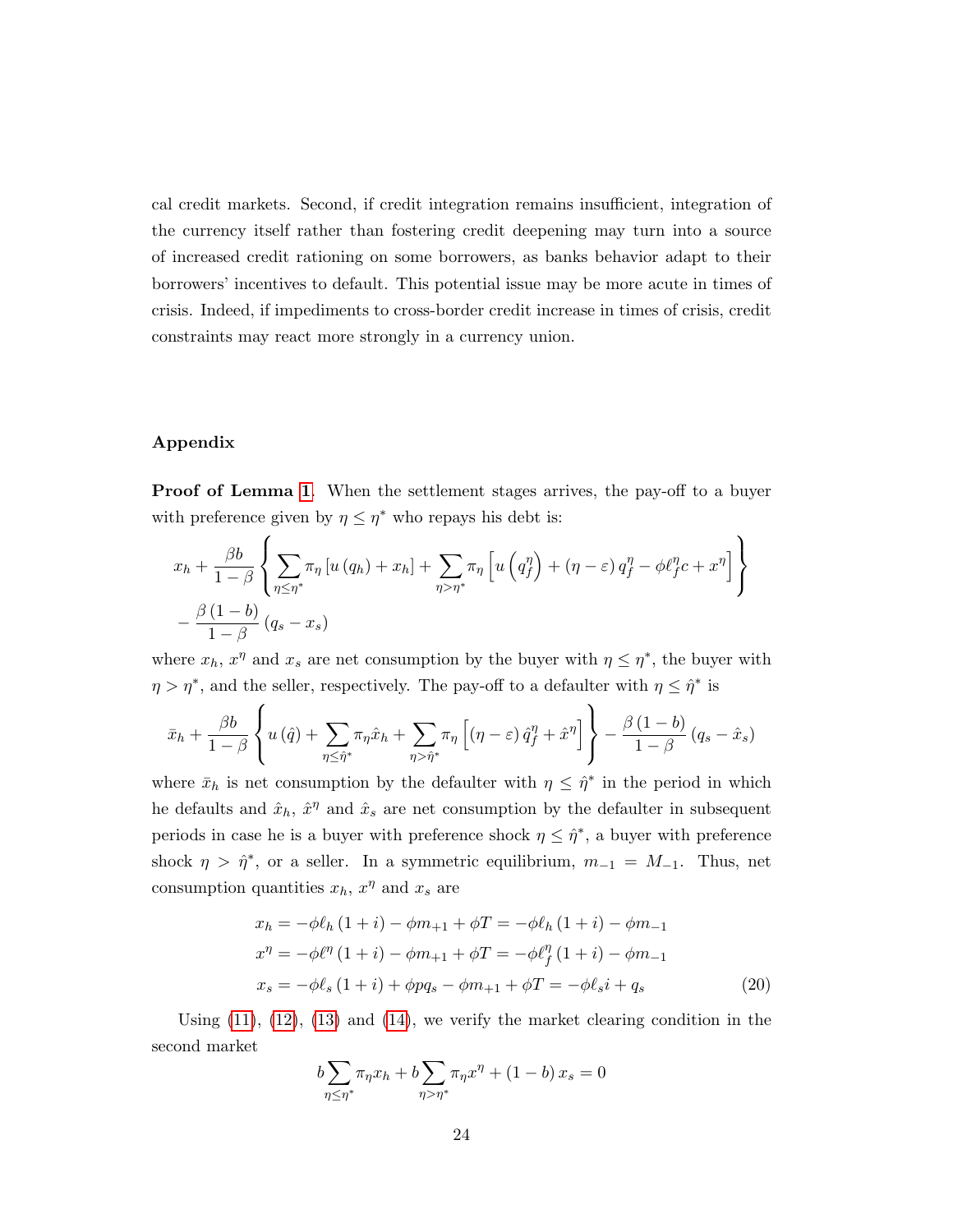Net consumption quantities by the defaulter  $\bar{x}_h$ ,  $\hat{x}_h$ ,  $\hat{x}^\eta$  and  $\hat{x}_s$  are

<span id="page-26-1"></span><span id="page-26-0"></span>
$$
\bar{x}_h = \hat{x}_h = \hat{x}^\eta = -\phi \hat{m}_{+1}
$$
  

$$
\hat{x}_s = \hat{x}^\eta + \phi \hat{m}_{-1} + q_s
$$
 (21)

with  $\phi \hat{m}_{+1} = \gamma \phi \hat{m}_{-1} = \gamma \hat{q}$ . Using [\(20\)](#page-25-0) and [\(21\)](#page-26-0), the borrowing constraint for agents who consume the home good can be rewritten as in [\(17\)](#page-17-1). Analogously, the borrowing constraint for agents who consume the foreign good is

$$
- \phi \left[ \ell_f^{\eta} (1+i) + m_{-1} \right]
$$
\n
$$
+ \frac{\beta b}{1-\beta} \left\{ \sum_{\eta \le \eta^*} \pi_{\eta} \left[ u (q_h) - q_h \right] + \sum_{\eta > \eta^*} \pi_{\eta} \left[ u \left( q_f^{\eta} \right) + (\eta - 1 - \varepsilon) q_f^{\eta} - \phi \ell_f^{\eta} c \right] \right\}
$$
\n
$$
\ge \frac{\beta b}{1-\beta} \left[ u (\hat{q}) - \hat{q} + \sum_{\eta > \hat{\eta}^*} \pi_{\eta} (\eta - \varepsilon) \hat{q} \right] - \frac{(\gamma - \beta) \hat{q}}{1-\beta}
$$
\n(22)

From [\(17\)](#page-17-1) and [\(22\)](#page-26-1), it follows that  $\bar{\ell}_h = \bar{\ell}_f^{\eta}$  $_{f}^{\eta}$  for all  $\eta$ .

## Proof of Proposition [3](#page-18-1).

Conjecture an unconstrained equilibrium by setting  $\lambda_h = 0$  and  $\lambda_f^{\eta} = 0$  for all  $\eta > \eta^*$ . From [\(15\)](#page-16-3), it follows

<span id="page-26-2"></span>
$$
\gamma/\beta - b \sum_{\eta > \eta^*} \pi_\eta c = 1 + i \tag{23}
$$

Thus, from [\(8\)](#page-15-2) and [\(10\)](#page-15-3)  $q_h$  and  $q_f^{\eta}$  $\int_{f}^{\eta}$  are immediatetly pinned down for a given value of  $\gamma$ . In addition, from [\(11\)](#page-15-0), [\(12\)](#page-16-0) and [\(14\)](#page-16-2),

<span id="page-26-3"></span>
$$
\phi \ell_h = (1 - b) q_h - b \sum_{\eta > \eta^*} \pi_\eta \left( q_f^\eta - q_h \right) \tag{24}
$$

and  $q_h - \phi \ell_h = q_f^{\eta} - \phi \ell_f^{\eta}$  for all  $\eta$ . By the mean value theorem,  $u(q_h) - u(q) - q_h + \hat{q} >$  $[u'(q_h) - 1](q_h - \hat{q})$ . Similarly,  $u(q_f^{\eta})$  $\left( \begin{matrix} \gamma \ f \end{matrix} \right) \, + \, \left( \eta - \varepsilon - 1 \right) q^{\eta}_{f} \, - \, u \left( \hat{q} \right) \, - \, \left( \eta - \varepsilon - 1 \right) \hat{q} \,\,\, > \,$  $\lceil u'\rceil q_f^{\eta}$  $\binom{n}{f} + \eta - \varepsilon - 1 \left[ \left( q_f^{\eta} - \hat{q} \right)$ . Hence, a sufficient condition for the borrowing con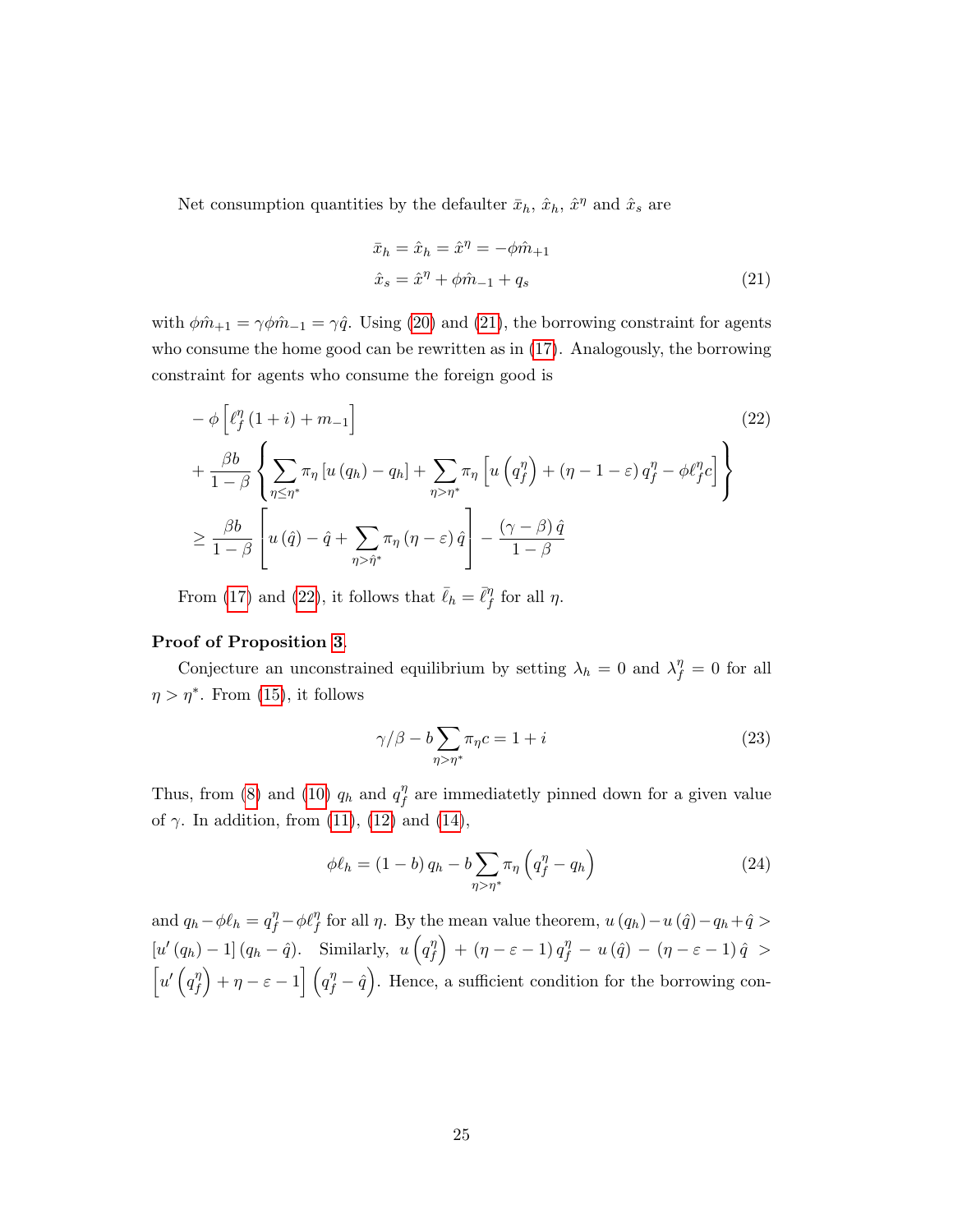straint [\(17\)](#page-17-1) to be non-binding is

$$
-\phi \ell_h i - q_h - \frac{\beta b}{1 - \beta} \sum_{\eta > \eta^*} \pi_\eta \phi \ell_f^\eta c
$$
  
+ 
$$
\frac{\beta b}{1 - \beta} \left\{ \sum_{\eta \leq \eta^*} \pi_\eta \left[ u'(q_h) - 1 \right] (q_h - \hat{q}) + \sum_{\eta > \eta^*} \pi_\eta \left[ u'\left(q_f^\eta\right) + \eta - \varepsilon - 1 \right] \left( q_f^\eta - \hat{q} \right) \right\}
$$
  

$$
\geq -\frac{(\gamma - \beta) \hat{q}}{1 - \beta}
$$

Since  $u'(q_h) = u'\left(q_f^{\eta}\right)$  $\begin{bmatrix} \eta \\ f \end{bmatrix} + \eta - \varepsilon - c = 1 + i$  and  $q_h - \phi \ell_h = q_f^{\eta} - \phi \ell_f^{\eta}$ , this condition can be rewritten as

$$
-\phi \ell_h i - q_h + \frac{\beta bc}{1 - \beta} \sum_{\eta > \eta^*} \pi_\eta (q_h - \phi \ell_h)
$$
  
+ 
$$
\frac{\beta bi}{1 - \beta} \left( \sum_{\eta \leq \eta^*} \pi_\eta q_h + \sum_{\eta > \eta^*} \pi_\eta q_f^{\eta} \right) \geq -\frac{(\gamma - \beta) \hat{q}}{1 - \beta} + \frac{\beta b}{1 - \beta} \left( i + \sum_{\eta > \eta^*} \pi_\eta c \right) \hat{q}
$$

Using  $(23)$  and  $(24)$ , it becomes

$$
-(1-b) q_h i + b \sum_{\eta > \eta^*} \pi_{\eta} \left( q_f^{\eta} - q_h \right) i - q_h + \frac{\beta bc}{1 - \beta} \sum_{\eta > \eta^*} b \pi_{\eta} \left( q_h + \sum_{\eta > \eta^*} \pi_{\eta} \left( q_f^{\eta} - q_h \right) \right) + \frac{\beta bi}{1 - \beta} \left( \sum_{\eta \leq \eta^*} \pi_{\eta} q_h + \sum_{\eta > \eta^*} \pi_{\eta} q_f^{\eta} \right) \geq -\beta i \frac{1 - b}{1 - \beta} \hat{q}
$$

Since the right-hand side in the above inequality is negative and  $q_h < q_f^{\eta}$ , a sufficient condition for this inequality to hold is

$$
-(1-b) q_h i - q_h + \frac{\beta bc}{1-\beta} \sum_{\eta > \eta^*} b \pi_\eta q_h + \frac{\beta bi}{1-\beta} q_h \ge 0
$$

Simplifying,

$$
\beta bc \sum_{\eta > \eta^*} b\pi_{\eta} + (\beta + b - 1) i \ge 1 - \beta
$$

Given [\(23\)](#page-26-2), it follows that this inequality always holds if  $\beta>1-b$  and

$$
\gamma \ge \frac{\beta b}{\beta + b - 1} \left[ 1 - (1 - b) (1 - \beta) c \sum_{\eta > \eta^*} \pi_{\eta} \right]
$$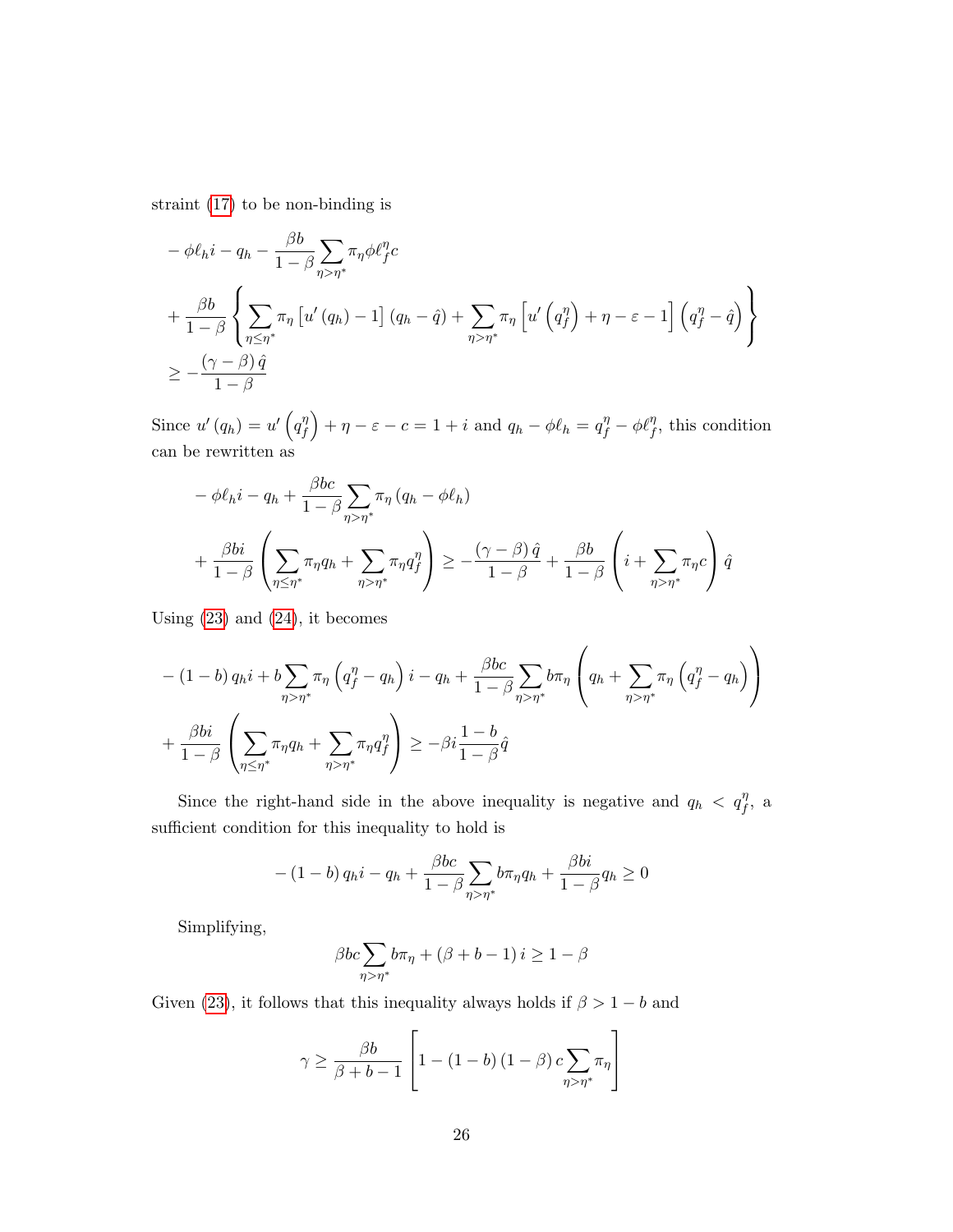If the borrowing constraint does not bind for any agent,  $(23)$  pins down i and hence  $q_h$  and  $q_f^{\eta}$  $\int_{f}^{\eta}$  for all  $\eta$  so the equilibrium is unique.

# Proof of Proposition [4](#page-19-2).

Case  $\varepsilon + (1-b)c < \eta_1$ .

Consider the borrowing constraint in [\(17\)](#page-17-1) and conjecture a fully constrained equilibrium. Since in this equilibrium all buyers are credit-constrained, let  $q$  denote  $q = q_h = q_f^1 = q_f^2$ . From [\(18\)](#page-18-2), the threshold  $\eta^*$  is determined by

<span id="page-28-0"></span>
$$
\eta^* = \varepsilon + (1 - b) c
$$

Since  $\eta^* < \eta_1$ , [\(15\)](#page-16-3) and [\(16\)](#page-17-2) can be rewritten as follows:

<span id="page-28-1"></span>
$$
\gamma/\beta - 1 = b \left[ u'(q) + \pi_1 (\eta_1 - \varepsilon) + \pi_2 (\eta_2 - \varepsilon) - 1 \right] + (1 - b)i \tag{25}
$$

whereas [\(16\)](#page-17-2) is

<span id="page-28-2"></span>
$$
\gamma/\beta - 1 = b \left[ u' \left( \hat{q} \right) + \pi_1 \left( \eta_1 - \varepsilon \right) + \pi_2 \left( \eta_2 - \varepsilon \right) - 1 \right] \tag{26}
$$

In addition, rewrite [\(17\)](#page-17-1) as follows:

$$
-i (1 - b) q - q
$$
\n
$$
+ \frac{\beta b}{1 - \beta} \{ u (q) - q + \pi_1 (\eta_1 - \varepsilon) q + \pi_2 (\eta_2 - \varepsilon) q - (\pi_1 + \pi_2) (1 - b) c q \}
$$
\n
$$
= \frac{\beta b}{1 - \beta} \{ u (\hat{q}) + [-1 + \pi_1 (\eta_1 - \varepsilon) + \pi_2 (\eta_2 - \varepsilon)] \hat{q} \} - \frac{(\gamma - \beta) \hat{q}}{1 - \beta}
$$
\n(27)

Differentiate [\(27\)](#page-28-0) with respect to  $\gamma$  to get

$$
-\frac{\partial i}{\partial \gamma} (1 - b) q - [i (1 - b) + 1] \frac{\partial q}{\partial \gamma} \n+ \frac{\beta b}{1 - \beta} \left\{ u'(q) - 1 + \pi_1 (\eta_1 - \varepsilon) + \pi_2 (\eta_2 - \varepsilon) - (\pi_1 + \pi_2) (1 - b) c \right\} \frac{\partial q}{\partial \gamma} \n= \frac{\beta b}{1 - \beta} \left\{ u'(q) - 1 + \pi_1 (\eta_1 - \varepsilon) + \pi_2 (\eta_2 - \varepsilon) \right\} \frac{\partial \hat{q}}{\partial \gamma} - \frac{\gamma - \beta}{1 - \beta} \frac{\partial \hat{q}}{\partial \gamma} - \frac{\hat{q}}{1 - \beta}
$$

Since  $1/\beta = bu''(q) (\partial q/\partial \gamma) + (1 - b) (\partial i/\partial \gamma)$ , we use [\(25\)](#page-28-1) and [\(26\)](#page-28-2) to get

$$
\frac{\partial q}{\partial \gamma} = \frac{\left(1 - \beta\right) q/\beta - \hat{q}}{\left(1 - \beta\right) bu''\left(q\right) q + \gamma - 1 - i\left(1 - b\right) - \beta b \left(\pi_1 + \pi_2\right) \left(1 - b\right) c}
$$

and

<span id="page-28-3"></span>
$$
\beta (1 - b) \frac{\partial i}{\partial \gamma} = \frac{\gamma - 1 - i (1 - b) - \beta b (\pi_1 + \pi_2) (1 - b) c + \beta b u'' (q) \hat{q}}{\gamma - 1 - i (1 - b) - \beta b (\pi_1 + \pi_2) (1 - b) c + (1 - \beta) b u'' (q) q}
$$
(28)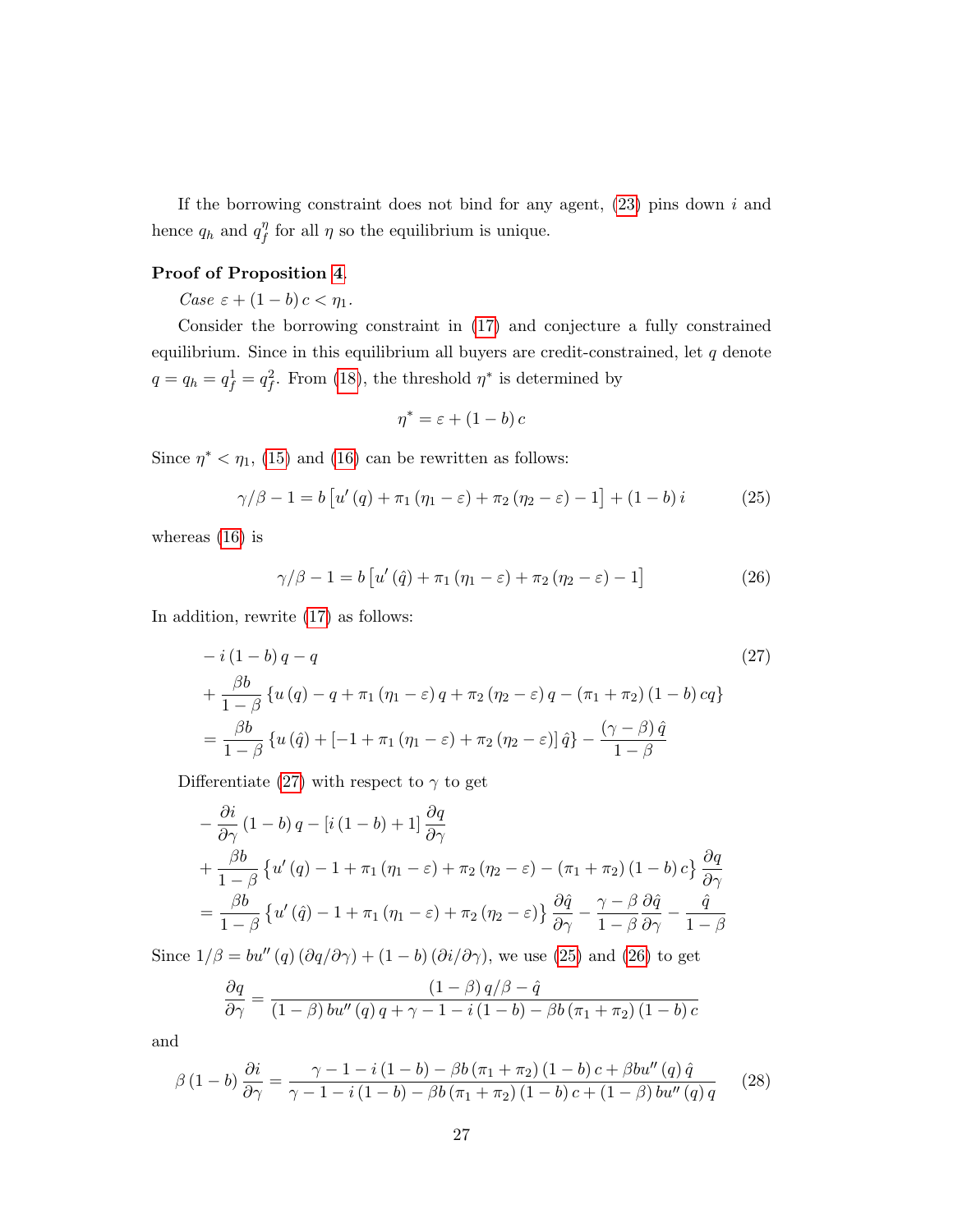For a constrained equilibrium to exist, it must be that  $i \geq 0$ , which implies  $q \geq \hat{q}$  given [\(25\)](#page-28-1) and [\(26\)](#page-28-2). Denote as  $\hat{\gamma}^1$  the value of  $\gamma$  such that  $\hat{q} = q$  in a fully constrained equilibrium. From [\(25\)](#page-28-1) and [\(26\)](#page-28-2),  $i = 0$  at  $\gamma = \hat{\gamma}^1$ . Thus, from [\(27\)](#page-28-0)  $\hat{\gamma}^1$ satisfies  $\hat{\gamma}^1 = 1 + \beta b (\pi_1 + \pi_2) (1 - b) c$ .

From [\(27\)](#page-28-0), we get

$$
-i(1-b) - 1
$$
  
=  $\frac{\beta b}{1-\beta} \frac{u(\hat{q}) + [-1 + \pi_1(\eta_1 - \varepsilon) + \pi_2(\eta_2 - \varepsilon)]\hat{q}}{q} - \frac{(\gamma - \beta)\hat{q}/q}{1-\beta}$   
-  $\frac{\beta b}{1-\beta} \frac{u(q) - q + \pi_1(\eta_1 - \varepsilon) + \pi_2(\eta_2 - \varepsilon) + \pi_2(\eta_1 + \pi_2)(1-b)cq}{q}$ 

Therefore,

$$
\gamma - i(1 - b) - 1 - \beta b (\pi_1 + \pi_2) (1 - b) c
$$
\n
$$
= \gamma - \beta b (\pi_1 + \pi_2) (1 - b) c + \frac{\beta b}{1 - \beta} \frac{u(\hat{q}) + [-1 + \pi_1 (\eta_1 - \varepsilon) + \pi_2 (\eta_2 - \varepsilon)] \hat{q}}{q} - \frac{(\gamma - \beta) \hat{q}/q}{1 - \beta}
$$
\n
$$
- \frac{\beta b}{1 - \beta} \frac{u(q) - q + \pi_1 (\eta_1 - \varepsilon) q + \pi_2 (\eta_2 - \varepsilon) q - (\pi_1 + \pi_2) (1 - b) c q}{q}
$$
\n(29)

By the mean value theorem,  $u(q) - u(\hat{q}) - q + \hat{q} > [u'(q) - 1](q - \hat{q})$  for  $q > \hat{q}$ . Therefore, for  $q > \hat{q}$  (or  $i > 0$ ) we verify from [\(29\)](#page-29-0) that

<span id="page-29-0"></span>
$$
\gamma - i (1 - b) - 1 - \beta b (\pi_1 + \pi_2) (1 - b) c < -\beta (1 - b) i \frac{\hat{q}}{q}
$$

so  $\gamma - i(1 - b) - 1 - \beta b(\pi_1 + \pi_2)(1 - b) c$  is unambiguously negative for  $i > 0$  and given  $\hat{\gamma}^1$  it is equal to zero for  $i = 0$ . Therefore, from [\(28\)](#page-28-3) it follows that  $\partial i/\partial \gamma > 0$ for  $i > 0$  provided that the borrowing constraint binds. At  $\gamma = \hat{\gamma}^1$ ,  $i = 0$  by definition of  $\hat{\gamma}^1$ . Therefore, from [\(28\)](#page-28-3)  $\partial i/\partial \gamma > 0$  at  $\gamma = \hat{\gamma}^1$  and so  $i > 0$  at  $\gamma$  slightly higher than  $\hat{\gamma}^1$ . In turn, this implies that  $\gamma - i(1 - b) - 1 - \beta b(\pi_1 + \pi_2)(1 - b)c$  is negative for  $\gamma$  slightly higher than  $\hat{\gamma}^1$  and hence it follows from [\(28\)](#page-28-3) that  $\partial i/\partial \gamma > 0$ at  $\gamma$  slightly higher than  $\hat{\gamma}^1$ . Therefore,  $i > 0$  for  $\gamma$  even higher. Hence there is an interval  $[\hat{\gamma}^1, \hat{\gamma}^2]$  such that if  $\gamma \in [\hat{\gamma}^1, \hat{\gamma}^2]$  then  $i \ge 0$  and so a constrained equilibrium exists.

Case  $\eta_1 - \varepsilon < (1 - b) c < \eta_2 - \varepsilon$ .

Consider the borrowing constraint in [\(17\)](#page-17-1) and conjecture a fully constrained equilibrium. Since in this equilibrium all buyers are credit-constrained, let  $q$  denote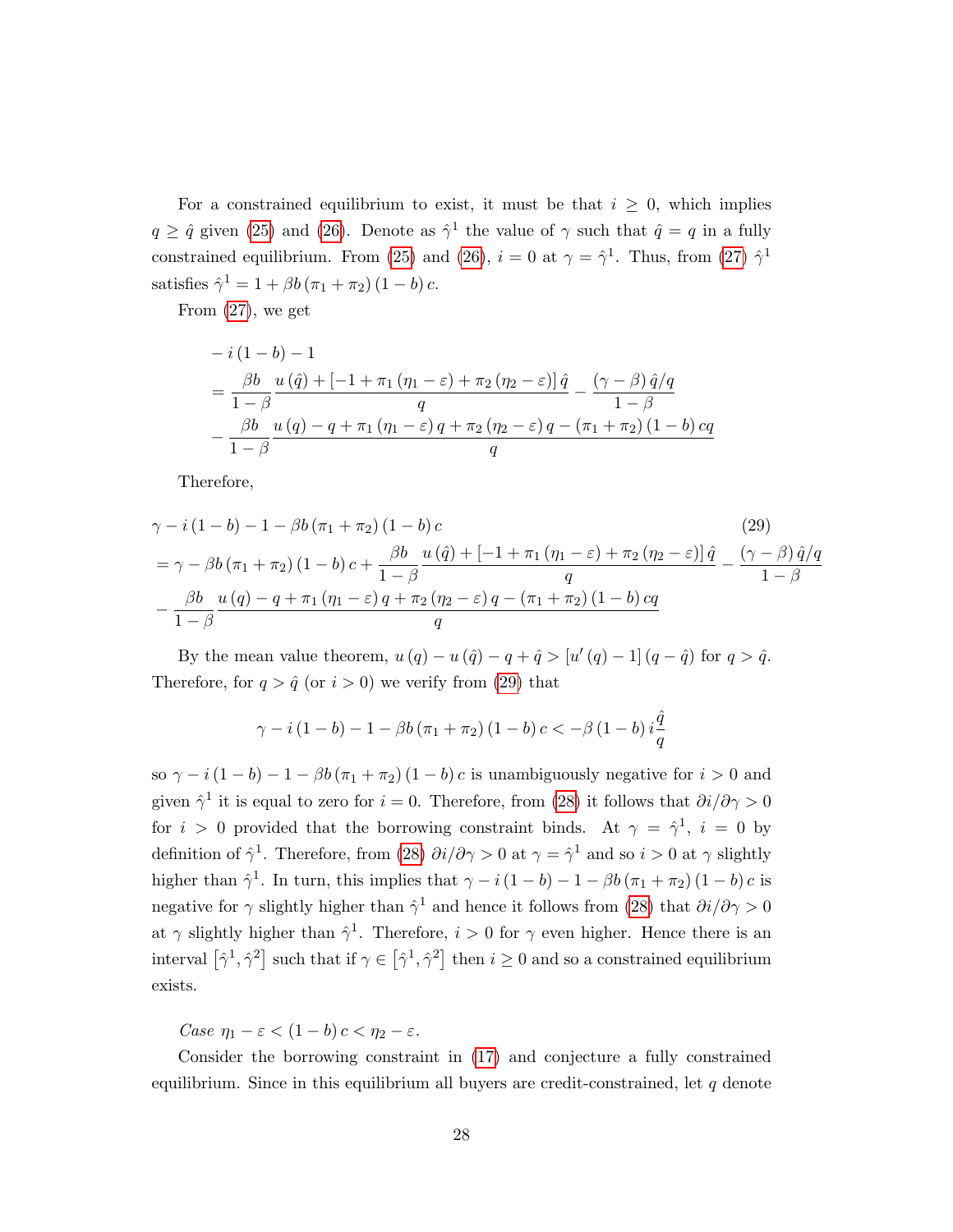$q = q_h = q_f^1 = q_f^2$ . From [\(18\)](#page-18-2), the threshold  $\eta^*$  is determined by

<span id="page-30-0"></span>
$$
\eta^* = \varepsilon + (1 - b) c
$$

Since  $\eta_1 < \eta^* < \eta_2$ , [\(15\)](#page-16-3) can be rewritten as:

<span id="page-30-1"></span>
$$
\gamma/\beta = bu'(q) + b\pi_2 (\eta_2 - \varepsilon) + (1 - b)(1 + i)
$$
\n(30)

Money holdings by defaulters are determined by

<span id="page-30-2"></span>
$$
\gamma/\beta - 1 = b \left[ u'(\hat{q}) + \pi_1 (\eta_1 - \varepsilon) + \pi_2 (\eta_2 - \varepsilon) - 1 \right]
$$
 (31)

In addition, rewrite [\(17\)](#page-17-1) as follows:

$$
-i(1-b)q - q + \frac{\beta b}{1-\beta} \{ u(q) - q + \pi_2 [\eta_2 - \varepsilon - (1-b)c] q \}
$$
(32)  

$$
= \frac{\beta b}{1-\beta} \{ u(\hat{q}) + [-1+\pi_1 (\eta_1 - \varepsilon) + \pi_2 (\eta_2 - \varepsilon)] \hat{q} \} - \frac{(\gamma - \beta) \hat{q}}{1-\beta}
$$

Differentiate [\(32\)](#page-30-0) with respect to  $\gamma$  to get

$$
-\frac{\partial i}{\partial \gamma} (1 - b) q - [i (1 - b) + 1] \frac{\partial q}{\partial \gamma} + \frac{\beta b}{1 - \beta} \{ u'(q) - 1 + \pi_2 [ \eta_2 - \varepsilon - (1 - b) c] \} \frac{\partial q}{\partial \gamma}
$$
  
=  $\frac{\beta b}{1 - \beta} \{ u'(q) - 1 + \pi_1 (\eta_1 - \varepsilon) + \pi_2 (\eta_2 - \varepsilon) \} \frac{\partial \hat{q}}{\partial \gamma} - \frac{\gamma - \beta}{1 - \beta} \frac{\partial \hat{q}}{\partial \gamma} - \frac{\hat{q}}{1 - \beta}$ 

Since  $1/\beta = bu''(q)(\partial q/\partial \gamma) + (1 - b)(\partial i/\partial \gamma)$ , use [\(30\)](#page-30-1) and [\(31\)](#page-30-2) to get

$$
\frac{\partial q}{\partial \gamma} = \frac{\left(1 - \beta\right) q/\beta - \hat{q}}{\left(1 - \beta\right) bq u''\left(q\right) + \gamma - 1 - \left(1 - b\right) i - \beta b \pi_2 \left(1 - b\right) c}
$$

and

<span id="page-30-3"></span>
$$
(1-b)\beta \frac{\partial i}{\partial \gamma} = \frac{\beta b u''(q)\hat{q} + \gamma - 1 - (1-b)i - \beta b \pi_2 (1-b)c}{(1-\beta) b u''(q)q + \gamma - 1 - (1-b)i - \beta b \pi_2 (1-b)c}
$$
(33)

For a constrained equilibrium to exist, it must be that  $i \geq 0$ . As in the case  $\varepsilon + (1 - b) c < \eta_1$ , let  $\hat{\gamma}^1$  denote the value of  $\gamma$  such that  $\hat{q} = q$  in a fully constrained equilibrium. From [\(30\)](#page-30-1) and [\(31\)](#page-30-2), at  $\gamma = \hat{\gamma}^1$   $(1 - b)i = b\pi_1 (\eta_1 - \varepsilon)$  so that  $i > 0$ . Thus, from [\(32\)](#page-30-0), in this case  $\hat{\gamma}^1$  satisfies  $\hat{\gamma}^1 = 1 + \beta b \pi_2 (1 - b) c + b \pi_1 (\eta_1 - \varepsilon)$ .

From [\(32\)](#page-30-0), we get

$$
-i(1-b) - 1
$$
  
=  $\frac{\beta b}{1-\beta} \frac{u(\hat{q}) + [-1 + \pi_1(\eta_1 - \varepsilon) + \pi_2(\eta_2 - \varepsilon)]\hat{q}}{q} - \frac{(\gamma - \beta)\hat{q}/q}{1-\beta}$   
-  $\frac{\beta b}{1-\beta} \frac{u(q) - q + \pi_2[\eta_2 - \varepsilon - (1-b)c]q}{q}$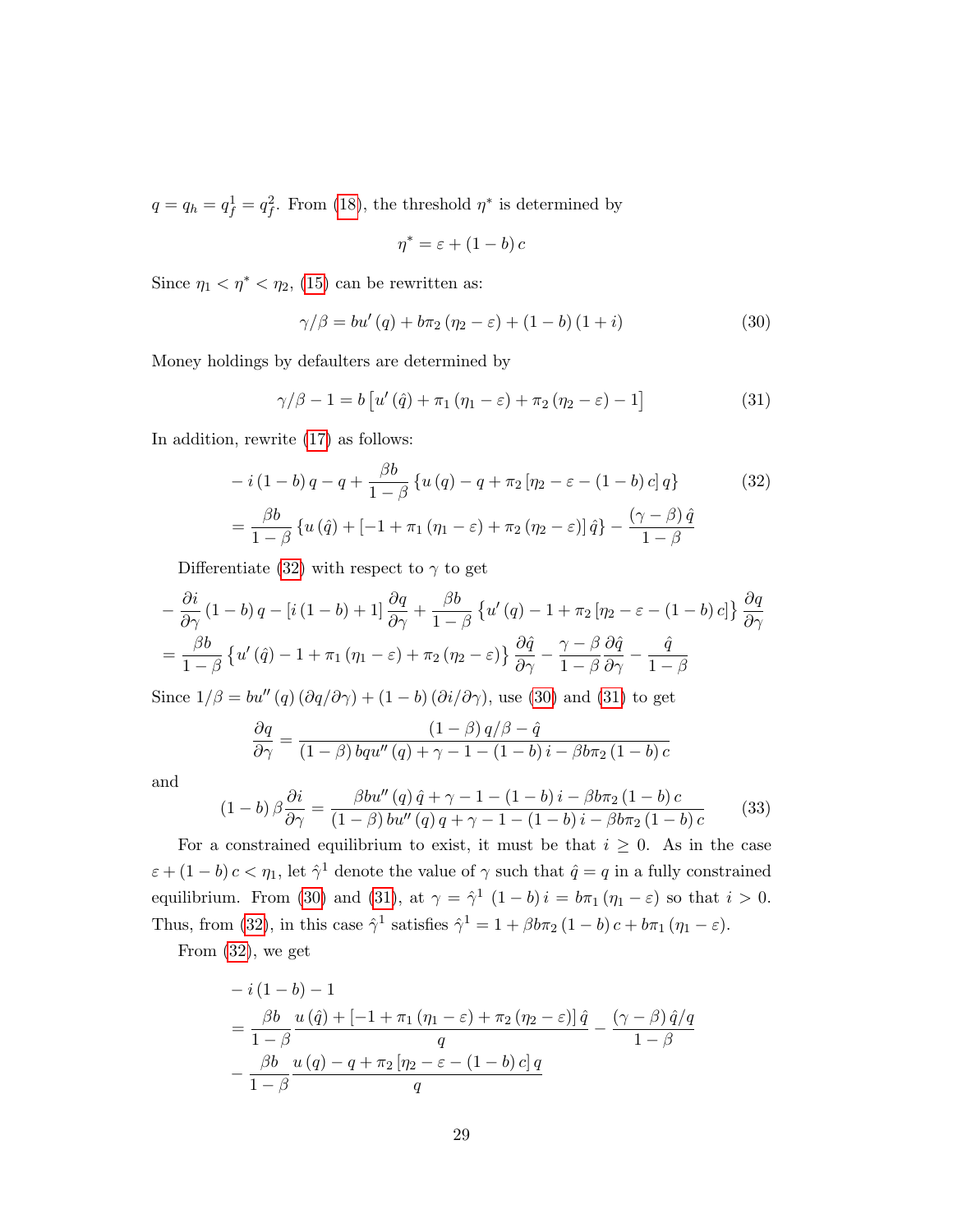Therefore,

$$
\gamma - i(1 - b) - 1 - \beta b \pi_2 (1 - b) c
$$
\n
$$
= \gamma - \beta b \pi_2 (1 - b) c + \frac{\beta b}{1 - \beta} \frac{u(\hat{q}) + [-1 + \pi_1 (\eta_1 - \varepsilon) + \pi_2 (\eta_2 - \varepsilon)] \hat{q}}{q} - \frac{(\gamma - \beta) \hat{q}/q}{1 - \beta}
$$
\n
$$
- \frac{\beta b}{1 - \beta} \frac{u(q) - q + \pi_2 [\eta_2 - \varepsilon - (1 - b) c] q}{q}
$$
\n(34)

By the mean value theorem,  $u(q) - u(\hat{q}) - q + \hat{q} > [u'(q) - 1](q - \hat{q})$  for  $q > \hat{q}$ . Therefore, for  $q > \hat{q}$  (or  $i > b\pi_2 (\eta_2 - \varepsilon) / (1 - b)$ ) we verify from [\(34\)](#page-31-0) that

<span id="page-31-1"></span><span id="page-31-0"></span>
$$
\gamma - i (1 - b) - 1 - \beta b \pi_2 (1 - b) c < \beta \left[ b \pi_1 (\eta_1 - \varepsilon) - (1 - b) i \right] \hat{q} / q \tag{35}
$$

The right-hand side in [\(35\)](#page-31-1) is negative for  $q > \hat{q}$  (or  $b\pi_1 (\eta_1 - \varepsilon) < (1 - b)i$ ) and it is equal to zero at  $\gamma = \hat{\gamma}^1$ ; i.e., for  $q = \hat{q}$  (or  $(1 - b)i = b\pi_1 (\eta_1 - \varepsilon)$ ). Therefore  $\gamma - i(1 - b) - 1 - \beta b \pi_2 (1 - b) c$  is unambiguously negative for  $q > \hat{q}$  and it is equal to zero at  $\gamma = \hat{\gamma}^1$ . Hence from [\(33\)](#page-30-3)  $\partial i/\partial \gamma > 0$  at  $\gamma = \hat{\gamma}^1$  so  $i > b\pi_1 (\eta_1 - \varepsilon) / (1 - b) > 0$ at  $\gamma$  slightly higher than  $\hat{\gamma}^1$ . In turn, this implies that  $\gamma - i(1 - b) - 1 - \beta b \pi_2 (1 - b) c$  is negative for  $\gamma$  slightly higher than  $\hat{\gamma}^1$  and hence it follows from [\(33\)](#page-30-3) that  $\partial i/\partial \gamma > 0$ at  $\gamma$  slightly higher than  $\hat{\gamma}^1$ . Therefore,  $i > b\pi_1 (\eta_1 - \varepsilon) / (1 - b) > 0$  for  $\gamma$  even higher. Hence there is an interval  $[\hat{\gamma}^1, \hat{\gamma}^2]$  such that if  $\gamma \in [\hat{\gamma}^1, \hat{\gamma}^2]$  then  $i \ge 0$  and so a constrained equilibrium exists. Notice from  $(32)$  that given assumptions on c at  $\gamma = 1$  there is no equilibrium with credit.

Case  $\eta_2 - \varepsilon < (1 - b) c$ .

Consider the borrowing constraint in [\(17\)](#page-17-1) and conjecture a fully constrained equilibrium. Since in this equilibrium all buyers are credit-constrained, let  $q$  denote  $q = q_h = q_f^1 = q_f^2$ . From [\(18\)](#page-18-2), the threshold  $\eta^*$  is determined by

$$
\eta^* = \varepsilon + (1 - b) c
$$

Since  $\eta^* > \eta_2$ , [\(15\)](#page-16-3) can be rewritten as:

<span id="page-31-2"></span>
$$
\gamma/\beta = bu'(q) + (1 - b)(1 + i)
$$
\n(36)

Money holdings by defaulters are determined by

<span id="page-31-3"></span>
$$
\gamma/\beta - 1 = b \left[ u' \left( \hat{q} \right) + \pi_1 \left( \eta_1 - \varepsilon \right) + \pi_2 \left( \eta_2 - \varepsilon \right) - 1 \right] \tag{37}
$$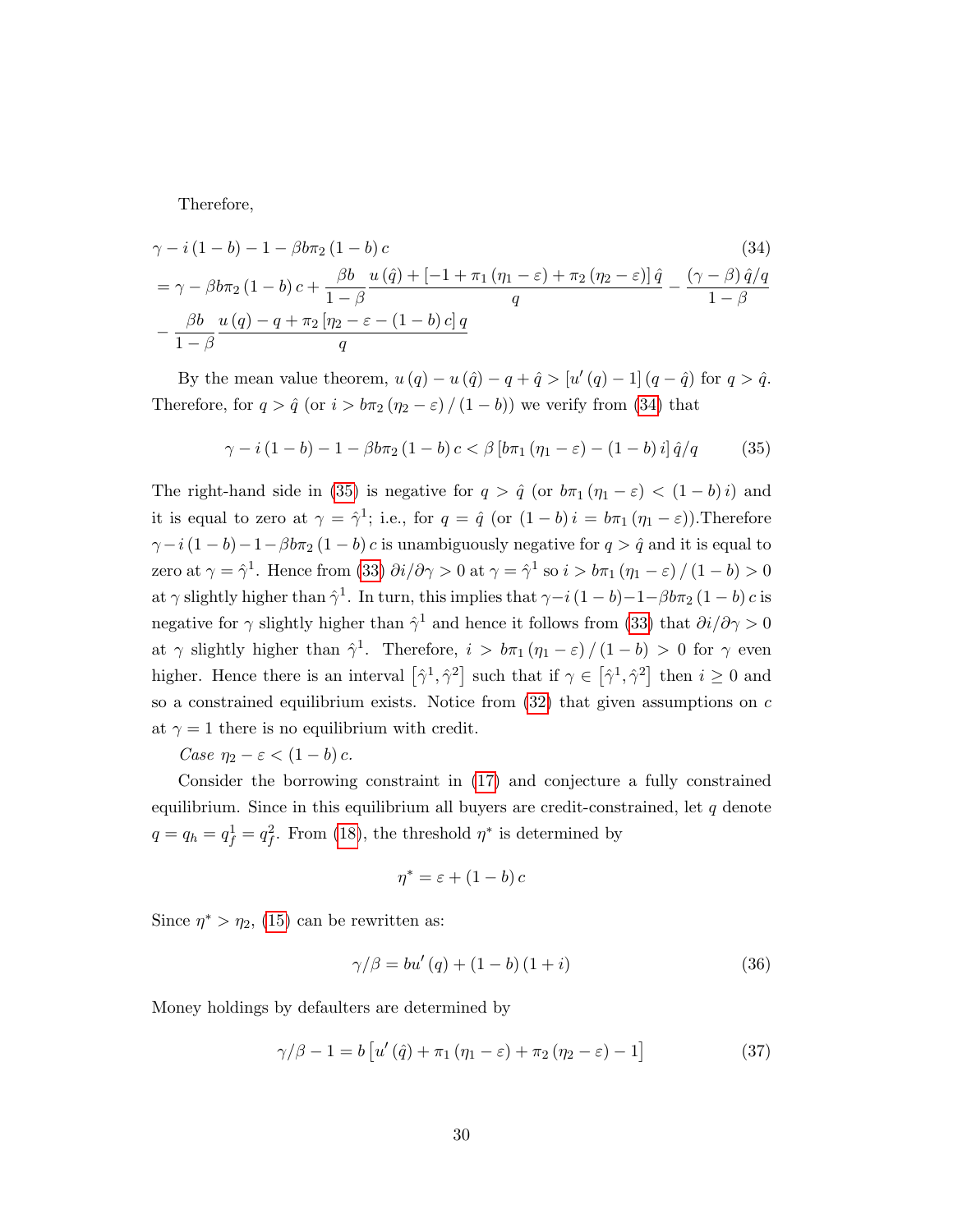In addition, rewrite [\(17\)](#page-17-1) as follows:

<span id="page-32-0"></span>
$$
-i(1-b)q - q + \frac{\beta b}{1-\beta} [u(q) - q]
$$
\n
$$
= \frac{\beta b}{1-\beta} \{u(\hat{q}) + [-1+\pi_1(\eta_1-\varepsilon)+\pi_2(\eta_2-\varepsilon)]\hat{q}\} - \frac{(\gamma-\beta)\hat{q}}{1-\beta}
$$
\n(38)

Differentiate [\(38\)](#page-32-0) with respect to  $\gamma$  to get

$$
-\frac{\partial i}{\partial \gamma} (1 - b) q - [i (1 - b) + 1] \frac{\partial q}{\partial \gamma} + \frac{\beta b}{1 - \beta} [u'(q) - 1] \frac{\partial q}{\partial \gamma}
$$
  
=  $\frac{\beta b}{1 - \beta} \left\{ u'(q) - 1 + \pi_1 (\eta_1 - \varepsilon) + \pi_2 (\eta_2 - \varepsilon) \right\} \frac{\partial \hat{q}}{\partial \gamma} - \frac{\gamma - \beta}{1 - \beta} \frac{\partial \hat{q}}{\partial \gamma} - \frac{\hat{q}}{1 - \beta}$ 

Since  $1/\beta = bu''(q) (\partial q/\partial \gamma) + (1 - b) (\partial i/\partial \gamma)$ , use [\(36\)](#page-31-2) and [\(37\)](#page-31-3) to get

$$
\frac{\partial q}{\partial \gamma} = \frac{(1-\beta) q/\beta - \hat{q}}{(1-\beta) bqu''(q) + \gamma - 1 - (1-b)i}
$$

and

<span id="page-32-2"></span>
$$
(1-b)\beta \frac{\partial i}{\partial \gamma} = \frac{\beta bu''(q)\hat{q} + \gamma - 1 - (1-b)i}{(1-\beta)bu''(q)q + \gamma - 1 - (1-b)i}
$$
(39)

For a constrained equilibrium to exist, it must be that  $i \geq 0$ . As in previous cases, let  $\hat{\gamma}^1$  denote the value of  $\gamma$  such that  $\hat{q} = q$  in a fully constrained equilibrium. From [\(36\)](#page-31-2) and [\(37\)](#page-31-3), at  $\gamma = \hat{\gamma}^1 (1 - b)i = b\pi_1 (\eta_1 - \varepsilon) + b\pi_2 (\eta_2 - \varepsilon)$  so that  $i > 0$ . From [\(38\)](#page-32-0), in this case  $\hat{\gamma}^1$  satisfies  $\hat{\gamma}^1 = 1 + b\pi_2 (\eta_2 - \varepsilon) + b\pi_1 (\eta_1 - \varepsilon)$ .

From [\(38\)](#page-32-0), we get

$$
-i(1-b) - 1
$$
  
=  $\frac{\beta b}{1-\beta} \frac{u(\hat{q}) + [-1 + \pi_1(\eta_1 - \varepsilon) + \pi_2(\eta_2 - \varepsilon)]\hat{q}}{q} - \frac{(\gamma - \beta)\hat{q}/q}{1-\beta}$   
-  $\frac{\beta b}{1-\beta} \frac{u(q) - q}{q}$ 

Therefore,

<span id="page-32-1"></span>
$$
\gamma - i(1 - b) - 1
$$
\n
$$
= \gamma + \frac{\beta b}{1 - \beta} \frac{u(\hat{q}) + [-1 + \pi_1(\eta_1 - \varepsilon) + \pi_2(\eta_2 - \varepsilon)]\hat{q}}{q} - \frac{(\gamma - \beta)\hat{q}/q}{1 - \beta}
$$
\n
$$
- \frac{\beta b}{1 - \beta} \frac{u(q) - q}{q}
$$
\n(40)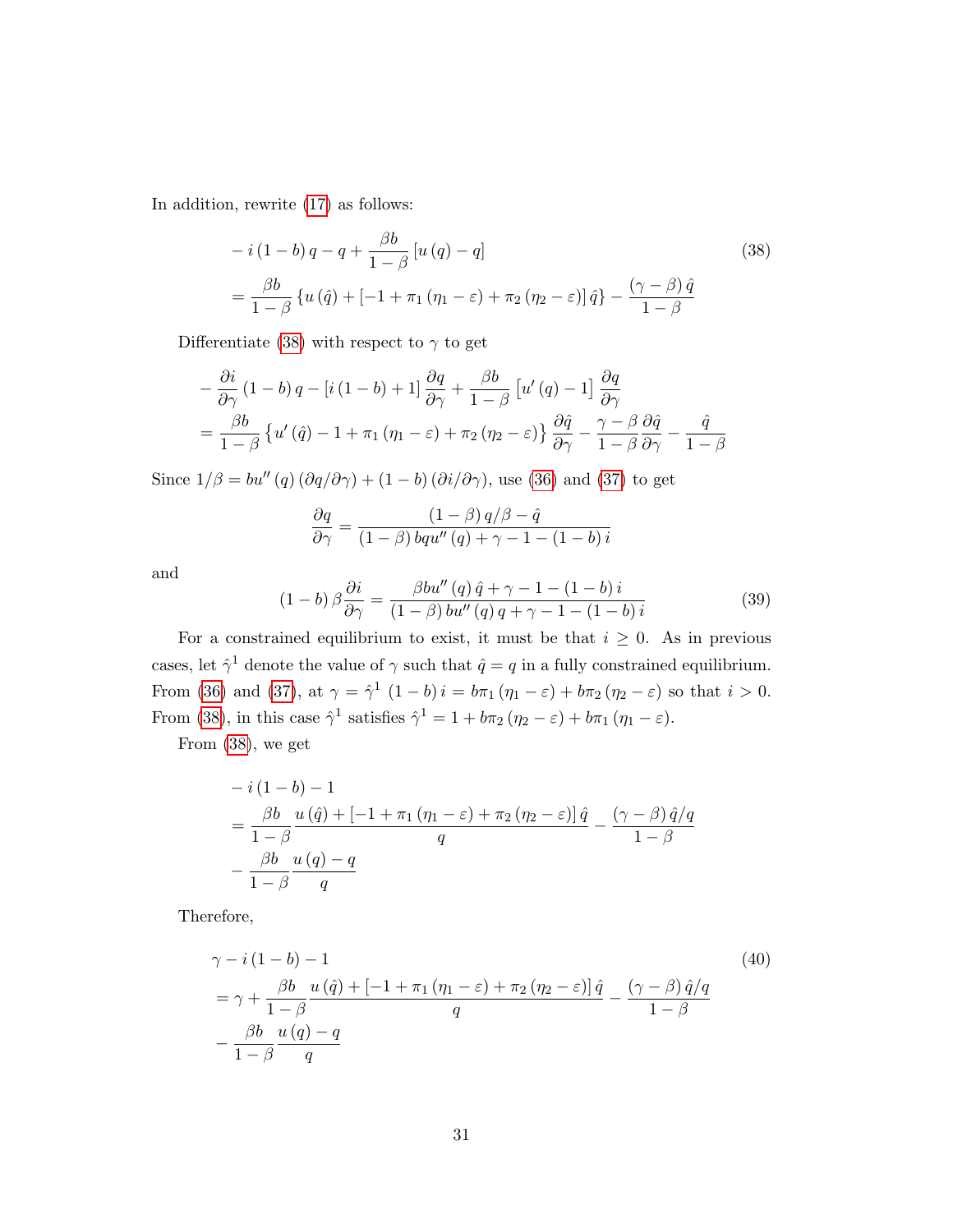By the mean value theorem,  $u(q) - u(\hat{q}) - q + \hat{q} > [u'(q) - 1](q - \hat{q})$  for  $q > \hat{q}$ . Therefore, for  $q > \hat{q}$  (or  $i > b \left[ \pi_1 (\eta_1 - \varepsilon) + \pi_2 (\eta_2 - \varepsilon) \right] / (1 - b)$ ) we verify from [\(40\)](#page-32-1) that

<span id="page-33-0"></span>
$$
\gamma - 1 - (1 - b)i < \beta \left[ - (1 - b)i + b\pi_1 \left( \eta_1 - \varepsilon \right) + b\pi_2 \left( \eta_2 - \varepsilon \right) \right] \frac{\hat{q}}{q} \tag{41}
$$

The right-hand side in [\(41\)](#page-33-0) is negative for  $q > \hat{q}$  (or  $b\pi_1(\eta_1 - \varepsilon) + b\pi_2(\eta_2 - \varepsilon)$  $(1-b)i$  and it is equal to zero at  $\gamma = \hat{\gamma}^1$ ; i.e., for  $q = \hat{q}$  (or  $(1-b)i = b\pi_1(\eta_1 - \varepsilon) +$  $b\pi_2 (\eta_2 - \varepsilon)$ . Therefore  $\gamma - 1 - i(1 - b)$  is unambiguously negative for  $q > \hat{q}$  and it is equal to zero at  $\gamma = \hat{\gamma}^1$ . Hence from [\(39\)](#page-32-2)  $\partial i/\partial \gamma > 0$  at  $\gamma = \hat{\gamma}^1$  so  $i >$  $b \left[\pi_1 (\eta_1 - \varepsilon) + \pi_2 (\eta_2 - \varepsilon)\right] / (1 - b) > 0$  at  $\gamma$  slightly higher than  $\hat{\gamma}^1$ . In turn, this implies that  $\gamma - 1 - i(1 - b)$  is negative for  $\gamma$  slightly higher than  $\hat{\gamma}^1$  and hence it follows from [\(39\)](#page-32-2) that  $\partial i/\partial \gamma > 0$  at  $\gamma$  slightly higher than  $\hat{\gamma}^1$ . Therefore,  $i >$  $b [\pi_1 (\eta_1 - \varepsilon) + \pi_2 (\eta_2 - \varepsilon)] / (1 - b) > 0$  for  $\gamma$  even higher. Hence there is an interval  $[\hat{\gamma}^1, \hat{\gamma}^2]$  such that if  $\gamma \in [\hat{\gamma}^1, \hat{\gamma}^2]$  then  $i \ge 0$  and so a constrained equilibrium exists. Notice from [\(38\)](#page-32-0) that given assumptions on c at  $\gamma = 1$  there is no equilibrium with credit.

Proof of Proposition [5](#page-19-3). In an unconstrained equilibrium all agents borrow as much as they desire. Since  $\lambda_h = \lambda_f^{\eta} = 0$ , [\(8\)](#page-15-2) and [\(10\)](#page-15-3) become

<span id="page-33-1"></span>
$$
u'(q_h) = 1 + i
$$
  

$$
u'\left(q_f^{\eta}\right) + \eta - \varepsilon - c = 1 + i
$$
 (42)

Therefore [\(15\)](#page-16-3) becomes

$$
\gamma/\beta = u' \left( q_f^{\eta} \right) + \eta - \varepsilon - \left( b \sum_{\eta \le \eta^*} \pi_{\eta} + 1 - b \right) c
$$

Hence

<span id="page-33-2"></span>
$$
\partial q_f^{\eta}/\partial \varepsilon = 1/u'' \left( q_f^{\eta} \right) \tag{43}
$$

so that  $q_f^{\eta}$ <sup>η</sup> is decreasing in  $\varepsilon$ . From [\(42\)](#page-33-1) and [\(43\)](#page-33-2),  $\partial q_h/\partial \varepsilon = 0$ . Therefore, an increase in  $\varepsilon$  decreases agents' expected lifetime utility.

**Proof of Proposition [6](#page-20-0).** Let  $c = 0$  and consider a fully constrained equilibrium in which  $\lambda_h, \lambda_f^{\eta} > 0$  and the borrowing constraint [\(17\)](#page-17-1) holds with equality. Thus, we can set  $\phi \ell_h = \phi \ell_f^{\eta} = \phi \ell$  and  $q_h = q_f^{\eta} = q$  for all  $\eta$ . From [\(11\)](#page-15-0), [\(12\)](#page-16-0) and [\(14\)](#page-16-2)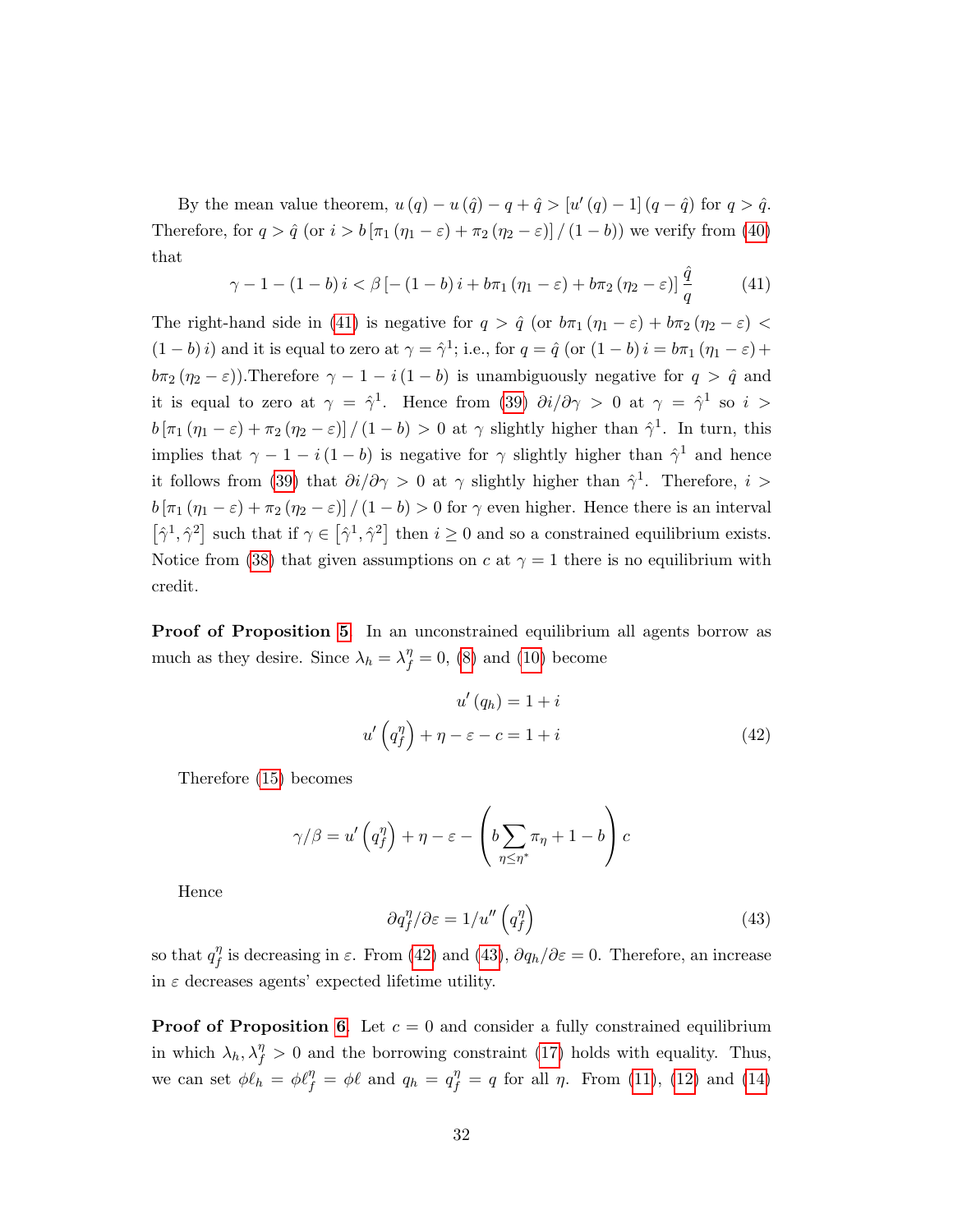$\phi \ell = (1 - b) q$  and  $\phi m_{-1} = bq$ . From [\(18\)](#page-18-2),  $\eta^* = \varepsilon$  if  $c = 0$ . Rewrite the borrowing constraint [\(17\)](#page-17-1) by setting  $c = 0$  and  $\eta_2 > \eta_1 > \varepsilon$ :

<span id="page-34-4"></span>
$$
-[1+(1-b)i]q + \frac{\beta b}{1-\beta} \{u(q) - q + [\pi_1(\eta_1-\varepsilon) + \pi_2(\eta_2-\varepsilon)]q\}
$$
(44)  

$$
= \frac{\beta b}{1-\beta} \{u(\hat{q}) - \hat{q} + [\pi_1(\eta_1-\varepsilon) + \pi_2(\eta_2-\varepsilon)]\hat{q}\} - \frac{(\gamma-\beta)\hat{q}}{1-\beta}
$$

Differentiate with respect to  $\varepsilon$  to get

$$
- [1 + (1 - b) i] \frac{\partial q}{\partial \varepsilon} - (1 - b) \frac{\partial i}{\partial \varepsilon} q - \frac{\beta b (\pi_1 + \pi_2)}{1 - \beta} q
$$
(45)  
+ 
$$
\frac{\beta b}{1 - \beta} [u'(q) - 1 + \pi_1 (\eta_1 - \varepsilon) + \pi_2 (\eta_2 - \varepsilon)] \frac{\partial q}{\partial \varepsilon}
$$
  
= 
$$
\frac{\beta b}{1 - \beta} [u'(q) - 1 + \pi_1 (\eta_1 - \varepsilon) + \pi_2 (\eta_2 - \varepsilon)] \frac{\partial \hat{q}}{\partial \varepsilon} - \frac{\beta b (\pi_1 + \pi_2)}{1 - \beta} \hat{q} - \frac{\gamma - \beta}{1 - \beta} \frac{\partial \hat{q}}{\partial \varepsilon}
$$

Rewrite [\(15\)](#page-16-3) and [\(16\)](#page-17-2) as follows

$$
\gamma/\beta = bu'(q) - b + b[\pi_1(\eta_1 - \varepsilon) + \pi_2(\eta_2 - \varepsilon)] + 1 + (1 - b)i \tag{46}
$$

$$
\gamma/\beta = bu'\left(\hat{q}\right) - b + b\left[\pi_1\left(\eta_1 - \varepsilon\right) + \pi_2\left(\eta_2 - \varepsilon\right)\right] + 1\tag{47}
$$

Differentiating [\(46\)](#page-34-0) with respect to  $\varepsilon$  yields  $(1-b)(\partial i/\partial \varepsilon) = -bu''(q)(\partial q/\partial \varepsilon) +$  $b (\pi_1 + \pi_2)$ . Rewrite [\(45\)](#page-34-1) using [\(46\)](#page-34-0) and [\(47\)](#page-34-2) to get

<span id="page-34-3"></span><span id="page-34-2"></span><span id="page-34-1"></span><span id="page-34-0"></span>
$$
\frac{\partial q}{\partial \varepsilon} = \frac{b\left(\pi_1 + \pi_2\right) \left[ (1-\beta)q + \beta\left(q - \hat{q}\right) \right]}{\gamma - 1 - (1-b)i + (1-\beta) bqu''(q)}\tag{48}
$$

From [\(46\)](#page-34-0) and [\(47\)](#page-34-2),  $q = \hat{q}$  when  $i = 0$  and  $q > \hat{q}$  when  $i > 0$ . From Proposition [4](#page-19-2), when  $c = 0$  the value of  $\gamma$  such that  $i = 0$  and  $q = \hat{q}$ ,  $\hat{\gamma}^1$ , is  $\hat{\gamma}^1 = 1$  and  $q \ge \hat{q}$ for  $\gamma \in \left[\hat{\gamma}^1, \hat{\gamma}^2\right]$ . Therefore, the numerator at the right-hand side in [\(48\)](#page-34-3) is positive for  $\gamma \in [1, \hat{\gamma}^2]$ . A sufficient condition for the denominator to be negative is that  $\gamma -1-(1-b)$  i  $\leq 0$ . From [\(44\)](#page-34-4), when the borrowing constraint binds  $\gamma -1-(1-b)$  i is

$$
\gamma - 1 - (1 - b)i \n= -\beta (1 - b)i \n+ \beta b [u (\hat{q}) - u (q)] - \{\gamma - \beta + \beta b [\pi_1 (\eta_1 - \varepsilon) + \pi_2 (\eta_2 - \varepsilon) - 1] \} (\hat{q} - q)
$$

Since  $q \geq \hat{q}$  and  $i \geq 0$  for  $\gamma \in [1, \hat{\gamma}^2]$ , it follows that  $\gamma - 1 - i(1 - b) \leq 0$  for  $\gamma \in [1, \hat{\gamma}^2]$ . Thus, the denominator at right-hand side in [\(48\)](#page-34-3) is negative. It follows that in a fully constrained equilibrium  $\partial q/\partial \varepsilon < 0$  for  $\gamma \in [1, \hat{\gamma}^2]$ .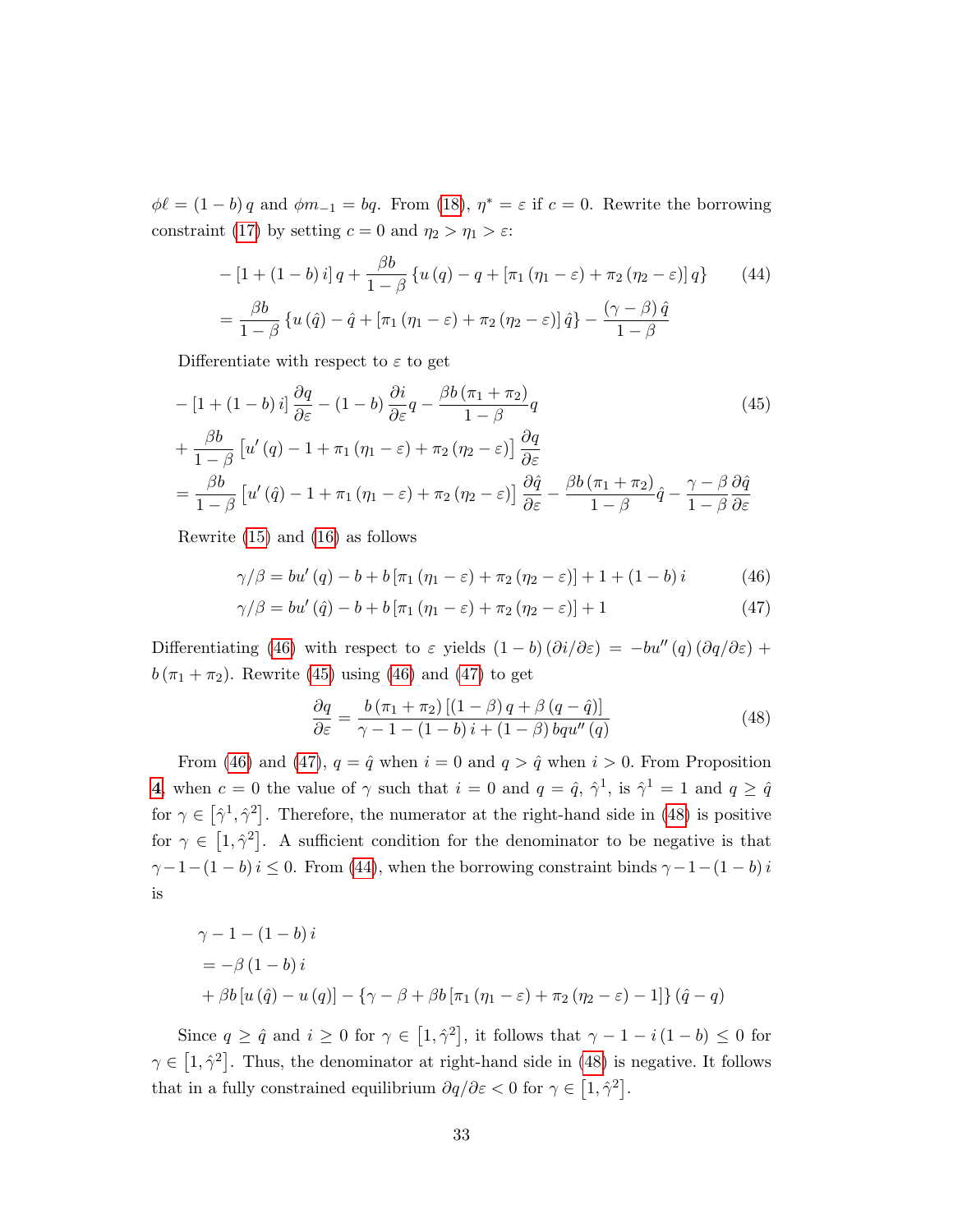**Proof of Proposition [7](#page-20-1).** Consider a fully constrained equilibrium in which  $\lambda_h, \lambda_f^{\eta} >$ 0 and the borrowing constraint [\(17\)](#page-17-1) holds with equality. It follows that  $q_h = q_f^{\eta} = q$ and  $\phi \ell_h = \phi \ell_f^{\eta} = \phi \ell$  for all  $\eta$ . Thus, from [\(11\)](#page-15-0), [\(12\)](#page-16-0) and [\(14\)](#page-16-2)  $\phi \ell = (1 - b) q$  and  $\phi m_{-1} = bq$ . From [\(18\)](#page-18-2),  $\eta^* = \varepsilon + (1 - b) c$ .

Case  $\varepsilon < \eta_1 < \varepsilon + (1 - b) c < \eta_2$ .

Rewrite the borrowing constraint [\(17\)](#page-17-1) as follows:

<span id="page-35-4"></span>
$$
-[(1-b)i+1]q + \frac{\beta b}{1-\beta} \{u(q) - q + \pi_2 [\eta_2 - \varepsilon - (1-b)c] q\}
$$
(49)  

$$
= \frac{\beta b}{1-\beta} \{u(\hat{q}) - \hat{q} + [\pi_1 (\eta_1 - \varepsilon) + \pi_2 (\eta_2 - \varepsilon)] \hat{q}\} - \frac{(\gamma - \beta) \hat{q}}{1-\beta}
$$

where [\(19\)](#page-18-0) has been used. Differentiate with respect to  $\varepsilon$  to get

$$
-(1-b)\frac{\partial i}{\partial \varepsilon}q - \frac{\beta b}{1-\beta} \left[\pi_2 q - (\pi_1 + \pi_2) \hat{q}\right]
$$
(50)  

$$
-\left[1 + (1-b)i\right] \frac{\partial q}{\partial \varepsilon} + \frac{\beta b}{1-\beta} \left\{u'(q) - 1 + \pi_2 \left[\eta_2 - \varepsilon - (1-b)c\right]\right\} \frac{\partial q}{\partial \varepsilon}
$$

$$
= \frac{\beta b}{1-\beta} \left\{u'(q) - 1 + \left[\pi_1 \left(\eta_1 - \varepsilon\right) + \pi_2 \left(\eta_2 - \varepsilon\right)\right]\right\} \frac{\partial \hat{q}}{\partial \varepsilon} - \frac{\gamma - \beta}{1-\beta} \frac{\partial \hat{q}}{\partial \varepsilon}
$$

Rewrite [\(15\)](#page-16-3) and [\(16\)](#page-17-2) as follows

<span id="page-35-2"></span><span id="page-35-1"></span><span id="page-35-0"></span>
$$
\gamma/\beta = b \left[ u' \left( q \right) - 1 + \pi_2 \left( \eta_2 - \varepsilon \right) \right] + 1 + (1 - b)i \tag{51}
$$

$$
\gamma/\beta = b \left[ u'(\hat{q}) - 1 + \pi_1 (\eta_1 - \varepsilon) + \pi_2 (\eta_2 - \varepsilon) \right] + 1 \tag{52}
$$

Differentiating [\(51\)](#page-35-0) with respect to  $\varepsilon$  yields  $(1 - b)(\partial i/\partial \varepsilon) = -bu''(q)(\partial q/\partial \varepsilon) +$  $b\pi_2$ . Using [\(51\)](#page-35-0) and [\(52\)](#page-35-1), [\(50\)](#page-35-2) becomes

<span id="page-35-5"></span><span id="page-35-3"></span>
$$
\frac{\partial q}{\partial \varepsilon} = \frac{b\pi_2 q + \beta b \left[ \pi_2 q - (\pi_1 + \pi_2) \hat{q} \right] / (1 - \beta)}{b u'' \left( q \right) q + \left[ \gamma - 1 - (1 - b) i - \beta b \left( 1 - b \right) \pi_2 c \right] / (1 - \beta)} \tag{53}
$$

A sufficient condition for the denominator in [\(53\)](#page-35-3) to be negative is that  $\gamma$  −  $1 - (1 - b)i - \beta b (1 - b) \pi_2 c \leq 0$ . From [\(49\)](#page-35-4), when the borrowing constraint binds  $γ - 1 - (1 - b)i - βb (1 - b) π<sub>2</sub>c$  is

$$
\gamma - 1 - (1 - b)i - \beta b (1 - b) \pi_2 c
$$
\n
$$
= -\beta (1 - b)i + \frac{\beta b [u(\hat{q}) - u(q)] - \{\gamma - \beta + \beta b [\pi_2 (\eta_2 - \varepsilon) - 1]\} (\hat{q} - q)}{q}
$$
\n
$$
+ \beta b \pi_1 (\eta_1 - \varepsilon) \hat{q}/q
$$
\n(54)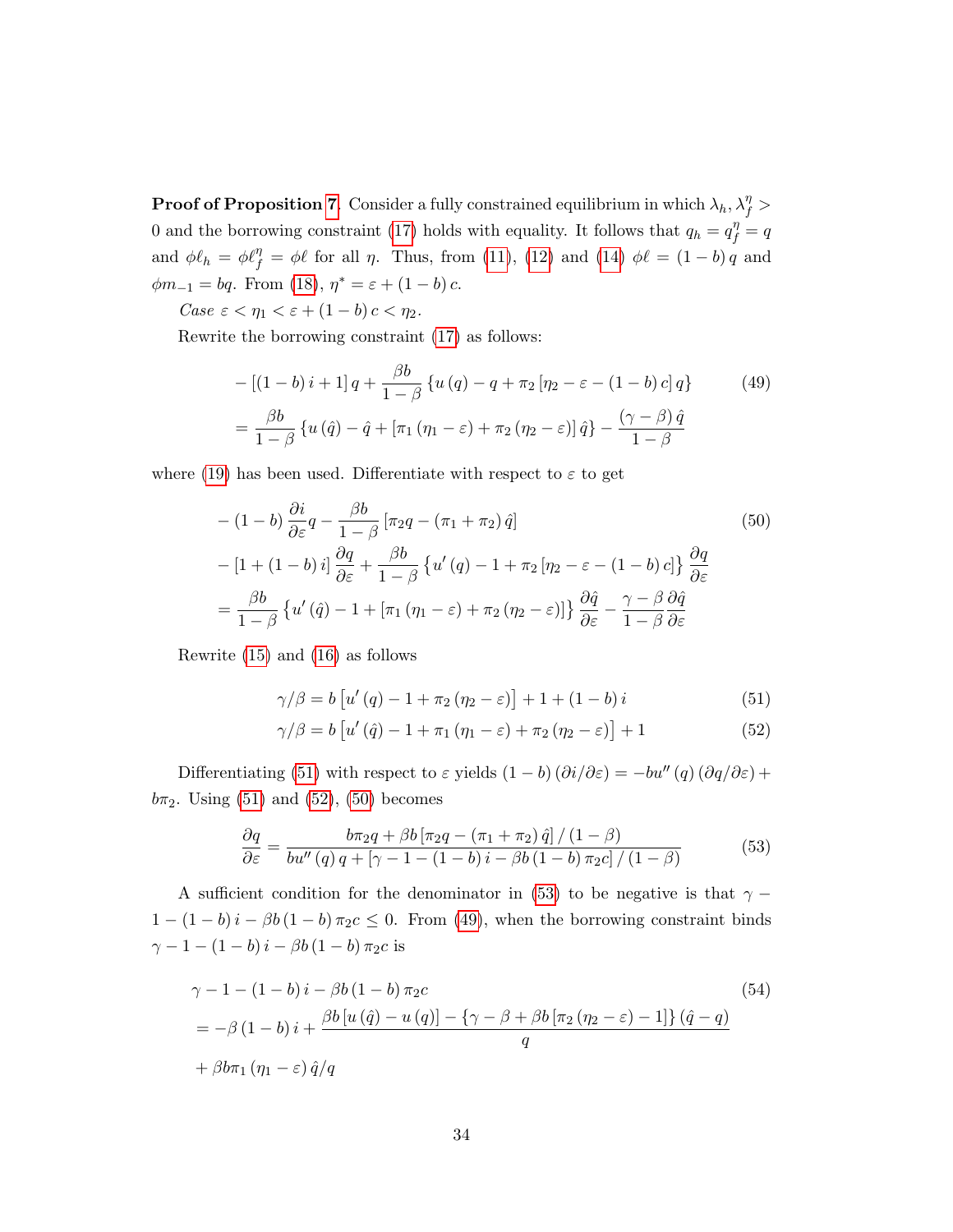From Proof of Proposition [4](#page-19-2), when  $\eta_1 < \varepsilon + (1-b)c$  the value of  $\gamma$  such that  $q = \hat{q}, \hat{\gamma}^1$ , is  $\hat{\gamma}^1 = 1 + \beta b \pi_2 (1 - b) c + b \pi_1 (\eta_1 - \varepsilon)$ . In addition,  $q \geq \hat{q}$  and  $i \geq$  $b\pi_2(\eta_2-\varepsilon)/(1-b)$  for  $\gamma \in [\hat{\gamma}^1,\hat{\gamma}^2]$ . Therefore, given  $(54)$  $(54)$  $(54)$   $\gamma-1-(1-b)i$  –  $\beta b (1 - b) \pi_2 c \leq 0$  for  $\gamma \in [\hat{\gamma}^1, \hat{\gamma}^2]$ . Thus, the denominator at the right-hand side of [\(53\)](#page-35-3) is negative.

For  $\gamma = \hat{\gamma}^1$ ,  $q = \hat{q}$  and so the numerator at the right-hand side of [\(53\)](#page-35-3) is negative since  $\pi_2 - \beta \pi_1 / (1 - \beta) < 0$ . Therefore,  $\partial q / \partial \varepsilon > 0$  at  $\gamma = \hat{\gamma}^1$ . However, since q is increasing in  $\varepsilon$  as long as the numerator at the right-hand side of [\(53\)](#page-35-3) is positive and  $\hat{q}$  is decreasing in  $\varepsilon$  given [\(52\)](#page-35-1), the numerator at the right-hand side of [\(53\)](#page-35-3) is increasing in  $\varepsilon$ . Define  $\hat{\gamma}^{2\prime}$  the value of  $\gamma$  such that for  $\{q, \hat{q}, i\}$  which satisfy [\(49\)](#page-35-4), [\(51\)](#page-35-0) and [\(52\)](#page-35-1) the numerator at the right-hand side of [\(53\)](#page-35-3) is zero. In addition, let  $\tilde{\gamma}^2 = \min(\hat{\gamma}^2, \hat{\gamma}^2)$ . Then  $\partial q/\partial \varepsilon > 0$  for  $\gamma \in [\hat{\gamma}^1, \tilde{\gamma}^2]$  and so in a fully constrained equilibrium conversion costs increase agents' lifetime utility.

Case  $\varepsilon < \eta_1 < \eta_2 < \varepsilon + (1-b)c$ .

Assume that  $\eta_2 \leq \bar{\eta}$  with

<span id="page-36-3"></span><span id="page-36-0"></span>
$$
b\bar{\eta} = \frac{u(q) - u(bq)}{q} - (1 - b) u'(q) \tag{55}
$$

[\(55\)](#page-36-0) obtains from [\(18\)](#page-18-2) if it is assumed that agents do not resort to banks for foreigngood consumption in a fully constrained equilibrium. Therefore, assuming  $\eta_2 \leq \bar{\eta}$ allows to dismiss the case in which agents would choose to consume the foreign good without resorting to banks in a fully constrained equilibrium. Rewrite the borrowing constraint [\(17\)](#page-17-1) as follows:

$$
-[(1-b)i+1]q + \frac{\beta b}{1-\beta} [u(q) - q]
$$
  
= 
$$
\frac{\beta b}{1-\beta} \{u(\hat{q}) - \hat{q} + [\pi_1(\eta_1 - \varepsilon) + \pi_2(\eta_2 - \varepsilon)]\hat{q}\} - \frac{(\gamma - \beta)\hat{q}}{1-\beta}
$$
 (56)

where [\(19\)](#page-18-0) has been used. Differentiate with respect to  $\varepsilon$  to get

$$
-(1-b)\frac{\partial i}{\partial \varepsilon}q + \frac{\beta b}{1-\beta}(\pi_1 + \pi_2)\hat{q}
$$
\n
$$
-[1+(1-b)i]\frac{\partial q}{\partial \varepsilon} + \frac{\beta b}{1-\beta} [u'(q) - 1]\frac{\partial q}{\partial \varepsilon}
$$
\n
$$
= \frac{\beta b}{1-\beta} \{u'(q) - 1 + [\pi_1(\eta_1 - \varepsilon) + \pi_2(\eta_2 - \varepsilon)]\} \frac{\partial \hat{q}}{\partial \varepsilon} - \frac{\gamma - \beta}{1-\beta} \frac{\partial \hat{q}}{\partial \varepsilon}
$$
\n(57)

Rewrite [\(15\)](#page-16-3) as follows

<span id="page-36-2"></span><span id="page-36-1"></span>
$$
\gamma/\beta = b [u' (q) - 1] + 1 + (1 - b) i \tag{58}
$$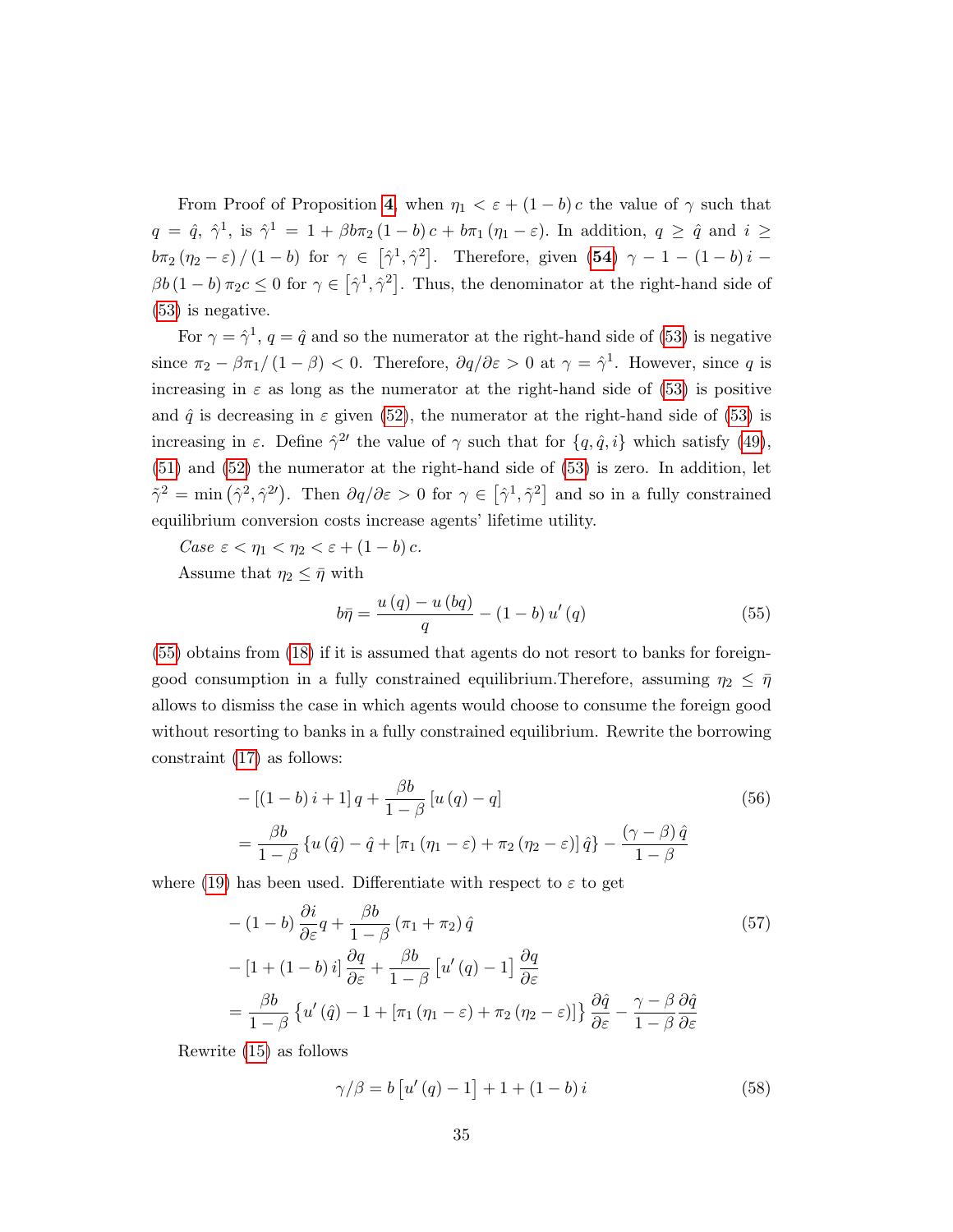whereas money holdings by defaulters are determined by

<span id="page-37-0"></span>
$$
\gamma/\beta = bu'\left(\hat{q}\right) - b + b\left[\pi_1\left(\eta_1 - \varepsilon\right) + \pi_2\left(\eta_2 - \varepsilon\right)\right] + 1\tag{59}
$$

Differentiating [\(38\)](#page-32-0) with respect to  $\varepsilon$  yields  $(1 - b) (\partial i/\partial \varepsilon) = -bu''(q) (\partial q/\partial \varepsilon)$ . Using  $(58)$  and  $(59)$  and,  $(57)$  becomes

<span id="page-37-1"></span>
$$
\frac{\partial q}{\partial \varepsilon} = \frac{-\beta b \left(\pi_1 + \pi_2\right) \hat{q} / \left(1 - \beta\right)}{b u'' \left(q\right) q + \left[\gamma - 1 - i \left(1 - b\right)\right] / \left(1 - \beta\right)}\tag{60}
$$

A sufficient condition for the denominator at the right-hand side of [\(60\)](#page-37-1) to be negative is that  $\gamma - 1 - (1 - b)i \leq 0$ . From [\(56\)](#page-36-3), when the borrowing constraint binds  $\gamma - 1 - (1 - b)i$  is

<span id="page-37-2"></span>
$$
\gamma - 1 - (1 - b)i
$$
  
=  $-\beta (1 - b)i + \beta b [\pi_1 (\eta_1 - \varepsilon) + \pi_2 (\eta_2 - \varepsilon)] \hat{q}/q$   
+  $\frac{\beta b [u (\hat{q}) - u (q)] - (\gamma - \beta + \beta b) (\hat{q} - q)}{q}$  (61)

From Proof of Proposition [4](#page-19-2), when  $\varepsilon + (1 - b)c < \eta_2$  the value of  $\gamma$  such that  $q = \hat{q}, \hat{\gamma}^1$ , is  $\hat{\gamma}^1 = 1 + b\pi_1 (\eta_2 - \varepsilon) + b\pi_2 (\eta_2 - \varepsilon)$ . In addition,  $q \geq \hat{q}$  and  $i \geq$  $b\left[\pi_1\left(\eta_1-\varepsilon\right)+\pi_2\left(\eta_2-\varepsilon\right)\right]/(1-b)$  for  $\gamma\in\left[\hat{\gamma}^1,\hat{\gamma}^2\right]$ . Therefore, given  $(61)\gamma-1 (61)\gamma-1 (61)\gamma-1 (1-b)$  i  $\leq 0$  for  $\gamma \in [\hat{\gamma}^1, \hat{\gamma}^2]$ . Thus, the denominator at the right-hand side of [\(60\)](#page-37-1) is negative. Since the numerator at the right-hand side of [\(60\)](#page-37-1) is always negative, it follows that  $\partial q/\partial \varepsilon > 0$  for  $\gamma \in [\hat{\gamma}^1, \hat{\gamma}^2]$  and so in a fully constrained equilibrium conversion costs increase agents' lifetime utility.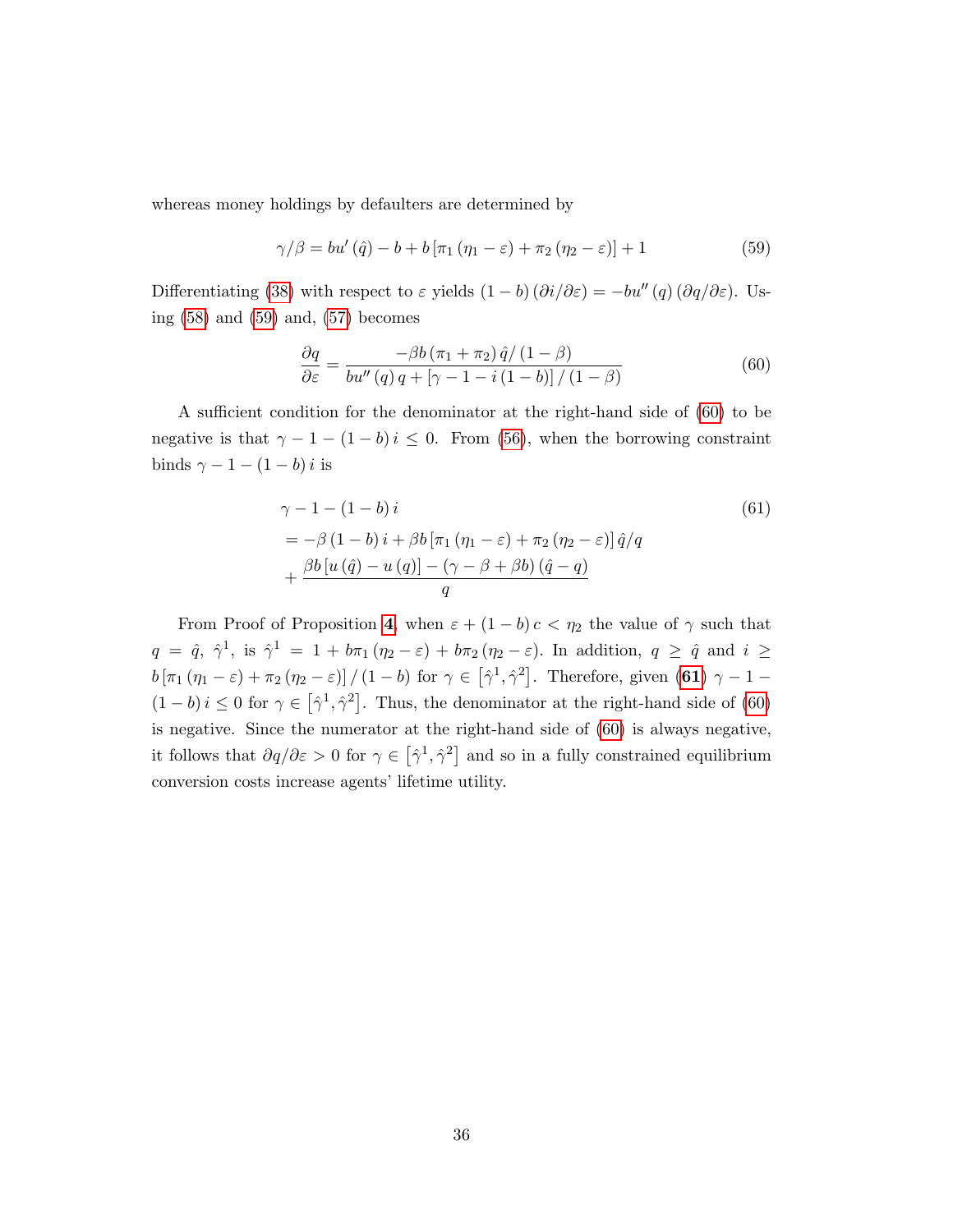# References

- <span id="page-38-6"></span>V. V. Acharya and S. Steffen. The greatest carry trade ever? understanding eurozone bank risks. Mimeo, March 2013.
- <span id="page-38-1"></span>M. Aglietta and L. Scialom. The challenge of european integration for prudential policy. Financial Market Group Special Paper, London School of Economics, September 2003.
- <span id="page-38-8"></span>S. N. Aiyagari and S. Williamson. Money and dynamic credit arrangements with private information. Journal of Economic Theory, 91:248–279, 2000.
- <span id="page-38-9"></span>A. Alesina and R. J. Barro. Currency unions. *Quarterly Journal of Economics*, 117: 409–436, 2002.
- <span id="page-38-7"></span>D. Andolfatto. Essential interest-bearing money. Journal of Economic Theory, 145: 1495–1507, 2010.
- <span id="page-38-0"></span>T. Beck, editor. Banking Union for Europe: Risks and Challenges. Vox eBook, 2012.
- <span id="page-38-3"></span>A. Berentsen, G. Camera, and C. Waller. Money, credit and banking. Journal of Economic Theory, 135(1):171–195, 2007.
- <span id="page-38-2"></span>A. C. Bertay, A. Demirguç-Kunt, and H. Huizinga. Is financial safety net a barrier to cross-border banking? European Bnaking Center Discussion Paper 2011-037, December 2011.
- <span id="page-38-11"></span>W. Buiter, N. Roubini, R. Repullo, and J. Frankel. Excessive deficits: Sense and nonsense in the Treaty of Maastrich. Economic Policy, 8:57–100, 1993.
- <span id="page-38-12"></span>V.V. Chari and P.J. Kehoe. On the need for fiscal constraints in a monetary union. Journal of Monetary Economics, 54(8):2399–2408, 2007.
- <span id="page-38-4"></span>K. Choi and B. Dupont. Revisiting structural change and market integration in late 19th century american capital market. Applied Economics, 39:2733–2741, 2007.
- <span id="page-38-5"></span>S. Claessens and N. van Horen. Foreign banks: Trends, impact and financial stability. IMF Working Paper, 2012.
- <span id="page-38-10"></span>L. Clerc, H. Dellas, and O. Loisel. To be or not to be in a monetary union: A synthesis. Journal of International Economics, 83:154–167, 2011.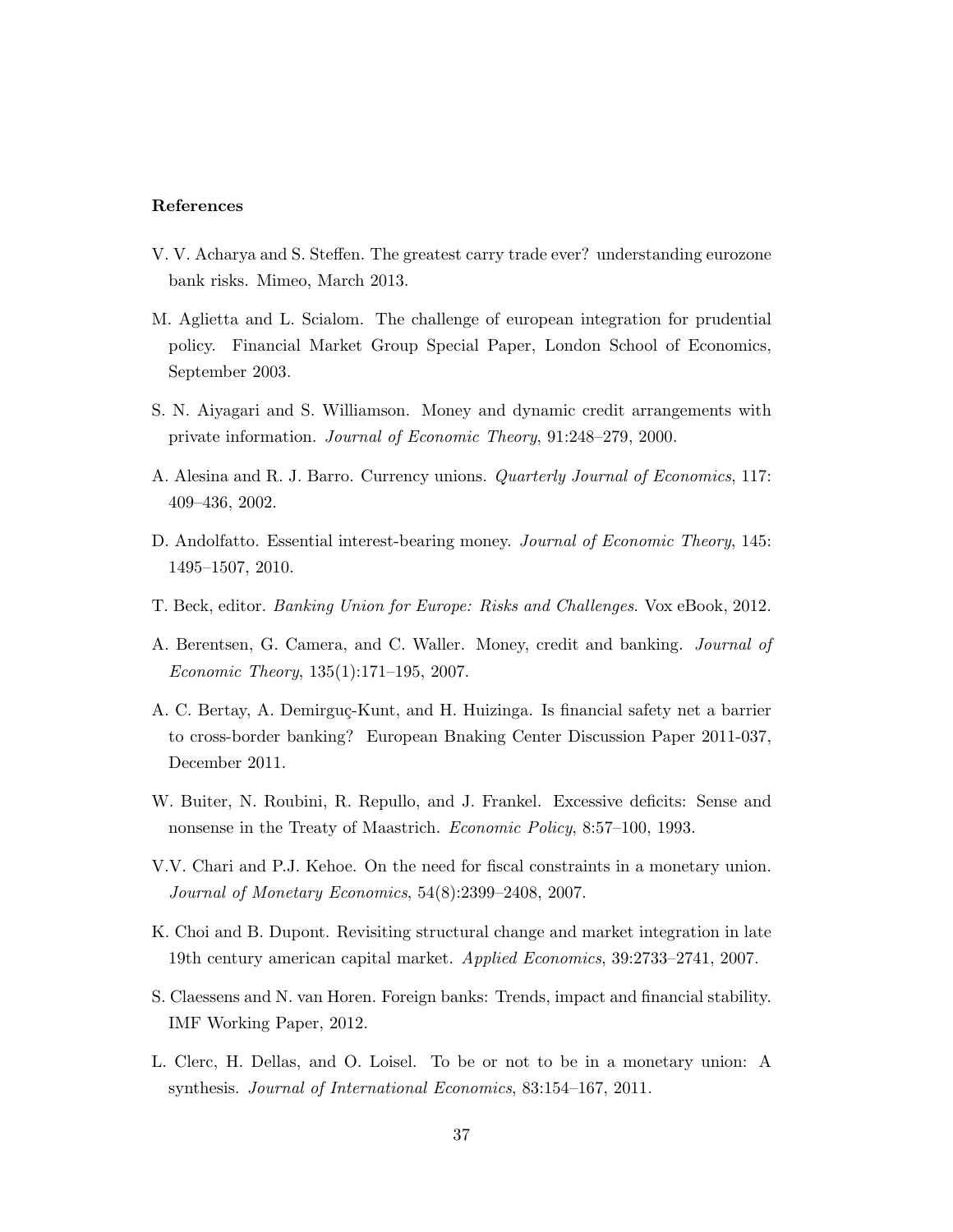- <span id="page-39-13"></span>B.J. Cohen. The Geography of Money. Cornell University Press, 1998.
- <span id="page-39-10"></span>R. Cooper and H. Kempf. Commitment and the adoption of a common currency. International Economic Review, 44(1):119–142, 2003.
- <span id="page-39-11"></span>R. Cooper and H. Kempf. Overturning mundell: fiscal policy in a monetary union. Review of Economic Studies, 71:371–396, 2004.
- <span id="page-39-12"></span>R. Cooper, H. Kempf, and D. Peled. Is it is or is it ain't my obligation? Regional debt in a fiscal federation. International Economic Review, 49:1469–1504, 2008.
- <span id="page-39-7"></span>D. Corbae and J. Ritter. Decentralized credit and monetary exchange witwith public record keeping. Economic Theory, 24:933–951, 2004.
- <span id="page-39-1"></span>L. Davis. The investment market, 1870-1914: The evolution of a national market. Journal of Economic History, 25:355-399, 1965.
- <span id="page-39-9"></span>P. De Grauwe. Economics of Monetary Union. Oxford University Press, 2007.
- <span id="page-39-4"></span>ECB. Financial integration in Europe. Technical report, April 2007.
- <span id="page-39-2"></span>ECB. Financial integration in Europe. Technical report, April 2012.
- <span id="page-39-8"></span>P. Gomis-Porqueras and D. Sanchez. Optimal monetary policy in a model of money and credit. Journal of Money, Credit and Banking, forthcoming, 2013.
- <span id="page-39-5"></span>R. Gropp and A. Kashyap. A new metric for banking integration in Europe. NBER Working Paper, 14735, 2009.
- <span id="page-39-0"></span>D. Gros. The Single European Market in Banking in decline – ECB to the rescue? In T. Beck, editor, Banking Union for Europe. Risks and challenges, pages 51–55. Vox eBook, 2012.
- <span id="page-39-3"></span>P. Hartmann, A. Maddaloni, and S. Manganelli. The euro area financial system: structure, integration and policy initiatives. Oxford Review of Economic Policy, 19(1):180–213, 2003.
- <span id="page-39-6"></span>P. He, L. Huang, and R. Wright. Money, banking & monetary policy. Journal of Monetary Economics, 55:p. 1013–1024, 2008.
- <span id="page-39-14"></span>E. Helleiner. The Making of National Money: Territorial Currencies in Historical Perspective. Cornell University Press, 2003.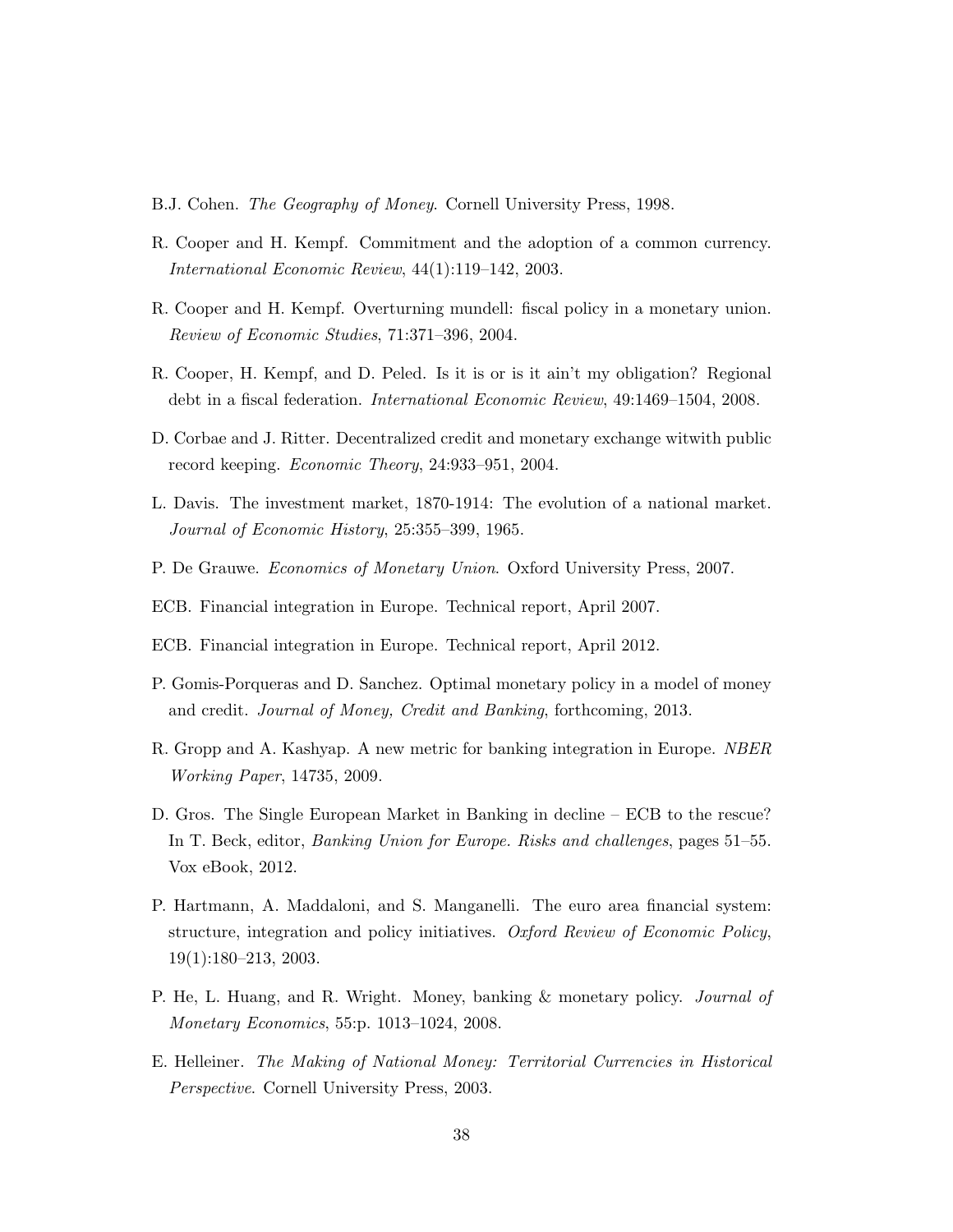- <span id="page-40-8"></span>T. W. Hu, J. Kennan, and N. Wallace. Coalition-proof trade and the Friedman rule in the Lagos-Wright model. Journal of Political Economy, 117:116–137, 2009.
- <span id="page-40-6"></span>J. A. James. The evolution of the national money market, 1888-1911. The Journal of Economic History, 36:878–897, 1976.
- <span id="page-40-5"></span>J. A. James and D. F. Weiman. From drafts to checks: The evolution of correspondent banking networks and the formation of the modern U.S. payments system, 1850-1914. Journal of Money, Credit and Banking, 42(2-3):237–265, March - April 2010.
- <span id="page-40-1"></span>N. Jentzsch. Do we need a European Directive for credit reporting? In Ifo Institute for Economic Research, editor, CESifo DICE Report, volume 5, pages 48–54, 2007.
- <span id="page-40-0"></span>N. Jentzsch and A. San José Rientra. Information sharing and its implications for consumer credit markets: United States vs. Europe. mimeo, 2003.
- <span id="page-40-7"></span>A. Jochem and U. Volz. Portfolio holdings in the euro area – home bias and the role of international, domestic and sector-specific factors. Bundesbank Discussion Paper Economic Studies 07, 2011.
- <span id="page-40-2"></span>S. Kalemli-Ozcan, E. Papaioannou, and J.-L. Peydr. What lies beneath the euro's effect on financial integration? currency risk, legal harmonization, or trade? Journal of International Economics, 81:75–88, 2010.
- <span id="page-40-9"></span>N. Kiyotaki and J. Moore. A cost of unified currency. In P. Mizen, editor, Central Banking, Monetary Theory and Practice: Essays in Honour of Charles Goodhart. Edward Elgar Publishing, 2003.
- <span id="page-40-4"></span>S. Kleimeier and H. Sander. Integrating Europe retail banking markets: Where do we stand? Technical report, Centre for European Policy Studies, 2007.
- <span id="page-40-10"></span>N. R. Kocherlakota and T. Krueger. A signaling model of multiple monies. Review of Economic Dynamics, 2:231–244, 1999.
- <span id="page-40-11"></span>Q. Liu and S. Shi. Currency areas and monetary coordination. International Economic Review, 51(3):813–836, 2010.
- <span id="page-40-3"></span>M. Manna. Home bias in interbank lending and banks' resolution regimes. Bank of Italy working papers "Temi di Discussione' 816, July 2011.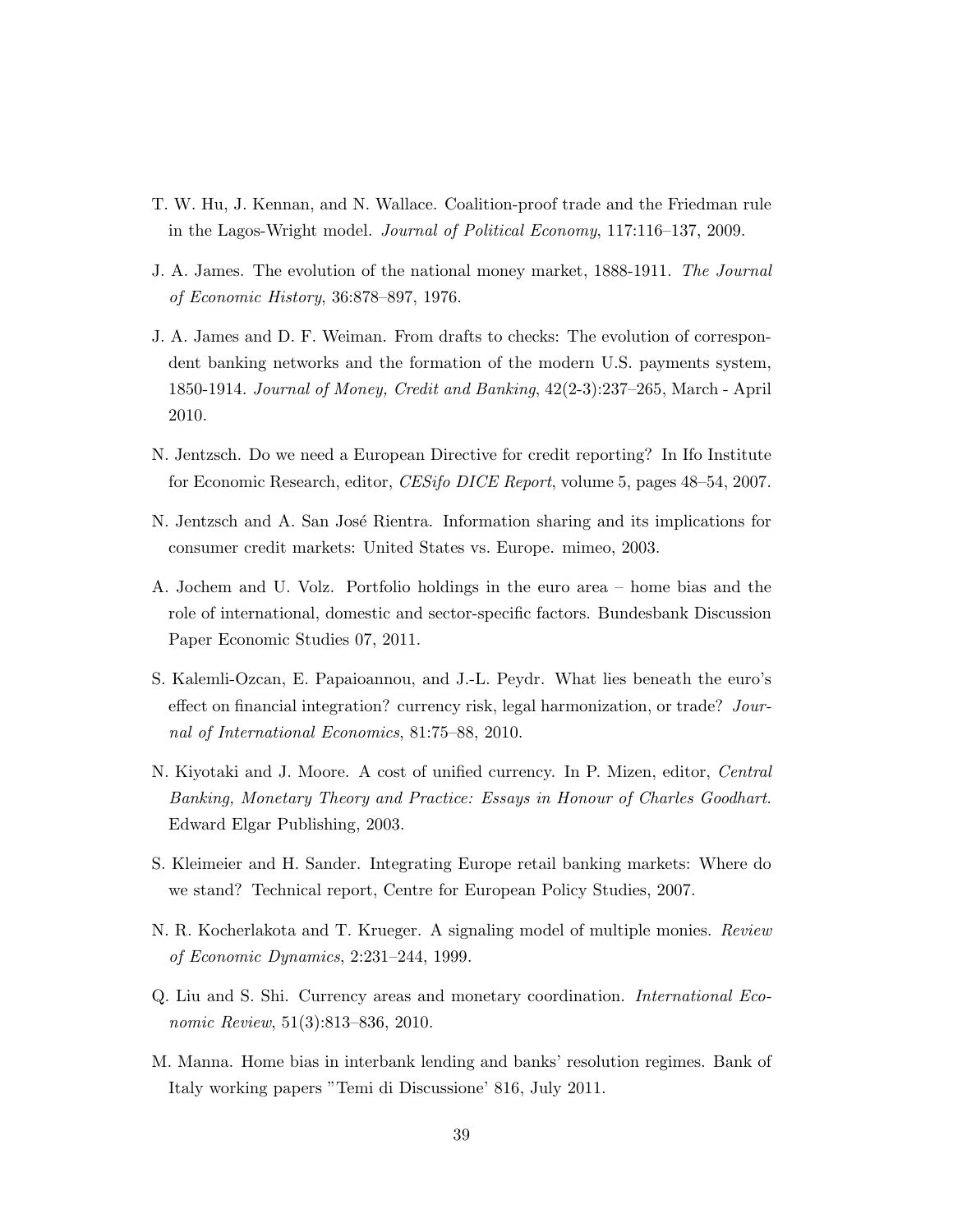- <span id="page-41-8"></span>R. Mundell. A theory of optimum currency areas. American Economic Review, 51: 657–665, 1961.
- <span id="page-41-0"></span>M. J. Nieto and E. N. White. Will bank supervision in Ohio and Austria be similar? a transatlantic view of the Single Supervisory Mechanism. Column, March, 22 2013. URL <http://www.voxeu.org/>.
- <span id="page-41-9"></span>B. Ravikumar and N. Wallace. A benefit of uniform currency? manuscript, Pennsylvania State University, 2001.
- <span id="page-41-7"></span>G. Rocheteau and R. Wright. Money in search equilibrium, in competitive equilibriu, and in competitive search equilibrium. Econometrica, 73:175–202, 2005.
- <span id="page-41-1"></span>H. Rockoff. Monetary Unions: Theory, History, Public choice, chapter How Long Did it Take the United States to Become an Optimal Currency Area, pages 70–103. Routledge, 2003.
- <span id="page-41-2"></span>P. L. Rousseau. Politics on the road to the u.s. monetary union. Vanderbilt University Department of Economics Working Papers 13-00006, 2013.
- <span id="page-41-11"></span>T. Sargent. United States then, Europe now. Journal of Political Economy, 120: 1–40, 2012.
- <span id="page-41-5"></span>D. Schoenmaker and T. Bosch. Is the home bias in equities and bonds declining in europe? Investment Management and Financial Innovations, 5:90–102, 2008.
- <span id="page-41-6"></span>C. L. Sørensen and J. M. P. Gutirrez. Euro area banking sector integration: using hierarchical cluster analysis techniques. ECB Working Papers 627, May 2006.
- <span id="page-41-4"></span>R. Sylla. Federal policy, banking market structure and capital mobilization in the united states, 1863-1913. The Journal of Economic History, 29(4):657–686, December 1969.
- <span id="page-41-10"></span>J. Von Hagen and B. Eichengreen. Federalism, fiscal restraints, and European Monetary Union. American Economic Review, 86:134–138, 1996.
- <span id="page-41-3"></span>D. F. Weiman and J. A. James. The political economy of the u.s. monetary union: The civil war era as a watershed. American Economic Review, 97(2):271–275, May 2007.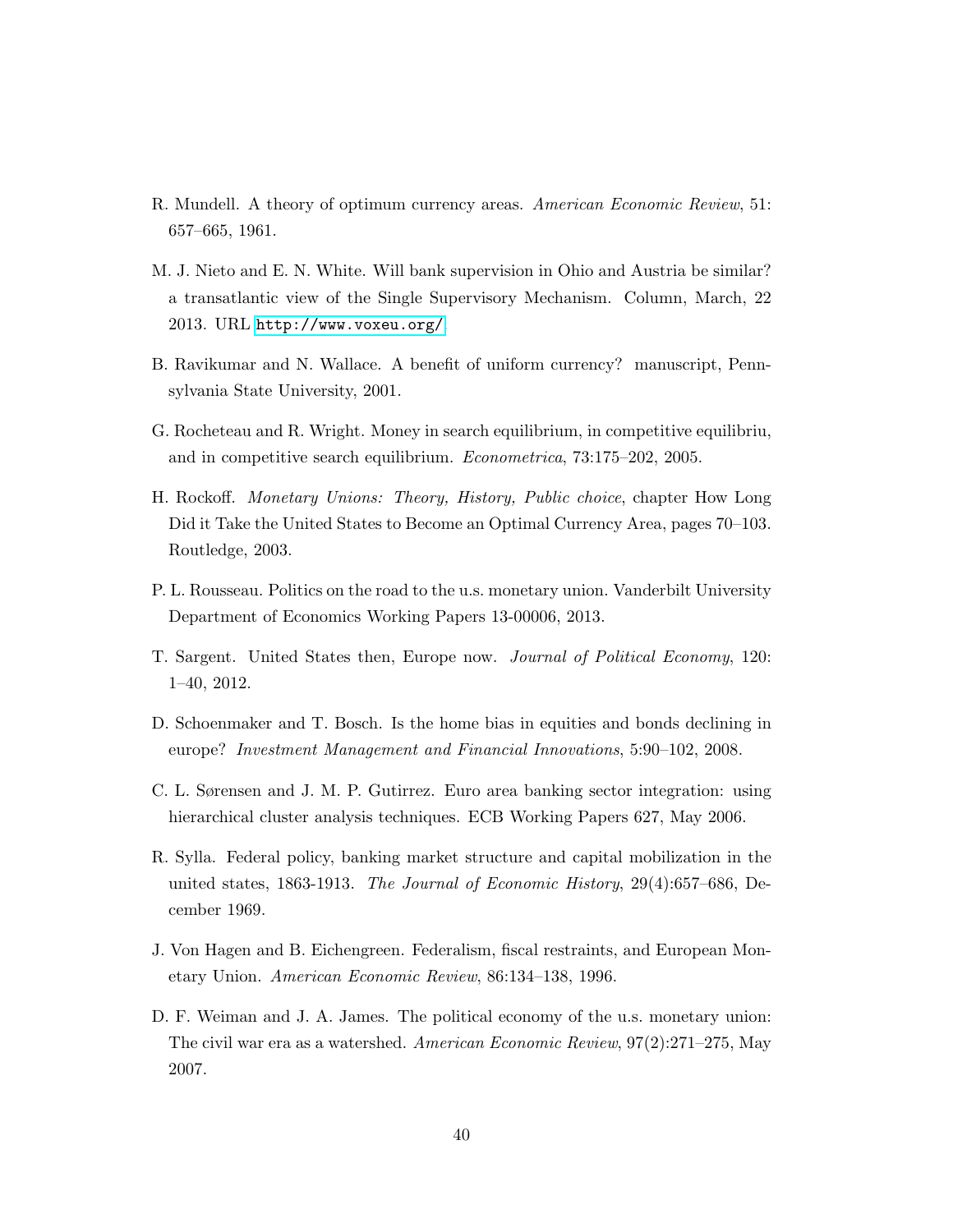<span id="page-42-0"></span>E. N. White. The political economy of banking regulation, 1864-1933. Journal of Economic History, 42:33–40, 1982.